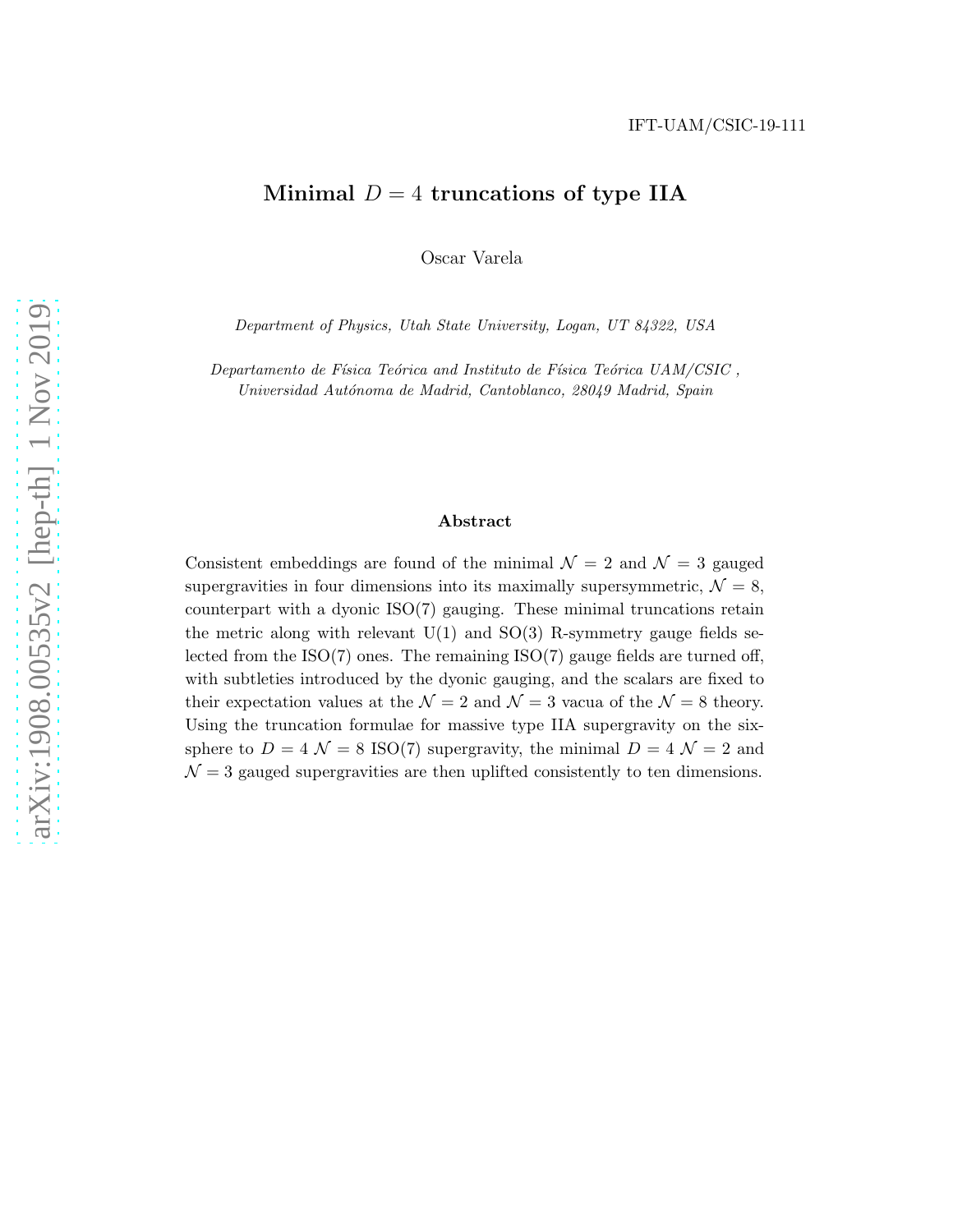## Contents

|                | 1 Introduction                                                      | $\mathbf{1}$   |
|----------------|---------------------------------------------------------------------|----------------|
|                | 2 An intermediate $\mathcal{N}=4$ sector                            | $\bf{3}$       |
| 3              | Minimal truncations of $ISO(7)$ supergravity                        | $\overline{7}$ |
|                | 3.1                                                                 |                |
|                | 3.2                                                                 |                |
|                |                                                                     |                |
|                |                                                                     |                |
|                | 4 Minimal $D = 4$ truncations of massive IIA supergravity           | 13             |
|                |                                                                     |                |
|                |                                                                     |                |
| 5 <sup>5</sup> | <b>Discussion</b>                                                   | 18             |
|                | A Minimal $\mathcal{N}=2$ and $\mathcal{N}=3$ gauged supergravities | 20             |
|                | B Consistency proof for the IIA truncations                         | 21             |

# <span id="page-1-0"></span>1 Introduction

Despite their limited field contents, minimal, or pure, gauged supergravitites prove very useful for holography when embedded in string or M-theory. These theories involve the gravity multiplet only, stripped of additional matter multiplets. Thus, they capture holographically universal aspects of large classes of superconformal field theories that are governed exclusively by the R-symmetry, and that are independent of details involving particular matter couplings or flavour symmetries, see  $[1-17]$  $[1-17]$ . In this paper, I will present dimensional reductions of ten-dimensional massive type IIA supergravity [\[18\]](#page-31-1) to the minimal  $\mathcal{N} = 2$  [\[19,](#page-31-2)[20\]](#page-31-3) and  $\mathcal{N} = 3$  [\[20\]](#page-31-3) gauged supergravities in four dimensions. These will be obtained by consistent truncation on the internal six-dimensional geometries corresponding to the  $\mathcal{N} = 2$  and  $\mathcal{N} = 3$  AdS<sub>4</sub> solutions of type IIA recently constructed in [\[21\]](#page-31-4) and [\[22,](#page-32-0) [23\]](#page-32-1). Such consistent truncations should exist, based on the general arguments of  $[24,25]$  $[24,25]$  (see also  $[26,27]$  $[26,27]$ ). I will show by direct construction that this is indeed the case.

A natural strategy to build consistent truncations of string or M-theory down to pure gauged supergravities relies on the existence of a G-structure description [\[28\]](#page-32-6) of the background geometry. A Kaluza-Klein truncation ansatz can be constructed involving the lower-dimensional fields together with forms on the internal geometry suitably selected among those defining the G-structure [\[24\]](#page-32-2). Consistency is then shown by enforcing the higher-dimensional equations of motion on the lower-dimensional ones while making use of the torsion classes. This technique or variations thereof has been fruitfully applied in various contexts [\[24,](#page-32-2) [25,](#page-32-3) [29](#page-32-7)[–40\]](#page-33-0). G-structure analyses exist [\[41–](#page-33-1)[43\]](#page-33-2) for the  $\mathcal{N} = 2$  AdS<sub>4</sub> type IIA solution of [\[21\]](#page-31-4) and generalisations thereof. The construction of the associated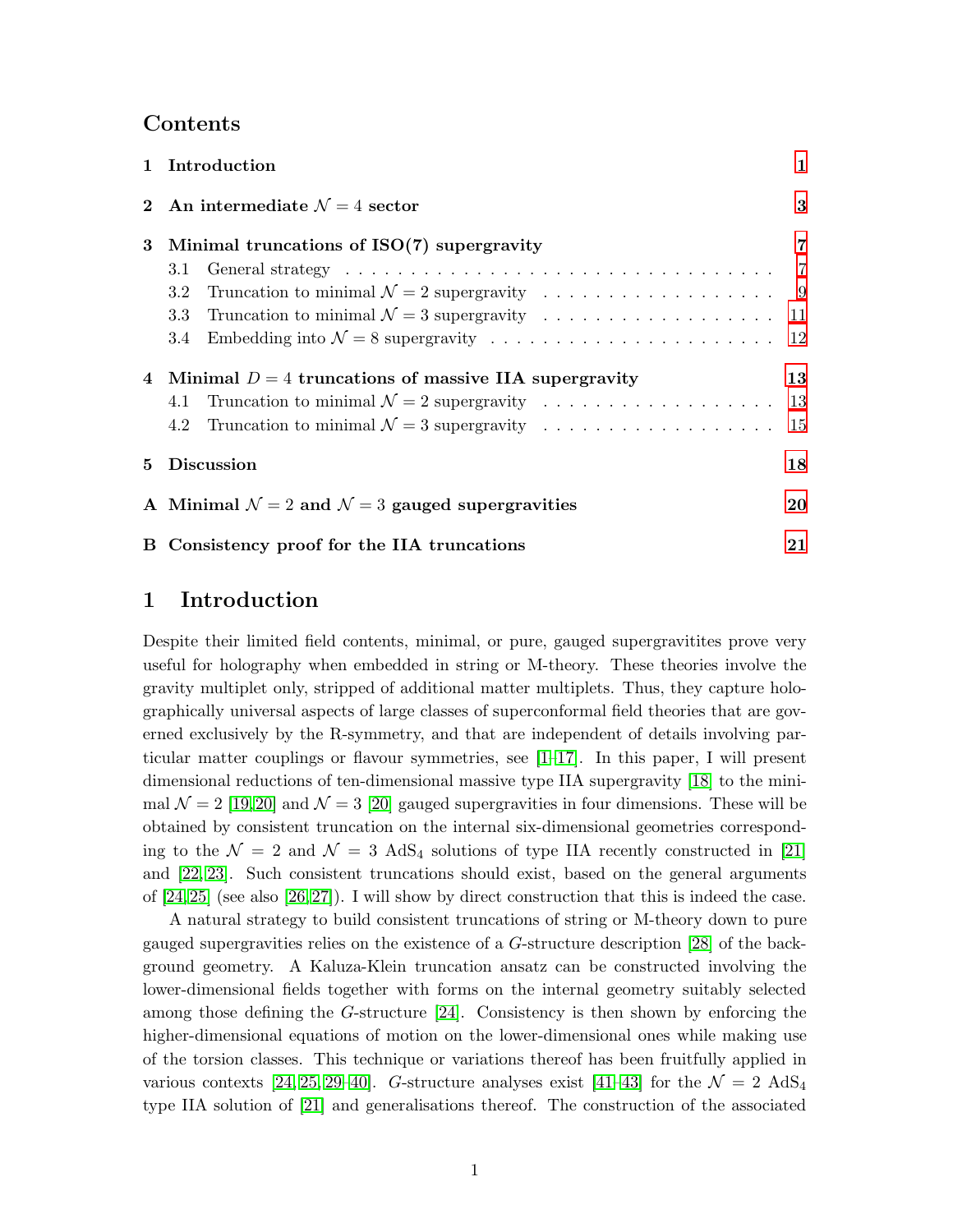consistent truncation would thus be amenable in this case to the use of this technology. Unfortunately, for the  $\mathcal{N} = 3$  AdS<sub>4</sub> solution, a workable G-structure description is not readily available –although it should follow from the Killing spinor analysis of [\[23\]](#page-32-1).

A different strategy can nevertheless be employed for the cases at hand, which relies on the existence of a truncation to a larger (in fact, maximal) supergravity on the relevant geometries. More concretely, the internal space for both the  $\mathcal{N} = 2$  [\[21\]](#page-31-4) and  $\mathcal{N} = 3$  [\[22,](#page-32-0)[23\]](#page-32-1) AdS<sub>4</sub> solutions corresponds to a topological six-sphere,  $S^6$  (equipped with metrics that display isometry groups smaller than the largest possible one, SO(7)). Not unrelated to this fact is the existence of a truncation of massive IIA supergravity on  $S^6$  [\[21,](#page-31-4) [44\]](#page-33-3) (see also [\[45](#page-33-4)[–47\]](#page-33-5)) down to  $D = 4 \mathcal{N} = 8$  supergravity with a dyonically gauged [\[48](#page-33-6)[–50\]](#page-33-7) ISO(7) = SO(7)  $\ltimes \mathbb{R}^7$  gauge group [\[51\]](#page-33-8). In fact, the  $\mathcal{N}=2$  [\[21\]](#page-31-4) and  $\mathcal{N}=3$  [\[22,](#page-32-0) [23\]](#page-32-1) AdS<sub>4</sub> solutions of massive IIA arise as the  $S^6$  uplifts of critical points of ISO(7) supergravity that break the  $\mathcal{N} = 8$  supersymmetry of the theory to  $\mathcal{N} = 2$  [\[21\]](#page-31-4) and  $\mathcal{N} = 3$  [\[52\]](#page-33-9). In this context, the argument of [\[24\]](#page-32-2) indirectly implies that truncations should exist, within four dimensions, of the  $\mathcal{N} = 8$  ISO(7) theory to the minimal  $\mathcal{N} = 2$  and  $\mathcal{N} = 3$  supergravities around the corresponding critical points. I will show that this is indeed the case.

The desired type IIA truncations can thus be constructed by a two-step process. First of all, truncate  $D = 4 \mathcal{N} = 8$  ISO(7) supergravity to the minimal  $\mathcal{N} = 2$  and  $\mathcal{N} = 3$  gauged supergravities around the corresponding critical points. This is achieved by leaving the  $D = 4$  metric and suitable combinations of the massless vectors dynamical, while placing restrictions on the remaining fields. These restrictions amount to turning off the remaining massless vectors and the massive ones, as well as freezing the scalars to their vacuum expectation values (vevs). Some of the gauge fields that need to be truncated out are the dyonically gauged non-compact ones of ISO(7). Interestingly, this is done by writing them in terms of the surviving compact R-symmetry gauge fields and their Hodge duals, rather than by setting them to zero. Secondly, bring these field restrictions to the  $D = 10$  to  $D = 4$  consistent truncation formulae of [\[21,](#page-31-4)[44\]](#page-33-3), in order to find the embedding into massive type IIA. The consistency of the IIA truncation to the full  $\mathcal{N} = 8$  supergravity [\[21,](#page-31-4) [44\]](#page-33-3), along with the consistency of the further truncations within  $D = 4$ , translates into the consistency of the IIA truncation to the minimal  $D = 4 \mathcal{N} = 2$  and  $\mathcal{N} = 3$  theories.

The minimal  $\mathcal{N} = 2$  and  $\mathcal{N} = 3$  theories arise as different, non-overlapping subsectors of the parent  $\mathcal{N} = 8$  supergravity. Indeed, the relevant U(1) and SO(3) R-symmetry gauge groups are embedded differently into the  $SO(7)$  compact subgroup of the parent  $ISO(7)$ gauge group of the  $\mathcal{N} = 8$  theory. More precisely, this U(1) is not the Cartan subgroup of this SO(3). The  $\mathcal{N} = 3$  gauged supergravity can nevertheless be truncated to  $\mathcal{N} = 2$ by retaining the  $U(1)$  Cartan subgroup of  $SO(3)$ . This yields an alternative embedding of  $\mathcal{N}=2$  supergravity into  $\mathcal{N}=8$  and type IIA. In any case, in order to construct the embeddings into  $\mathcal{N} = 8$ , it is thus convenient to start from a smaller sector of the  $\mathcal{N} = 8$ supergravity that is more manageable than the full theory, yet is large enough to contain both minimal truncations. A suitable such sector is the  $\mathcal{N}=4$  one built in [\[53\]](#page-33-10), which is reviewed in section [2](#page-3-0) for convenience. The minimal theories are then embedded into this  $\mathcal{N} = 4$  sector and the full  $\mathcal{N} = 8$  theory in section [3,](#page-7-0) and then uplifted to type IIA in section [4.](#page-13-0) Section [5](#page-18-0) concludes, and technical details are left for the appendices.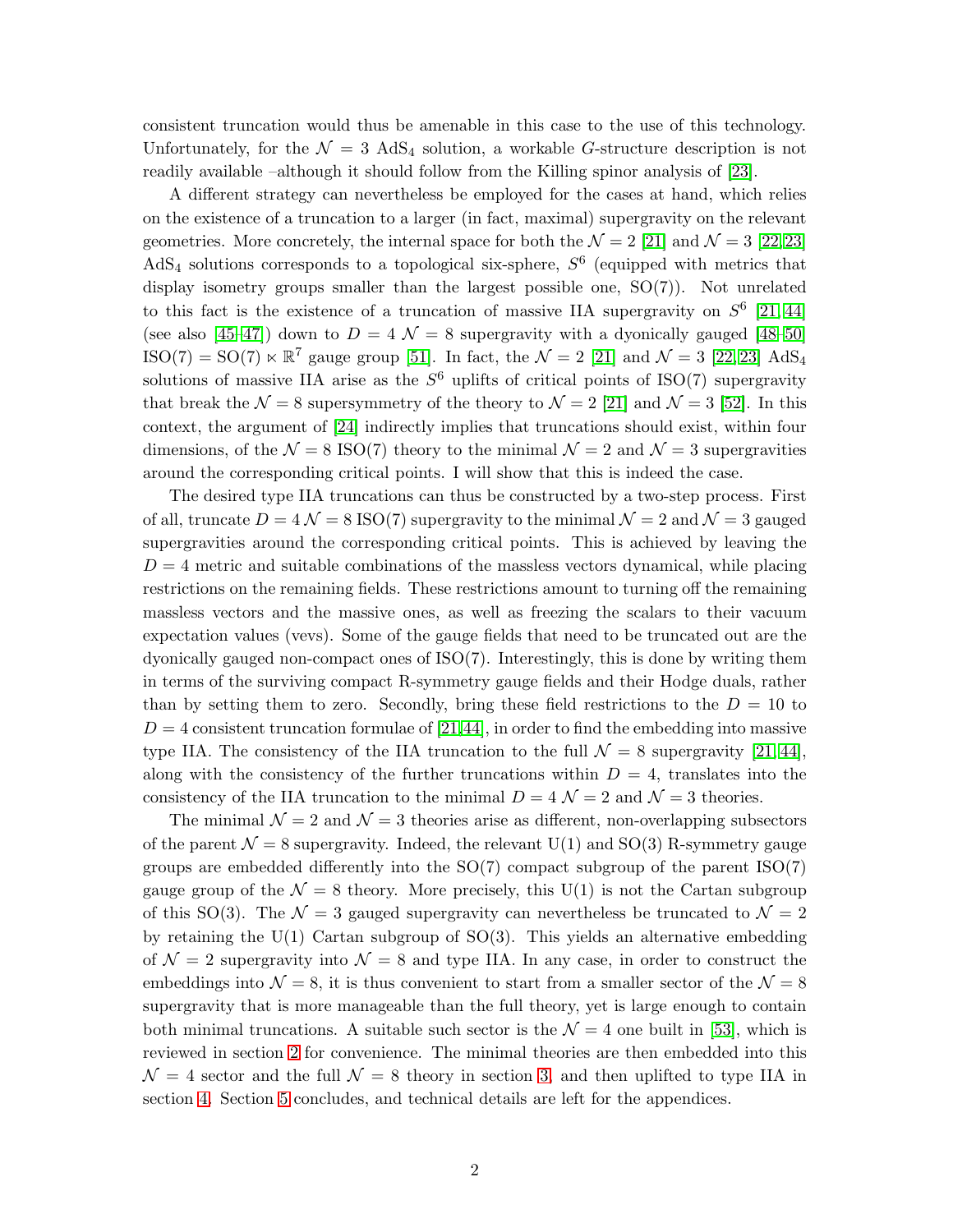# <span id="page-3-0"></span>2 An intermediate  $\mathcal{N}=4$  sector

With the aim of finding consistent truncations of the  $D = 4 \mathcal{N} = 8$  theory to minimal  $D = 4 \mathcal{N} = 2$  and  $\mathcal{N} = 3$  supergravites, it is useful to start from a suitable subsector of the  $\mathcal{N} = 8$  theory. The relevant subsector should be small enough so that an explicit parametrisation for its fields can be introduced, and large enough to contain both disjoint pure  $\mathcal{N} = 2$  and  $\mathcal{N} = 3$  subsectors. The  $\mathcal{N} = 4$  subsector constructed in [\[53\]](#page-33-10) suits that purpose. In this section, I will review the aspects of that  $\mathcal{N}=4$  model that are relevant for the present discussion, referring to that reference for further details<sup>[1](#page-3-1)</sup>. This  $\mathcal{N} = 4$  model arises as the subsector of the  $\mathcal{N} = 8$  theory that retains all singlets under a certain SU(2) subgroup of the ISO(7) gauge group of the  $\mathcal{N} = 8$  theory. This SU(2) is defined via the following embedding into  $SO(7) \subset ISO(7)$ ,

<span id="page-3-2"></span>
$$
SO(7) \supset G_2 \supset SU(3) \supset SU(2) , \qquad (2.1)
$$

with the triplet of SU(3) branching as  $3 \rightarrow 2+1$  under SU(2). Equivalently, this SU(2)  $\equiv$  $SO(3)<sub>R</sub>$  is also embedded in  $SO(7)$  through

<span id="page-3-3"></span>
$$
SO(7) \supset SO(3)' \times SO(4)' , \qquad \text{with} \qquad SO(4)' \equiv SO(3)_L \times SO(3)_R . \tag{2.2}
$$

The sector of  $\mathcal{N} = 8$  ISO(7) supergravity invariant under the intermediate SU(3) in [\(2.1\)](#page-3-2) is  $\mathcal{N} = 2$ , and was studied in section 3 of [\[51\]](#page-33-8). That sector contains, among others, the  $\mathcal{N} = 2$ , SU(3)  $\times$  U(1)–invariant critical point. The sector invariant under the diagonal subgroup,  $SO(3)<sub>d</sub>$ , of  $SO(4) \equiv SO(3)' \times SO(3)<sub>L</sub>$  defined in [\(2.2\)](#page-3-3) is  $\mathcal{N}=1$  and was studied in section 5 of the same reference. The latter sector contains the  $\mathcal{N} = 3$ ,  $\text{SO}(3)_{\text{d}} \times \text{SO}(3)_{\text{R}}$ invariant critical point. It is clear that the sector of  $\mathcal{N}=8$  supergravity that is invariant under  $SU(2) \equiv SO(3)_R$  contains both subsectors and thus both critical points of interest. It also contains both minimal  $\mathcal{N}=2$  and  $\mathcal{N}=3$  subsectors.

The SO(3)<sub>R</sub>-invariant sector of  $\mathcal{N} = 8$  ISO(7) supergravity corresponds to an  $\mathcal{N} = 4$ supergravity coupled to three vector multiplets. The scalar manifold is therefore

<span id="page-3-4"></span>
$$
\frac{\text{SL}(2,\mathbb{R})}{\text{SO}(2)} \times \frac{\text{SO}(6,3)}{\text{SO}(6)\times\text{SO}(3)}\,. \tag{2.3}
$$

The scalar fields of [\(2.3\)](#page-3-4) are collectively denoted as  $q^u$ ,  $u = 1, \ldots, 20$ . Specifically,  $\varphi$ ,  $\chi$  denote the gravity multiplet scalars which parametrise the first factor. The vector multiplet scalars, which parametrise the second factor, are  $\phi_i$ ,  $h^i_j$ ,  $a_{ij}$ ,  $b^i_j$ , with  $i = 1, 2, 3$ and  $\hat{i} = 1, 2, 3$ , see footnote [1.](#page-3-1) The scalars  $h^i{}_j$  are only defined for  $i < j$ , and  $a_{ij} = -a_{ji}$ . It is helpful to introduce the  $3 \times 3$  matrices **a** and **b** defined to have components  $a_{ij}$  and  $b^{\hat{i}}_{j}$ , respectively. It is also useful to note that the scalars  $\phi_i$ ,  $h^i{}_j$  parametrise a  $GL(3,\mathbb{R})/SO(3)$ 

<span id="page-3-1"></span><sup>&</sup>lt;sup>1</sup> I follow the notation of [\[53\]](#page-33-10) and [\[23\]](#page-32-1) with minor changes. Indices  $i = 1, 2, 3$  here and in [\[23,](#page-32-1) [53\]](#page-33-10) label the fundamental representation of SO(3)' in [\(2.2\)](#page-3-3);  $a = 0, 1, 2, 3$  here  $(\alpha = 0, 1, 2, 3$  in [\[53\]](#page-33-10) and  $\hat{i} = 0, 1, 2, 3$ in [\[23\]](#page-32-1)) label the fundamental of SO(4)'; and  $\hat{i} = 1, 2, 3$  here  $(a = 1, 2, 3$  in [\[53\]](#page-33-10)) label the fundamental of SO(3)<sub>L</sub>. Since the fundamentals of SO(3)' and SO(3)<sub>L</sub> are irreducible under the diagonal SO(3)<sub>d</sub>, tensors under  $SO(3)<sub>d</sub>$  can be effectively labelled by identifying i and  $\hat{i}$ , formally removing the hat on the latter. This identification was implicitly used in [\[23\]](#page-32-1).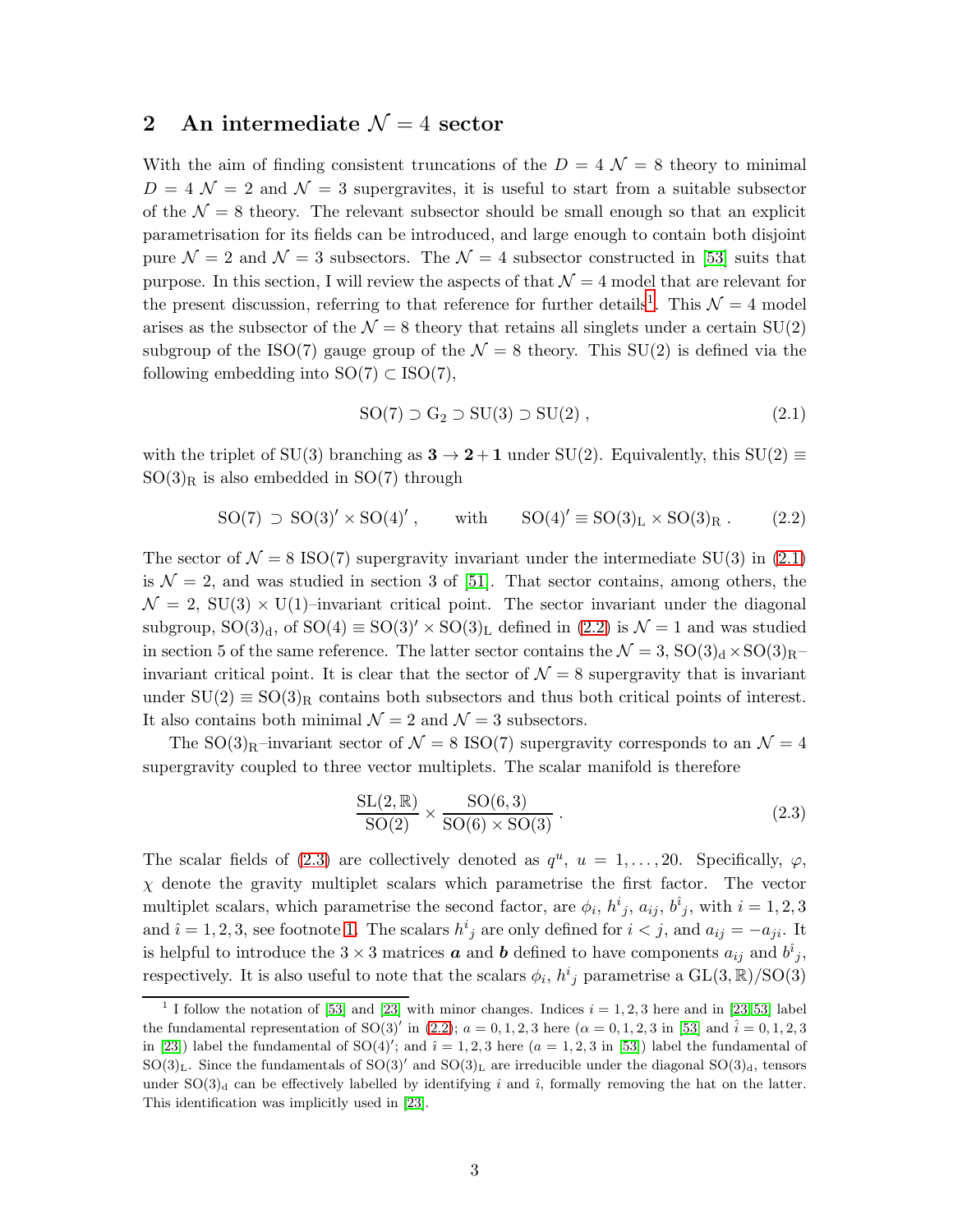submanifold of the second factor in  $(2.3)$  with coset representative  $\nu$  given in  $(2.9)$  of [\[53\]](#page-33-10) and scalar matrix  $m \equiv \nu^{\mathrm{T}} \nu$ . The components of m will be denoted  $m_{ij}$ .

The nine vectors of the model gauge (dyonically, in the frame inherited from the  $\mathcal{N} = 8$ theory), an

<span id="page-4-0"></span>
$$
ISO(3)' \times SO(3)L \equiv (SO(3)' \ltimes \mathbb{R}^3) \times SO(3)L
$$
 (2.4)

gauge group, where  $SO(3)$ ' and  $SO(3)_L$  were defined in  $(2.2)$ , and  $\mathbb{R}^3$  are the three translations of ISO(7)  $\leq$  SO(7)  $\ltimes \mathbb{R}^7$  that commute with SO(4)'. The electric gauge fields associated to each factor on the r.h.s. of [\(2.4\)](#page-4-0) are respectively denoted  $A^{i}$ ,  $A^{(t)i}$ ,  $A^{(L)i}$ , their field strengths  $H_{(2)}'$ ,  $H_{(2)}^{(t)i}$ ,  $H_{(2)}^{(L)i}$ , and the corresponding magnetic duals  $\tilde{A}'_i$ ,  $\tilde{A}_i^{(t)}$  $\widetilde{A}^{(\mathrm{L})}_i, \widetilde{A}^{(\mathrm{L})}_i$  $\hat{i}$ and  $\tilde{H}'_{(2)i}$ ,  $\tilde{H}_{(2)i}^{(t)}$  $\tilde{H}^{(L)}_{(2)i},\,\tilde{H}^{(L)}_{(2)\hat{i}}$  $\sum_{(2)\hat{i}}^{(L)}$ . Collectively, these are denoted as

<span id="page-4-3"></span>
$$
A^{\Lambda} = (A'^{i}, A^{(L)\hat{i}}, A^{(t)i}), \quad \Lambda = 1, ..., 9, \qquad (2.5)
$$

and similarly for the field strengths,  $H_{(2)}^{\Lambda}$ , and the magnetic duals,  $\tilde{A}_{\Lambda}$ ,  $\tilde{H}_{(2)\Lambda}$ . In the gauged theory, the electric field strengths explicitly read

<span id="page-4-1"></span>
$$
H_{(2)}'^i = dA'^i + \frac{1}{2} g \epsilon^i{}_{jk} A'^j \wedge A'^k ,
$$
  
\n
$$
H_{(2)}^{(L)i} = dA^{(L)i} + \frac{1}{2} g \epsilon^i{}_{jk} A^{(L)j} \wedge A^{(L)k} ,
$$
  
\n
$$
H_{(2)}^{(t)i} = dA^{(t)i} + g \epsilon^i{}_{jk} A'^j \wedge A^{(t)k} - \frac{1}{2} m \epsilon^i{}_{j}{}^k A'^j \wedge \tilde{A}_k^{(t)} + m B^i ,
$$
\n(2.6)

and their magnetic counterparts,

<span id="page-4-2"></span>
$$
\tilde{H}'_{(2)i} = d\tilde{A}'_i + \frac{1}{2} g \epsilon_{ij}{}^k A'^j \wedge \tilde{A}'_k + \frac{1}{2} g \epsilon_{ij}{}^k A^{(t)j} \wedge \tilde{A}^{(t)}_k - \frac{1}{2} m \epsilon_{i}{}^{jk} \tilde{A}^{(t)}_j \wedge \tilde{A}^{(t)}_k + g \epsilon_{ij}{}^k B_k{}^j ,
$$
\n
$$
\tilde{H}^{(L)}_{(2)i} = d\tilde{A}^{(L)}_i + \frac{1}{2} g \epsilon_{ij}{}^k A^{(L)j} \wedge \tilde{A}^{(L)}_k + g B_i ,
$$
\n
$$
\tilde{H}^{(t)}_{(2)i} \equiv d\tilde{A}^{(t)}_i + \frac{1}{2} g \epsilon_{ij}{}^k A'^j \wedge \tilde{A}^{(t)}_k + g \delta_{ij} B^j .
$$
\n(2.7)

In  $(2.6)$ ,  $(2.7)$ , g and m are the electric and magnetic gauge couplings of the parent  $\mathcal{N} = 8$  ISO(7) theory, and  $B^i$ ,  $B_i^j$ ,  $B_i$  are SO(3)<sub>R</sub>-invariant [\[53\]](#page-33-10) two-form potentials in the restricted [\[51\]](#page-33-8) tensor hierarchy [\[54\]](#page-34-0). Their explicit three-form field strengths will not be needed. The three-form potentials in the hierarchy will not be needed either, short of generically keeping track of an auxiliary three-form whose four-form field strength becomes the Freund-Rubin term upon uplift to type IIA, as in [\[23,](#page-32-1) [44,](#page-33-3) [55\]](#page-34-1).

The bosonic Lagrangian of this  $\mathcal{N} = 4$  subsector reads [\[53\]](#page-33-10)

<span id="page-4-4"></span>
$$
\mathcal{L} = R \text{ vol}_{4} + h_{uv} Dq^{u} \wedge *Dq^{v} + \frac{1}{2} \mathcal{I}_{\Lambda\Sigma} H^{\Lambda}_{(2)} \wedge *H^{\Sigma}_{(2)} + \frac{1}{2} \mathcal{R}_{\Lambda\Sigma} H^{\Lambda}_{(2)} \wedge H^{\Sigma}_{(2)} - mB^{i} \wedge \tilde{H}^{(t)}_{(2)i} (2.8) + \frac{1}{2} g m \delta_{ij} B^{i} \wedge B^{j} + \frac{1}{4} m \epsilon^{ij}{}_{k} \tilde{A}^{(t)}_{i} \wedge \tilde{A}^{(t)}_{j} \wedge dA'^{k} + \frac{1}{8} g m \tilde{A}^{(t)}_{i} \wedge \tilde{A}^{(t)}_{j} \wedge A'^{i} \wedge A'^{j} - V \text{ vol}_{4} .
$$

In this paper, no significant role will be played by either the non-linear scalar selfcouplings, or the higher-rank tensor hierarchy fields as already indicated. For that reason, I simply refer to  $(2.15)-(2.17)$  of [\[53\]](#page-33-10) for the scalar kinetic terms  $h_{uv}Dq^u \wedge *Dq^v$ , to  $(2.25)$  of that reference for the scalar potential  $V$ , and to appendix  $B$  therein for the dualisation conditions for the two- and three-form potentials in the tensor hierarchy. The gauge field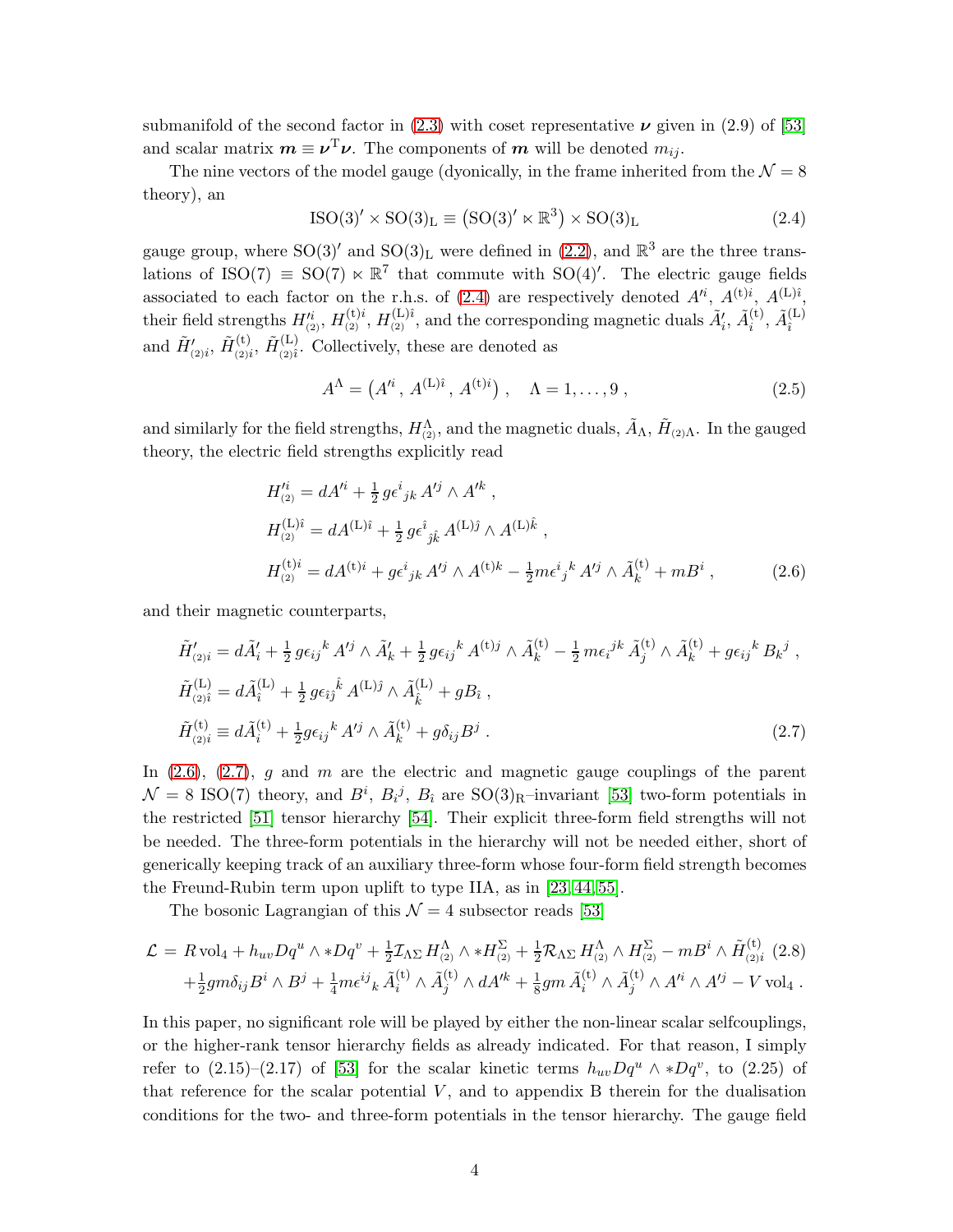self-couplings via their field strengths [\(2.6\)](#page-4-1), [\(2.7\)](#page-4-2) will be important, as will their couplings to the scalars. These couplings occur minimally, through the covariant derivatives  $Dq^u$ , explicitly given by

<span id="page-5-1"></span>
$$
Dm_{ij} = dm_{ij} + 2g \epsilon^{k}{}_{h(i}m_{j)k} A'^{h} ,
$$
  
\n
$$
Da_{ij} = da_{ij} - 2g \epsilon^{k}{}_{h[i}a_{j]k} A'^{h} + \epsilon_{ijk} (g A^{(t)k} - m \delta^{kh} \tilde{A}^{(t)}_{h}) ,
$$
  
\n
$$
Db^{\hat{i}}{}_{j} = db^{\hat{i}}{}_{j} - g \epsilon_{jk}{}^{h} A'^{k} b^{\hat{i}}{}_{h} - g \epsilon^{\hat{i}}{}_{j\hat{k}} A^{(L)\hat{j}} b^{\hat{k}}{}_{j} ,
$$
\n(2.9)

and non-minimally through the gauge kinetic matrix  $\mathcal{N}_{\Lambda\Sigma} = \mathcal{R}_{\Lambda\Sigma} + i\mathcal{I}_{\Lambda\Sigma}$ . In the basis  $(2.5)$ , this is

<span id="page-5-0"></span>
$$
\mathcal{N} = \mathcal{N}^{\mathrm{T}} = \begin{pmatrix} \mathcal{N}_1 & \mathcal{N}_2 & \mathcal{N}_3 \\ \mathcal{N}_2^{\mathrm{T}} & \mathcal{N}_4 & \mathcal{N}_5 \\ \mathcal{N}_3^{\mathrm{T}} & \mathcal{N}_5^{\mathrm{T}} & \mathcal{N}_6 \end{pmatrix} . \tag{2.10}
$$

Defining the scalar-dependent  $3 \times 3$  matrix,

$$
\mathbf{N} \equiv -ie^{-\varphi}(1+e^{2\varphi}\chi^2)\mathbf{m} - (-\chi + ie^{-\varphi})\mathbf{b}^{\mathrm{T}}\mathbf{b} , \qquad (2.11)
$$

the blocks that compose [\(2.10\)](#page-5-0) read

<span id="page-5-4"></span>
$$
\mathcal{N}_1 = -ie^{\varphi} \mathbf{m} - (ie^{\varphi} \chi \mathbf{m} - \frac{1}{2} \mathbf{b}^{\mathrm{T}} \mathbf{b} - \mathbf{a}) \mathbf{N}^{-1} (ie^{\varphi} \chi \mathbf{m} - \frac{1}{2} \mathbf{b}^{\mathrm{T}} \mathbf{b} + \mathbf{a}) ,
$$
  
\n
$$
\mathcal{N}_2 = \frac{1}{\sqrt{2}} \mathbf{b}^{\mathrm{T}} - \frac{1}{\sqrt{2}} (-\chi + ie^{-\varphi}) (ie^{\varphi} \chi \mathbf{m} - \frac{1}{2} \mathbf{b}^{\mathrm{T}} \mathbf{b} - \mathbf{a}) \mathbf{N}^{-1} \mathbf{b}^{\mathrm{T}} ,
$$
  
\n
$$
\mathcal{N}_3 = (ie^{\varphi} \chi \mathbf{m} - \frac{1}{2} \mathbf{b}^{\mathrm{T}} \mathbf{b} - \mathbf{a}) \mathbf{N}^{-1} ,
$$
  
\n
$$
\mathcal{N}_4 = -\frac{1}{2} (-\chi + ie^{-\varphi}) \mathbf{1}_3 - \frac{1}{2} (-\chi + ie^{-\varphi})^2 \mathbf{b} \mathbf{N}^{-1} \mathbf{b}^{\mathrm{T}} ,
$$
  
\n
$$
\mathcal{N}_5 = \frac{1}{\sqrt{2}} (-\chi + ie^{-\varphi}) \mathbf{b} \mathbf{N}^{-1} ,
$$
  
\n
$$
\mathcal{N}_6 = -\mathbf{N}^{-1} .
$$
\n(2.12)

Of the tensor dualisation conditions, the only ones that will play a role here are the vectorvector duality relations,

<span id="page-5-2"></span>
$$
\tilde{H}_{(2)\Lambda} = \mathcal{R}_{\Lambda\Sigma} H_{(2)}^{\Sigma} + \mathcal{I}_{\Lambda\Sigma} * H_{(2)}^{\Sigma} , \qquad (2.13)
$$

with  $\mathcal{R}_{\Lambda\Sigma}$  and  $\mathcal{I}_{\Lambda\Sigma}$  the scalar matrices just defined.

For future reference, the equations of motion that derive from the Lagrangian [\(2.8\)](#page-4-4), upon variation of the scalars  $q^u$ , the electric vectors  $A^{\Lambda}$ , and the metric  $g_{\mu\nu}$  are

<span id="page-5-3"></span>
$$
D(h_{uv} * Dq^v) - \frac{1}{2} (\partial_u h_{vw}) Dq^v \wedge * Dq^w + \frac{1}{2} \partial_u V \text{ vol}_4
$$
  

$$
- \frac{1}{4} (\partial_u \mathcal{I}_{\Lambda \Sigma}) H_{(2)}^{\Lambda} \wedge * H_{(2)}^{\Sigma} - \frac{1}{4} (\partial_u \mathcal{R}_{\Lambda \Sigma}) H_{(2)}^{\Lambda} \wedge H_{(2)}^{\Sigma} = 0 ,
$$
  

$$
D\tilde{H}_{(2)\Lambda} + 2h_{uv} k_{\Lambda}^u * Dq^v = 0 ,
$$
  

$$
R_{\mu\nu} = h_{uv} D_{\mu} q^u D_{\nu} q^v + \frac{1}{2} V g_{\mu\nu} - \frac{1}{2} \mathcal{I}_{\Lambda \Sigma} (H_{\mu\lambda}^{\Lambda} H_{\nu}^{\Sigma \lambda} - \frac{1}{4} g_{\mu\nu} H_{\rho\sigma}^{\Lambda} H^{\Sigma \rho\sigma} ) , \qquad (2.14)
$$

with  $k_{\Lambda}^{u}$  the Killing vectors on the second factor of the scalar manifold [\(2.3\)](#page-3-4) that can be read off from the covariant derivatives [\(2.9\)](#page-5-1). In addition, the variation w.r.t. the magnetic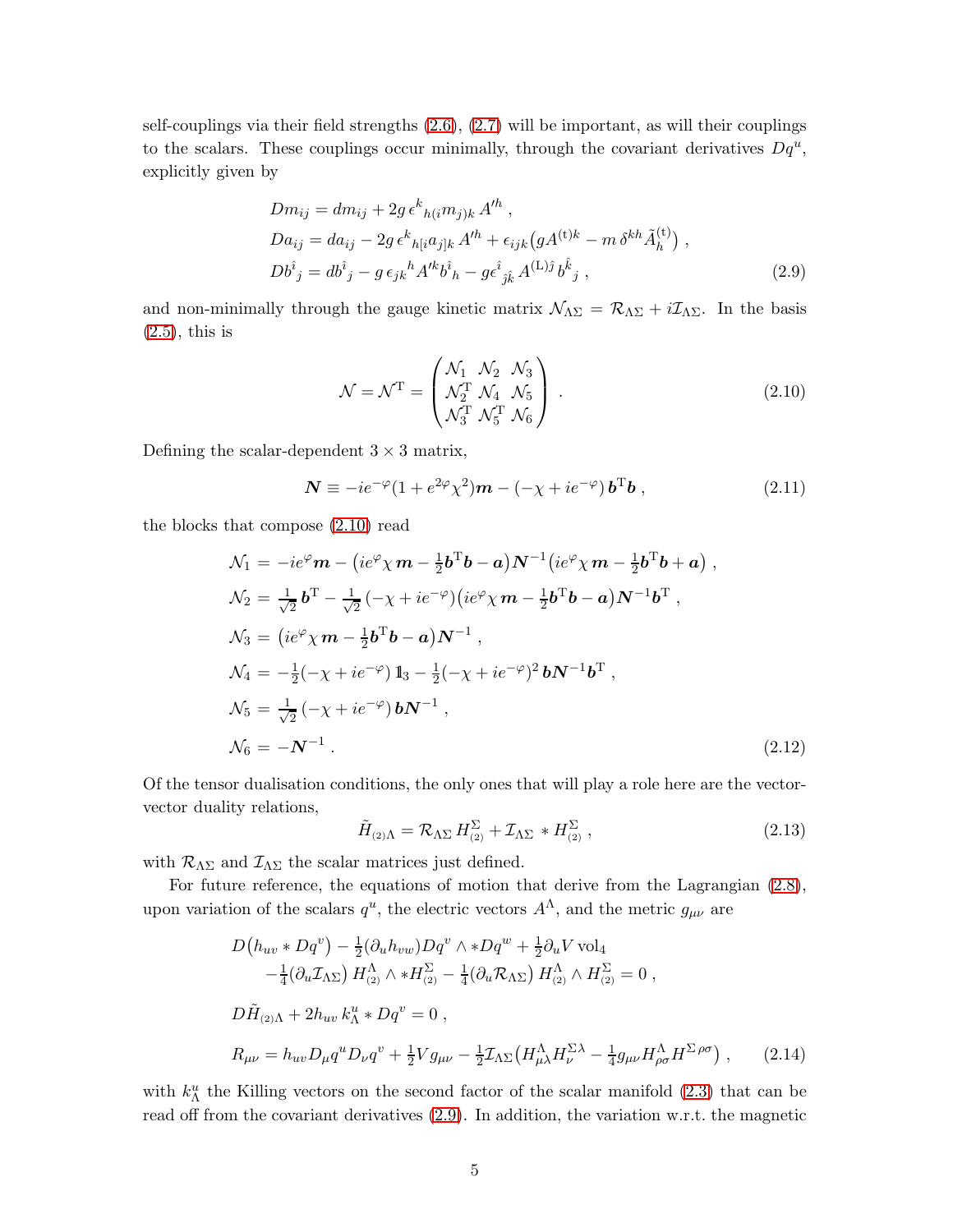gauge field  $\tilde{A}_i^{(t)}$  $i_j^{(t)}$  yields the last three components, in the basis  $(2.5)$ , of the vector duality relations [\(2.13\)](#page-5-2). Finally, the variation w.r.t. the two-form potential  $B^i$  gives a dualisation condition for its field strength  $H^i_{(3)}$ ,

<span id="page-6-3"></span>
$$
H_{(3)}^i = h_{uv} k^{ui} * Dq^v , \qquad (2.15)
$$

with  $k^{ui}$  three of the Killing vectors  $k_{\Lambda}^{u}$ .

The vector equations of motion in [\(2.14\)](#page-5-3) are equivalent to the Bianchi identities for the magnetic field strengths [\(2.7\)](#page-4-2), once the duality hierarchy [\[56\]](#page-34-2) is employed. The Bianchi identities for their electric counterparts [\(2.6\)](#page-4-1) read

<span id="page-6-0"></span>
$$
DH_{(2)}^{'i} = 0 , \qquad DH_{(2)}^{(L)i} = 0 , \qquad DH_{(2)}^{(t)i} = m H_{(3)}^{i} , \qquad (2.16)
$$

with the covariant derivatives defined as

<span id="page-6-1"></span>
$$
DH_{(2)}^{t_i} \equiv dH_{(2)}^{t_i} + g \epsilon_{jk}^{i} A^{tj} \wedge H_{(2)}^{tk} ,
$$
  
\n
$$
DH_{(2)}^{(L)\hat{i}} \equiv dH_{(2)}^{(L)\hat{i}} + g \epsilon_{jk}^{\hat{i}} A^{(L)\hat{j}} \wedge H_{(2)}^{(L)\hat{k}} ,
$$
  
\n
$$
DH_{(2)}^{(t)i} = dH_{(2)}^{(t)i} + g \epsilon_{jk}^{i} A^{tj} \wedge H_{(2)}^{(t)k} + \epsilon_{ijk} (g A^{(t)j} - m \delta^{jh} \tilde{A}_{h}^{(t)}) \wedge H_{(2)}^{(t)k} .
$$
 (2.17)

Finally, the covariant derivatives of the magnetic field strengths [\(2.7\)](#page-4-2), which feature in the vector equations of motion in [\(2.14\)](#page-5-3), are

<span id="page-6-2"></span>
$$
D\tilde{H}'_{(2)i} \equiv d\tilde{H}'_{(2)i} + g\epsilon_{ij}{}^{k} A'^{j} \wedge \tilde{H}'_{(2)k} + \epsilon_{ij}{}^{k} (gA^{(t)j} - m \delta^{jh}\tilde{A}^{(t)}_{h}) \wedge \tilde{H}^{(t)}_{(2)k} ,
$$
  
\n
$$
D\tilde{H}^{(L)}_{(2)\hat{i}} \equiv d\tilde{H}^{(L)}_{(2)\hat{i}} + g\epsilon_{ij}{}^{\hat{k}} A^{(L)\hat{j}} \wedge \tilde{H}^{(L)}_{(2)\hat{k}} ,
$$
  
\n
$$
D\tilde{H}^{(t)}_{(2)i} \equiv d\tilde{H}^{(t)}_{(2)i} + g\epsilon_{ij}{}^{k} A'^{j} \wedge \tilde{H}^{(t)}_{(2)k} .
$$
\n(2.18)

As argued briefly above and in more detail in [\[53\]](#page-33-10), the present  $\mathcal{N}=4$  model contains the SU(3)– and SO(4)–invariant sectors of  $\mathcal{N} = 8$  ISO(7) supergravity constructed in [\[51\]](#page-33-8). In that reference, the SU(3)–invariant scalars were denoted by  $\varphi, \chi, \phi, a, \zeta, \tilde{\zeta}$ , the electric and magnetic gauge fields by  $A^0$ ,  $A^1$ ,  $\tilde{A}_0$ ,  $\tilde{A}_1$  and their field strengths by  $H^0_{(2)}$ ,  $H^1_{(2)}$ ,  $\tilde{H}_{(2)0}$ ,  $\tilde{H}_{(2)1}$ . This SU(3)-invariant field content is recovered from the  $\mathcal{N}=4$  model by identifying  $\varphi$ ,  $\chi$  here and there, and further identifying the scalars as

$$
\phi_1 = \phi_2 \equiv \sqrt{2} \phi \,, \ \phi_3 = \sqrt{2} \varphi \,, \ h^i{}_j = 0 \,, \ a_{12} = -a \,, \ a_{13} = a_{23} = 0 \,,
$$
  

$$
b^{\hat{3}}{}_3 = -\sqrt{2} \chi \,, \ b^{\hat{1}}{}_1 = b^{\hat{2}}{}_2 = -\frac{1}{\sqrt{2}} \zeta \,, \ b^{\hat{1}}{}_2 = -b^{\hat{2}}{}_1 = \frac{1}{\sqrt{2}} \tilde{\zeta} \,,
$$
  

$$
b^{\hat{1}}{}_3 = b^{\hat{2}}{}_3 = b^{\hat{3}}{}_1 = b^{\hat{3}}{}_2 = 0 \,,
$$
 (2.19)

the electric vectors as

<span id="page-6-4"></span>
$$
A^{0} \equiv -A^{(t)3} , A^{1} \equiv A^{t3} = -\frac{1}{2}A^{(L)\hat{3}} , A'^{1} = A'^{2} = A^{(L)\hat{1}} = A^{(L)\hat{2}} = A^{(t)1} = A^{(t)2} = 0 ,
$$
\n(2.20)

and their magnetic duals as

$$
\tilde{A}_0 \equiv -\tilde{A}_3^{(t)}, \ \tilde{A}_1 \equiv 3\tilde{A}_3' = -3\tilde{A}_3^{(L)}, \ \tilde{A}_1' = \tilde{A}_2' = \tilde{A}_1^{(L)} = \tilde{A}_2^{(L)} = \tilde{A}_1^{(t)} = \tilde{A}_2^{(t)} = 0 \ . \tag{2.21}
$$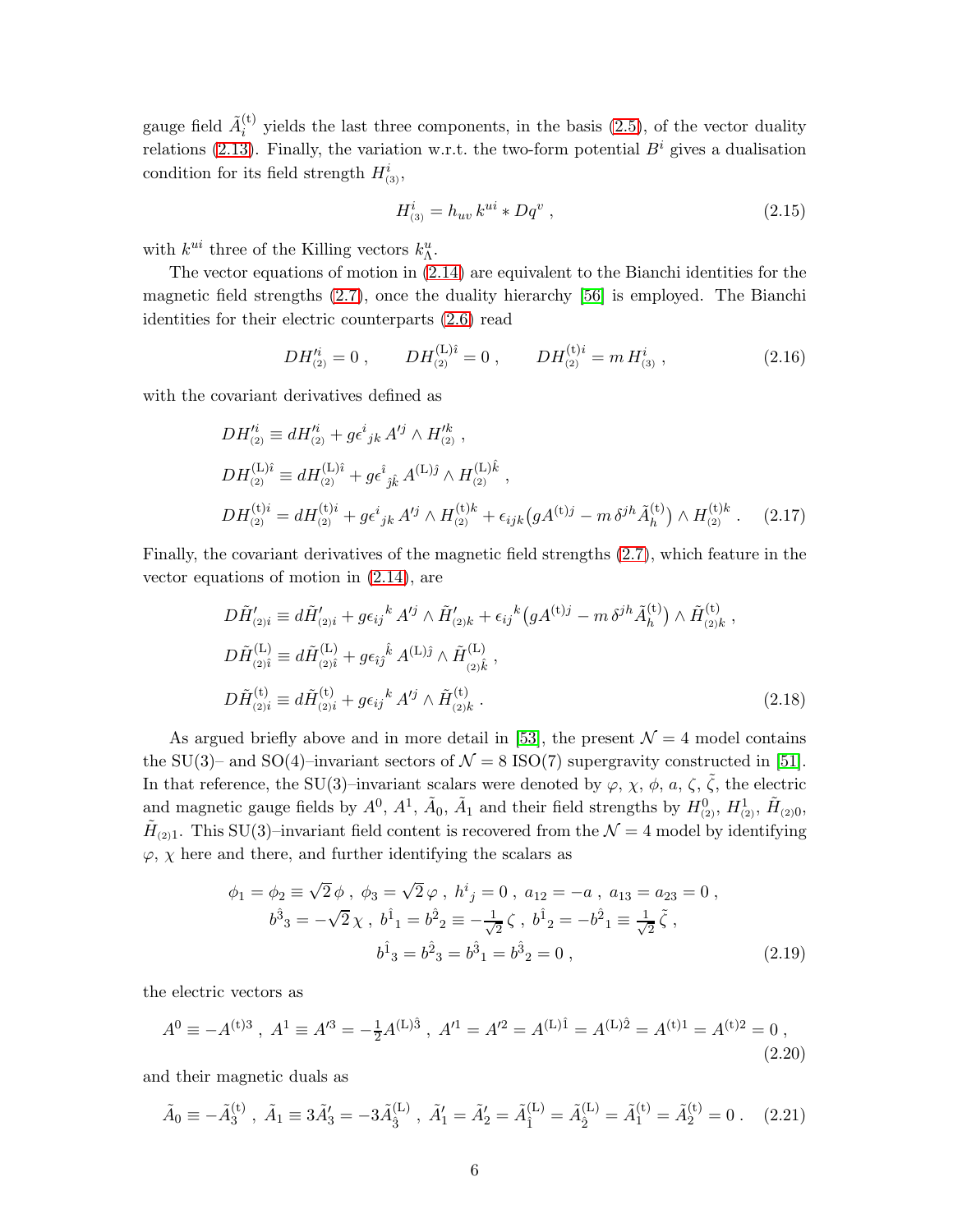With these identifications, the present  $\mathcal{N} = 4$  model reduces to the SU(3)–invariant sector as given in section 3 of [\[51\]](#page-33-8). The SO(4)–invariant sector, in turn, contains four scalars,  $\varphi'$ ,  $\chi', \phi', \rho'$  (denoted in [\[51\]](#page-33-8) with no primes), and no vectors. Setting to zero the vectors of the  $\mathcal{N} = 4$  model and identifying the scalars as

$$
\varphi \equiv \phi', \ \chi \equiv \rho', \ \phi_1 = \phi_2 = \phi_3 \equiv \sqrt{2} \varphi', \ h^i{}_j = 0 \ , \ a_{ij} = 0 \ , \ b^{\hat{i}}{}_j \equiv -\sqrt{2} \chi' \delta^{\hat{i}}_j \ , (2.22)
$$

the  $SO(4)$ –invariant sector is recovered, as given in section 5 of [\[51\]](#page-33-8).

The  $\mathcal{N} = 4$  model contains all previously known AdS vacua of  $\mathcal{N} = 8$  dyonic ISO(7) supergravity (see table 1 of  $[51]$  for a summary) and, as shown in  $[53]$ , some new nonsupersymmetric vacua. In particular, the  $\mathcal{N} = 2$ , SU(3)  $\times$  U(1)–invariant AdS vacuum is located within the  $\mathcal{N}=4$  theory at

<span id="page-7-2"></span>
$$
e^{6\varphi} = e^{3\sqrt{2}\phi_3} = \frac{64}{27} \left(\frac{g}{m}\right)^2, \quad e^{3\sqrt{2}\phi_1} = e^{3\sqrt{2}\phi_2} = 8\left(\frac{g}{m}\right)^2, \quad b^3{}_3 = -\sqrt{2}\chi = \frac{1}{\sqrt{2}} \left(\frac{m}{g}\right)^{\frac{1}{3}},
$$
  
\n
$$
a_{ij} = 0, \qquad h^i{}_j = 0, \qquad b^{\hat{1}}{}_1 = b^{\hat{1}}{}_2 = b^{\hat{1}}{}_3 = b^{\hat{2}}{}_1 = b^{\hat{2}}{}_2 = b^{\hat{2}}{}_3 = b^{\hat{3}}{}_1 = b^{\hat{3}}{}_2 = 0, \quad (2.23)
$$

while the  $\mathcal{N} = 3$ , SO(4)–invariant critical point occurs at

<span id="page-7-3"></span>
$$
e^{6\varphi} = \frac{4}{27} \left(\frac{g}{m}\right)^2, \qquad \chi = -2^{-\frac{1}{3}} \left(\frac{m}{g}\right)^{\frac{1}{3}}, \qquad e^{3\sqrt{2}\phi_1} = e^{3\sqrt{2}\phi_2} = e^{3\sqrt{2}\phi_3} = \frac{256}{27} \left(\frac{g}{m}\right)^2,
$$
  

$$
a_{ij} = 0, \qquad h^i{}_j = 0, \qquad b^{\hat{i}}{}_j = -2^{-\frac{5}{6}} \left(\frac{m}{g}\right)^{\frac{1}{3}} \delta^{\hat{i}}_j.
$$
 (2.24)

Unlike in the  $SU(3)$  and  $SO(4)$ –invariant sectors which respectively contain them, these vacua preserve their full  $\mathcal{N} = 2$  and  $\mathcal{N} = 3$  supersymmetries within the  $\mathcal{N} = 4$ , SO(3)<sub>R</sub>– invariant sector [\[53\]](#page-33-10). See that reference for the allocation of the spectra within the  $\mathcal{N} = 4$ theory in  $OSp(4|2)$  and  $OSp(4|3)$  multiplets, and [\[52,](#page-33-9) [57\]](#page-34-3) for the supersymmetric spectra within the full  $\mathcal{N} = 8$  ISO(7) supergravity.

# <span id="page-7-0"></span>3 Minimal truncations of ISO(7) supergravity

I will now move on to show that the  $\mathcal{N} = 4$  subsector of  $\mathcal{N} = 8$  dyonic ISO(7) supergravity discussed in [\[53\]](#page-33-10) and reviewed in the previous section can be further truncated around the vacua [\(2.23\)](#page-7-2), [\(2.24\)](#page-7-3) to the minimal  $\mathcal{N}=2$  and  $\mathcal{N}=3$  gauged supergravities [\(A.2\)](#page-20-1), [\(A.6\)](#page-20-2). The conventions for these theories are specified in appendix [A.1.](#page-20-3)

#### <span id="page-7-1"></span>3.1 General strategy

The goal is to show that the Bianchi identities [\(2.16\)](#page-6-0) and the equations of motion [\(2.14\)](#page-5-3) of the  $\mathcal{N} = 4$  model are satisfied on the field equations [\(A.1\)](#page-20-4), [\(A.4\)](#page-20-5) of the minimal theories. In order to do this, the metric must be left dynamical; the scalars must be frozen to the respective vevs [\(2.23\)](#page-7-2), [\(2.24\)](#page-7-3); the two-form potentials set to zero,  $B^i = B_i^j = B_i = 0$ ; the three-form potentials similarly turned off (except for the generic three-form argued above); and the  $\mathcal{N} = 2$  and  $\mathcal{N} = 3$  dynamical vectors must be conveniently selected among those of the  $\mathcal{N} = 4$  theory that gauge the residual R-symmetry. Thus, for the  $\mathcal{N} = 2$  and the  $\mathcal{N} = 3$  minimal truncations, the retained vectors must respectively gauge a U(1) and the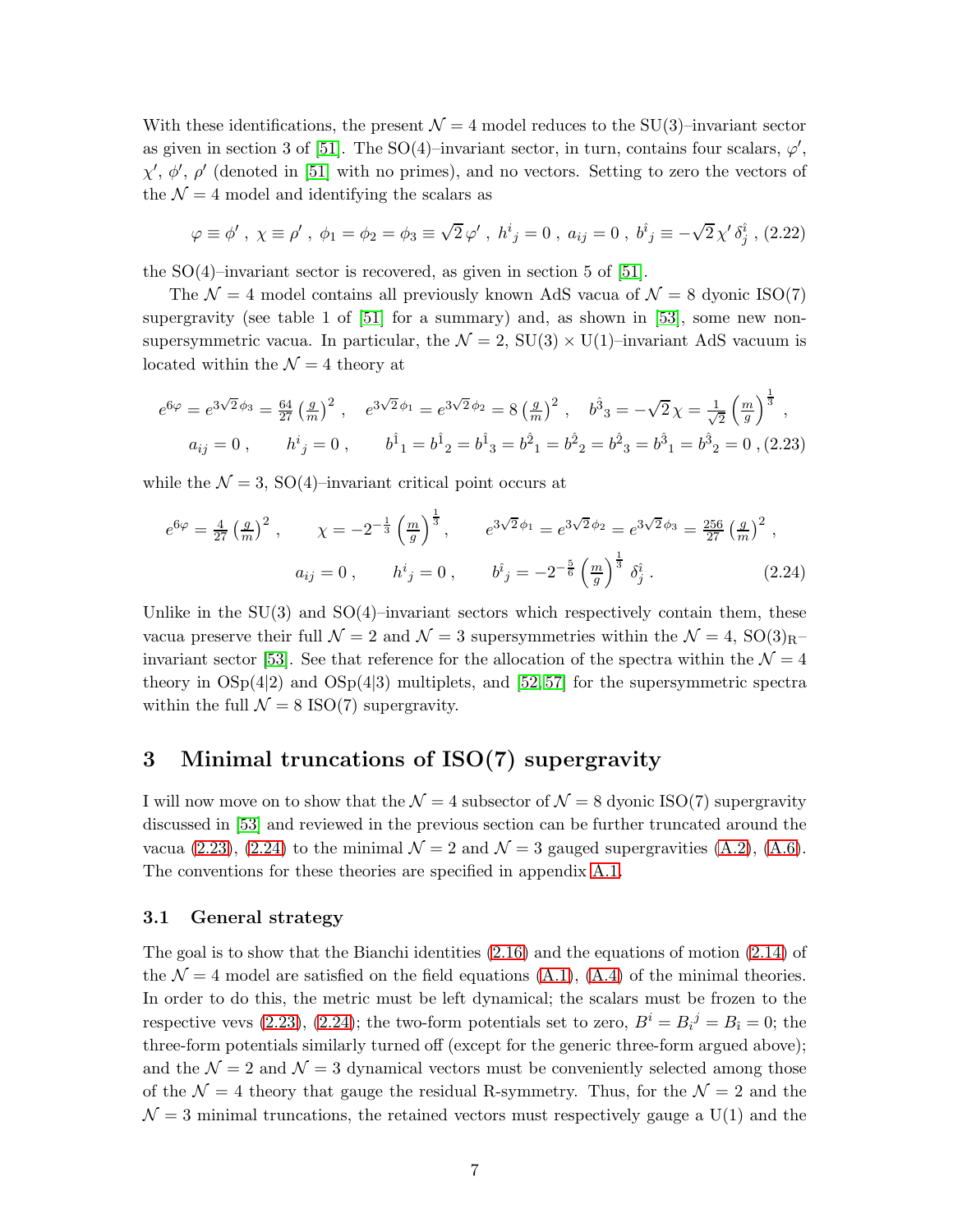diagonal SO(3)<sub>d</sub> of the compact subgroup  $SO(3)' \times SO(3)_{L}$  of the  $\mathcal{N} = 4$  gauge group [\(2.4\)](#page-4-0). The vectors that gauge the remaining compact generators must be truncated out, even if they remain massless at the relevant vacuum. The vectors  $A^{(t)i}$  that gauge the non-compact  $\mathbb{R}^3$  factor of the gauge group [\(2.4\)](#page-4-0) become massive at both, and any other, vacua. The gauge fields  $A^{(t)i}$  must therefore be truncated out too, albeit not by naively setting them to zero but, as will be argued below, by relating their field strengths to the R-symmetry vector field strengths and their Hodge duals.

To see this, note that the requirement that the scalars  $q<sup>u</sup>$  be frozen to their vevs can be phrased in a covariant way by requiring that they are covariantly constant,  $Dq^u = 0$ . This must happen even if some of the vectors  $A^{\Lambda}$ ,  $\tilde{A}_{\Lambda}$  are left dynamical. Bringing the vevs  $(2.23)$  and  $(2.24)$  to the definition  $(2.9)$  of the covariant derivatives, this requirement translates into the algebraic relation

<span id="page-8-0"></span>
$$
gA^{(t)i} - m \,\delta^{ij}\tilde{A}^{(t)}_j = 0 \,, \tag{3.1}
$$

for the non-compact gauge fields at both the  $\mathcal{N}=2$  and the  $\mathcal{N}=3$  vacua. Of course,  $A^{(t)i} = 0$ ,  $\tilde{A}^{(t)}_i = 0$  is a valid solution to the constraint [\(3.1\)](#page-8-0). However, for the cases of interest, it can be checked that the equations of motion then imply that all vectors must vanish  $A^{\Lambda} = 0$ ,  $\tilde{A}_{\Lambda} = 0$ . This choice thus leads to the  $\mathcal{N} = 2$  and  $\mathcal{N} = 3$  AdS vacuum solutions. One is thus led to enquire whether there are more general solutions with  $A^{(t)i}$ ,  $\tilde{A}_i^{({\rm t})}$  $i_j^{(k)}$  non-vanishing, along with some of the compact vectors. It turns out that there are. Using the definitions  $(2.6)$ ,  $(2.7)$  of the vector field strengths,  $(3.1)$  can be seen to imply the constraint

<span id="page-8-1"></span>
$$
gH_{(2)}^{(t)i} - m \,\delta^{ij}\tilde{H}_{(2)j}^{(t)} = 0\,,\tag{3.2}
$$

at the level of the field strengths. Equation [\(3.2\)](#page-8-1) can be rewritten with the help of the duality relations [\(2.13\)](#page-5-2), by trading the magnetic field strengths  $\tilde{H}^{(t)}_{\alpha\alpha}$  $\chi_{(2)i}^{(t)}$  for  $q^u$ -dependent combinations of the electric field strengths  $H_{(2)}^{\Lambda}$  and their Hodge duals. Taking the Hodge dual of the resulting equation, further algebraically independent constraints are generated that allow one to solve for  $H_{(2)}^{(t)i}$  and  $\tilde{H}_{(2)}^{(t)}$  $\frac{d^{(1)}}{d^{(2)}}$  in terms of the dynamical R-symmetry gauge fields.

Under these assumptions, the  $\mathcal{N} = 4$  field equations must then be shown to reduce to those, [\(A.1\)](#page-20-4), [\(A.4\)](#page-20-5), of the minimal  $\mathcal{N}=2$  and  $\mathcal{N}=3$  theories. With  $q^u$  set to their vevs and  $Dq^u = 0$ , the  $\mathcal{N} = 4$  equations of motion [\(2.14\)](#page-5-3) and Bianchi identities [\(2.16\)](#page-6-0) give rise to the following algebraic constraints on the gauge field strengths

<span id="page-8-2"></span>
$$
\left(\partial_u \mathcal{I}_{\Lambda \Sigma}\right) H^{\Lambda}_{(2)} \wedge * H^{\Sigma}_{(2)} + \left(\partial_u \mathcal{R}_{\Lambda \Sigma}\right) H^{\Lambda}_{(2)} \wedge H^{\Sigma}_{(2)} = 0 ,\qquad (3.3)
$$

and to the equations

<span id="page-8-3"></span>
$$
DH^{\Lambda}_{(2)} = 0 \ , \quad D\tilde{H}_{(2)\Lambda} = 0 \ , \quad R_{\mu\nu} = \frac{1}{2}Vg_{\mu\nu} - \frac{1}{2}\mathcal{I}_{\Lambda\Sigma}\left(H^{\Lambda}_{\mu\lambda}H^{\Sigma\lambda}_{\nu} - \frac{1}{4}g_{\mu\nu}H^{\Lambda}_{\rho\sigma}H^{\Sigma\,\rho\sigma}\right) \ . \tag{3.4}
$$

The gauge covariant derivatives here are given in  $(2.17)$  and  $(2.18)$ . In  $(3.3)$ , the derivatives  $\partial_u \mathcal{I}_{\Lambda \Sigma}$  and  $\partial_u \mathcal{R}_{\Lambda \Sigma}$  w.r.t. the scalar fields  $q^u$  are computed from the explicit expression  $(2.10)$ – $(2.12)$  of the gauge kinetic matrix, and then evaluated at the scalar vevs. In  $(3.4)$ , the potential V becomes the cosmological constant at each critical point (see *e.g.* tables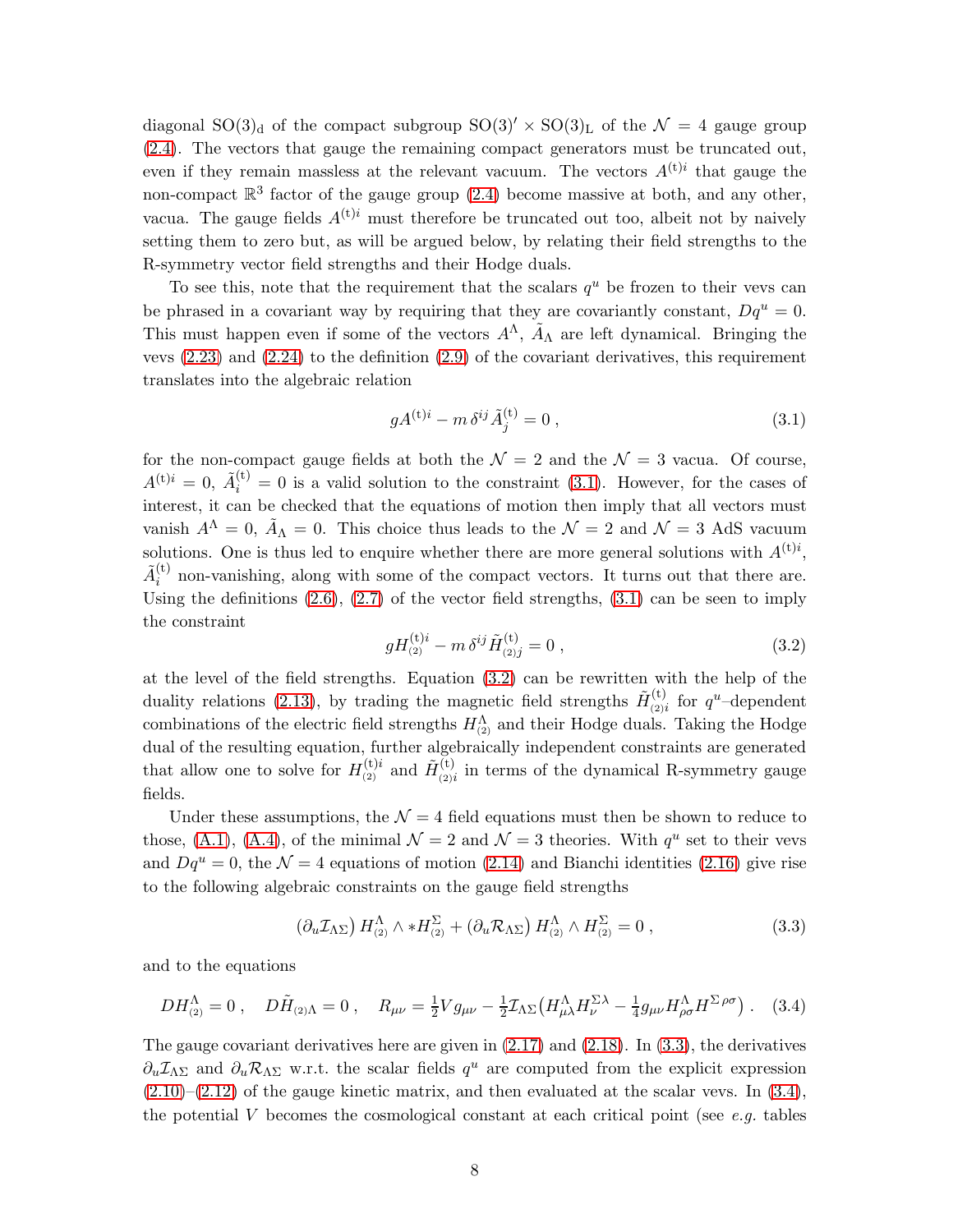3 and 4 of [\[51\]](#page-33-8)) and the gauge kinetic matrix  $\mathcal{I}_{\Lambda\Sigma}$  is also evaluated at the constant scalar vevs. At this stage, the constraint [\(3.3\)](#page-8-2) on the vector field strengths must be identically satisfied, and [\(3.4\)](#page-8-3) must reduce to the field equations [\(A.1\)](#page-20-4), [\(A.4\)](#page-20-5) of the  $\mathcal{N} = 2$  and  $\mathcal{N}=3$  theories upon suitable rescalings of the non-vanishing gauge fields and the metric. In particular, the  $\mathcal{N} = 4$  (and  $\mathcal{N} = 8$ ) metric  $g_{\mu\nu}$  and the metrics  $\bar{g}_{\mu\nu}$  of the  $\mathcal{N} = 2$  and  $\mathcal{N}=3$  theories are related by the constant rescaling

<span id="page-9-5"></span>
$$
\bar{g}_{\mu\nu} = -\frac{1}{6} \, g^{-2} \, V \, g_{\mu\nu} \,, \tag{3.5}
$$

in terms of the relevant cosmological constants V. These rescalings involve the  $\mathcal{N}=4$  (and  $\mathcal{N} = 8$ ) non-vanishing gauge couplings q and m through V. The magnetic gauge coupling  $m$  turns out to be eventually rescaled away, while the electric gauge coupling survives as the coupling g of the minimal  $\mathcal{N}=2$  and  $\mathcal{N}=3$  theories.

The restricted tensor hierarchy fields can be safely disregarded in all this process. The three-form field strengths are set to zero. Their dualisation conditions are equivalent to projections of the scalar equations of motion, and these are identically satisfied for  $Dq^u = 0$  and vanishing three-form field strengths (see [\(2.15\)](#page-6-3) and, more generally, appendix B of [\[53\]](#page-33-10)). A non-vanishing three-form potential related to the type IIA Freund-Rubin term plays an auxiliary role.

### <span id="page-9-0"></span>3.2 Truncation to minimal  $\mathcal{N}=2$  supergravity

Let us make the above discussion more explicit for the truncation to minimal  $\mathcal{N} = 2$ supergravity around the  $\mathcal{N} = 2$  vacuum. Similar operations were performed in [\[12\]](#page-31-5) starting from the  $\mathcal{N} = 2$  SU(3)–invariant sector [\[51\]](#page-33-8) of  $\mathcal{N} = 8$  ISO(7) supergravity, to show that a particular black hole was a solution of the  $\mathcal{N} = 8$  theory. The present analysis turns out to be a simple extension of [\[12\]](#page-31-5) to general dynamical metric and graviphoton.

First of all, the scalars need to be frozen to their vevs [\(2.23\)](#page-7-2). Since the dynamics must be SU(3)–invariant, the  $\mathcal{N} = 4$  electric gauge fields must in turn be truncated as in [\(2.20\)](#page-6-4),

<span id="page-9-1"></span>
$$
A'^{1} = A'^{2} = A^{(L)\hat{1}} = A^{(L)\hat{2}} = A^{(t)1} = A^{(t)2} = 0 ,
$$
\n(3.6)

with similar relations for the magnetic duals, and

<span id="page-9-2"></span>
$$
A \equiv 3A^{\prime 3} = -\frac{3}{2}A^{(\text{L})\hat{3}}\,. \tag{3.7}
$$

Bringing  $(2.23)$ ,  $(3.6)$ ,  $(3.7)$  to the scalar covariant derivatives  $(2.9)$ , all of them become zero, even for  $A \neq 0$ , except  $Da_{ij}$  which produces the constraint [\(3.1\)](#page-8-0) with  $A^{(t)1} = A^{(t)2} =$  $0, \tilde{A}_1^{(t)} = \tilde{A}_2^{(t)} = 0.$  One may insist in setting  $A^{(t)3} = 0, \tilde{A}_3^{(t)} = 0$  as well, but then the equations of motion enforce  $A = 0$  and the  $\mathcal{N} = 2$  AdS vacuum is recovered.

Instead, one can proceed with  $A^{(t)3} \neq 0$ ,  $\tilde{A}_3^{(t)}$  $3^{(0)} \neq 0$ . Setting to zero the two-form potentials and using [\(3.6\)](#page-9-1), [\(3.7\)](#page-9-2) the electric vector field strengths [\(2.6\)](#page-4-1) become

<span id="page-9-4"></span>
$$
H_{(2)}^{\prime 1} = H_{(2)}^{\prime 2} = H_{(2)}^{(L)\hat{1}} = H_{(2)}^{(L)\hat{2}} = H_{(2)}^{(t)1} = H_{(2)}^{(t)2} = 0 ,
$$
\n(3.8)

and give the following non-vanishing Abelian field strength:

<span id="page-9-3"></span>
$$
F \equiv dA = 3H_{(2)}^{\prime 3} = -\frac{3}{2}H_{(2)}^{(L)\hat{3}}\,. \tag{3.9}
$$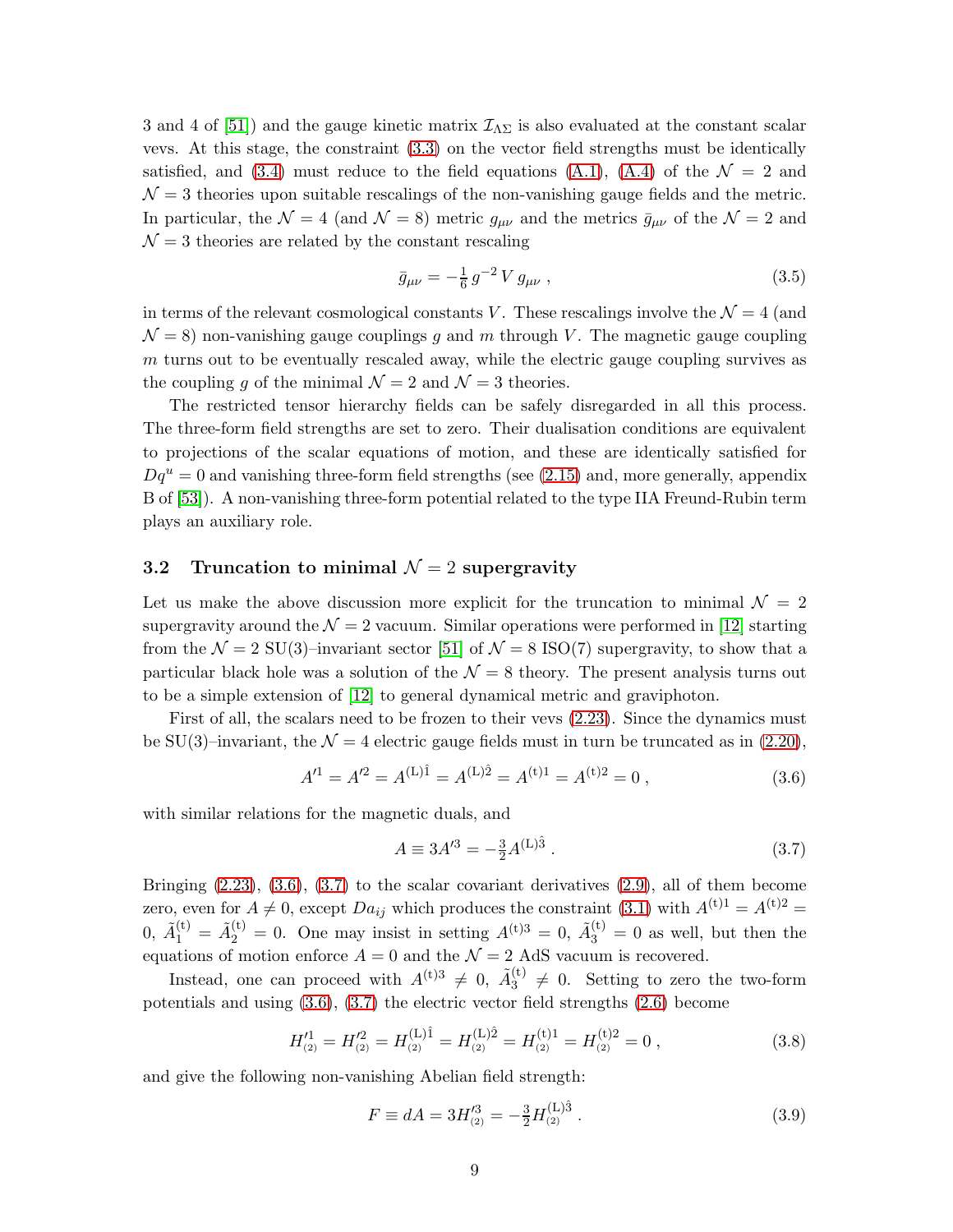The compact gauge field  $A'^3 = -\frac{1}{2}A^{(L)\hat{3}}$  gauges the residual U(1) R-symmetry. In [\(3.7\)](#page-9-2) and [\(3.9\)](#page-9-3), this gauge field has been identified with the graviphoton A of the  $\mathcal{N} = 2$  theory  $(A.2)$  and its field strength F, up to a suitably chosen normalisation. On  $(2.23)$ ,  $(3.8)$ , the vector duality relations [\(2.13\)](#page-5-2) simplify to

<span id="page-10-4"></span>
$$
\tilde{H}'_{(2)1} = \tilde{H}'_{(2)2} = \tilde{H}^{(L)}_{(2)\hat{1}} = \tilde{H}^{(L)}_{(2)\hat{2}} = \tilde{H}^{(t)}_{(2)1} = \tilde{H}^{(t)}_{(2)2} = 0,
$$
\n(3.10)

and

<span id="page-10-0"></span>
$$
\tilde{H}'_{(2)3} = -\tilde{H}^{(\text{L})}_{(2)\hat{3}} = \frac{5}{14} g^{\frac{1}{3}} m^{-\frac{1}{3}} H^{(\text{t})3}_{(2)} - \frac{\sqrt{3}}{14} g^{\frac{1}{3}} m^{-\frac{1}{3}} * H^{(\text{t})3}_{(2)} - \frac{4}{21} g^{-\frac{1}{3}} m^{\frac{1}{3}} F - \frac{2}{7\sqrt{3}} g^{-\frac{1}{3}} m^{\frac{1}{3}} * F ,
$$
\n
$$
\tilde{H}^{(\text{t})}_{(2)3} = \frac{1}{7} g m^{-1} H^{(\text{t})3}_{(2)} - \frac{3\sqrt{3}}{7} g m^{-1} * H^{(\text{t})3}_{(2)} + \frac{5}{14} g^{\frac{1}{3}} m^{-\frac{1}{3}} F - \frac{\sqrt{3}}{14} g^{\frac{1}{3}} m^{-\frac{1}{3}} * F ,
$$
\n(3.11)

and the constraints  $(3.1), (3.2)$  $(3.1), (3.2)$  reduce to

<span id="page-10-1"></span>
$$
gA^{(t)3} - m\tilde{A}_3^{(t)} = 0
$$
,  $gH_{(2)}^{(t)3} - m\tilde{H}_{(2)3}^{(t)} = 0$ . (3.12)

Combining [\(3.11\)](#page-10-0) with the second relation in [\(3.12\)](#page-10-1) and further taking Hodge duals, a set of equations is obtained that allows one to solve for  $H_{(2)}^{(t)3}$ ,  $\tilde{H}_{(2)}^{(t)}$  $\tilde{H}'_{(2)3}$  and  $\tilde{H}'_{(2)3} = -\tilde{H}_{(2)3}^{(L)}$  $\sum_{(2)\hat{3}}^{(L)}$  in terms of  $F$  and  $*F$  as

<span id="page-10-2"></span>
$$
H_{(2)}^{(t)3} = \frac{1}{6} g^{-\frac{2}{3}} m^{\frac{2}{3}} (F - \sqrt{3} * F) ,
$$
\n(3.13)

$$
\tilde{H}_{(2)3}^{(t)} = \frac{1}{6} g^{\frac{1}{3}} m^{-\frac{1}{3}} (F - \sqrt{3} * F) , \qquad \tilde{H}_{(2)3}' = -\tilde{H}_{(2)\hat{3}}^{(L)} = -\frac{1}{6} g^{-\frac{1}{3}} m^{\frac{1}{3}} (F + \sqrt{3} * F) .
$$

Finally, the metric is rescaled as in [\(3.5\)](#page-9-5),

<span id="page-10-5"></span>
$$
\bar{g}_{\mu\nu} = 2\sqrt{3} \, g^{\frac{1}{3}} m^{-\frac{1}{3}} \, g_{\mu\nu} \,. \tag{3.14}
$$

At this point, all of the vectors of the  $\mathcal{N} = 4$  model have either been set to zero or written in terms of the  $\mathcal{N} = 2$  graviphoton and its Hodge dual. It only remains to verify that, with these definitions, the constraints  $(3.3)$  are satisfied and the equations  $(3.4)$  give rise to the  $\mathcal{N}=2$  field equations [\(A.1\)](#page-20-4). Bringing [\(3.8\)](#page-9-4), [\(3.9\)](#page-9-3) and  $H_{(2)}^{(t)3}$  given in [\(3.13\)](#page-10-2) to  $(3.3)$ , and using the explicit expression  $(2.10)$ – $(2.12)$  for the gauge kinetic matrix, some calculation reveals that these constraints are indeed satisfied identically for any  $F$ . Next, the Bianchi identities and vector equations of motion in [\(3.4\)](#page-8-3) reduce to

$$
dF - \sqrt{3} d * F = 0 , \qquad dF + \sqrt{3} d * F = 0 . \qquad (3.15)
$$

.

These are straightforwardly satisfied on the  $\mathcal{N}=2$  Bianchi identity and Maxwell equation in [\(A.1\)](#page-20-4). Finally, the  $\mathcal{N} = 4$  Einstein equation in [\(3.4\)](#page-8-3) becomes, after some calculation,

<span id="page-10-3"></span>
$$
\bar{R}_{\mu\nu} = -3g^2 \bar{g}_{\mu\nu} + \frac{1}{2} \left( F_{\mu\sigma} F_{\nu}{}^{\sigma} - \frac{1}{4} \bar{g}_{\mu\nu} F_{\rho\sigma} F^{\rho\sigma} \right) + \frac{6\sqrt{3}}{7} \left( \frac{g}{m} \right)^{\frac{2}{3}} \left( F_{\lambda(\mu} \epsilon_{\nu)}{}^{\lambda\sigma\tau} F_{\sigma\tau} + \frac{1}{4} \bar{g}_{\mu\nu} \epsilon_{\lambda\rho\sigma\tau} F^{\lambda\rho} F^{\sigma\tau} \right) \tag{3.16}
$$

The last parenthesis is identically zero, as can be checked by giving concrete values to the indices in tangent space. Thus, [\(3.16\)](#page-10-3) reduces to the  $\mathcal{N}=2$  Einstein equation in [\(A.1\)](#page-20-4).

To summarise, the identifications  $(2.23)$ ,  $(3.6)$ – $(3.10)$ ,  $(3.13)$ ,  $(3.14)$  have been shown to define a consistent truncation of the  $D = 4 \mathcal{N} = 4$  model [\[53\]](#page-33-10) of section [2,](#page-3-0) to minimal  $D = 4 \mathcal{N} = 2$  gauged supergravity [\(A.2\)](#page-20-1). In retrospect, it was critical to get rid of the magnetically gauged non-compact vector  $A_{(2)}^{(t)3}$  with field strength  $H_{(2)}^{(t)3}$ , not by naively setting it to zero, but by writing it in terms of the surviving graviphoton  $F$  and its Hodge dual through the relations [\(3.13\)](#page-10-2). Setting  $H_{(2)}^{(t)3} = 0$  also leads to  $F = 0$ .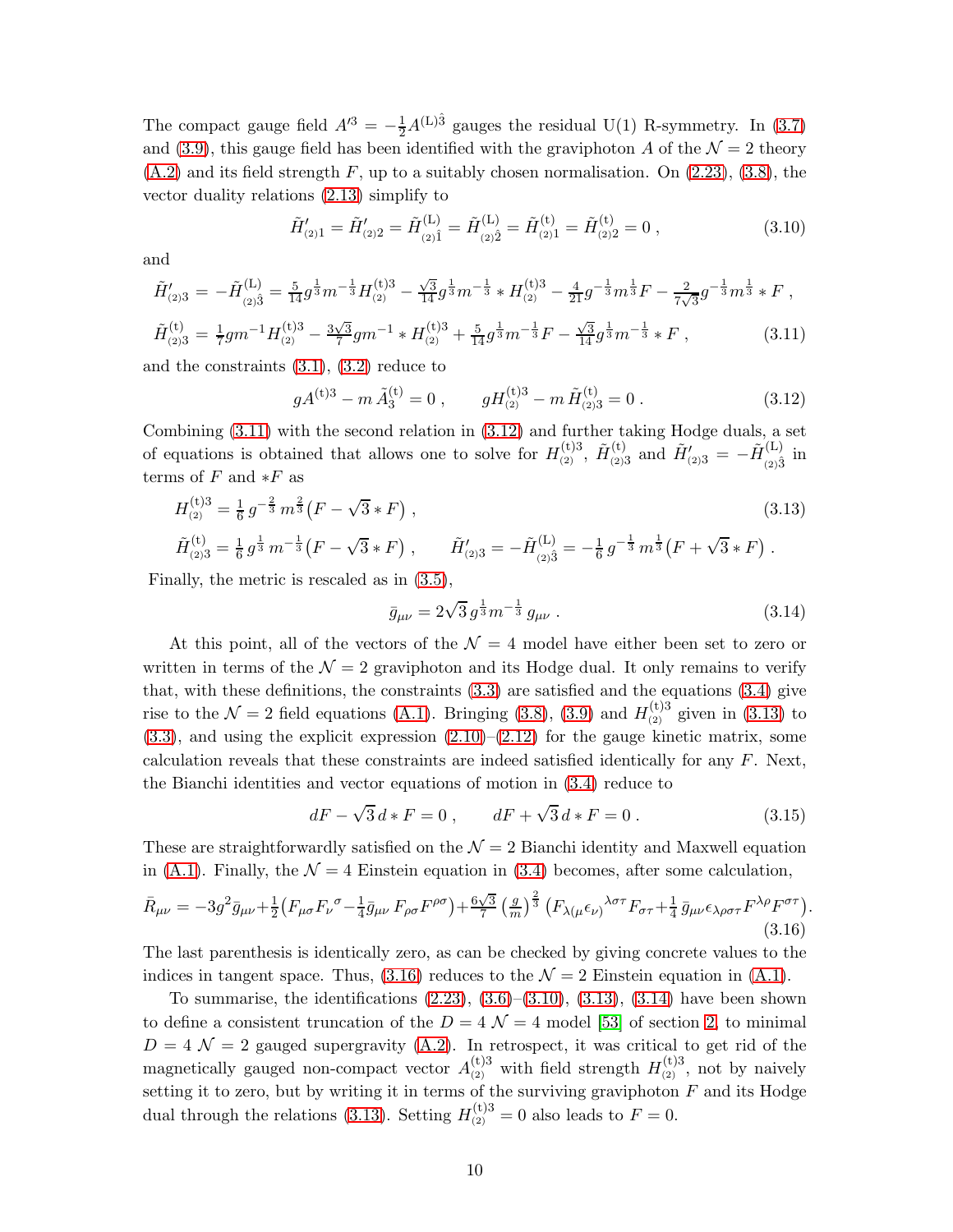#### <span id="page-11-0"></span>3.3 Truncation to minimal  $\mathcal{N}=3$  supergravity

The truncation to minimal  $\mathcal{N} = 3$  supergravity proceeds similarly. First of all, the scalars are fixed to their  $\mathcal{N} = 3$  vevs [\(2.24\)](#page-7-3). On this vacuum, only the vectors<sup>[2](#page-11-1)</sup>  $\frac{1}{2}(A^{i} + \delta_j^i A^{(L)j})$ that gauge the diagonal  $SO(3)<sub>d</sub>$  R-symmetry remain massless, while the anti-diagonal combinations  $\frac{1}{2}(A^{i} - \delta_j^{i} A^{(L)j})$  become massive. Thus, the latter combinations must be truncated out by identifying the SO(3) graviphoton  $A^i$  of the  $\mathcal{N} = 3$  theory [\(A.6\)](#page-20-2) with

<span id="page-11-2"></span>
$$
A^i \equiv A'^i = \delta^i_j A^{(\text{L})\hat{\jmath}} \,. \tag{3.17}
$$

Together with [\(3.17\)](#page-11-2) we also have, from [\(A.3\)](#page-20-6) and [\(2.6\)](#page-4-1), the following identifications at the level of the electric field strengths:

<span id="page-11-3"></span>
$$
F^i \equiv H_{(2)}^{\prime i} = \delta_j^i H_{(2)}^{(L)j} \,. \tag{3.18}
$$

Satisfactorily, the covariant derivatives of  $H_{(2)}^{\prime i}$  and  $H_{(2)}^{(L)i}$  in [\(2.17\)](#page-6-1) then coincide with themselves and with that of  $F^i$  defined in [\(A.5\)](#page-20-7). Bringing the vevs [\(2.24\)](#page-7-3) and the vector identifications [\(3.17\)](#page-11-2) to [\(2.9\)](#page-5-1), all the covariant derivatives are seen to vanish, except the ones of the Stückelberg scalars  $a_{ij}$ , which produce the relation [\(3.1\)](#page-8-0). The latter can be solved by letting  $A^{(t)i} = 0$ ,  $\tilde{A}_i^{(t)} = 0$ , but then the equations of motion also set  $F^i = 0$ . This leads to the  $\mathcal{N}=3$  AdS vacuum solution.

Alternatively,  $A^{(t)i}$  and  $\tilde{A}_i^{(t)}$  $i^{(i)}$  can be left non-vanishing but still subject to the constraint [\(3.1\)](#page-8-0), with their field strengths  $H_{(2)}^{(t)i}$ ,  $\tilde{H}_{(2)i}'$  subject to the constraint [\(3.2\)](#page-8-1). On [\(2.24\)](#page-7-3), [\(3.18\)](#page-11-3), the vector duality relations [\(2.13\)](#page-5-2) give

<span id="page-11-4"></span>
$$
\delta^{ij}\tilde{H}'_{(2)j} = \frac{1}{2}\delta^{ij}\tilde{H}_{(2)\hat{j}}^{(\text{L})} = \frac{5}{14}2^{-\frac{2}{3}}g^{\frac{1}{3}}m^{-\frac{1}{3}}H_{(2)}^{(\text{t})i} - \frac{\sqrt{3}}{14}2^{-\frac{2}{3}}g^{\frac{1}{3}}m^{-\frac{1}{3}} * H_{(2)}^{(\text{t})i} -\frac{1}{7}2^{\frac{2}{3}}g^{-\frac{1}{3}}m^{\frac{1}{3}}F^i - \frac{\sqrt{3}}{7}2^{-\frac{1}{3}}g^{-\frac{1}{3}}m^{\frac{1}{3}} * F^i ,
$$
(3.19)

$$
\delta^{ij}\tilde{H}_{(2)j}^{(\mathrm{t})}=\tfrac{1}{7}gm^{-1}H_{(2)}^{(\mathrm{t})i}-\tfrac{3\sqrt{3}}{7}gm^{-1}*H_{(2)}^{(\mathrm{t})i}+\tfrac{15}{14}2^{-\frac{2}{3}}\,g^{\frac{1}{3}}m^{-\frac{1}{3}}F^{i}-\tfrac{3\sqrt{3}}{14}2^{-\frac{2}{3}}\,g^{\frac{1}{3}}m^{-\frac{1}{3}}*F^{i}\ .
$$

Combining the equation for  $\tilde{H}^{(t)}_{(2)}$  $\binom{10}{(2)i}$  in [\(3.19\)](#page-11-4) with the constraint [\(3.2\)](#page-8-1), and further taking Hodge duals, a set of equations is obtained that allows one to solve for the electric field strength  $H_{(2)}^{(\mathbf{t})i}$  and the magnetic  $\tilde{H}_{(2)i}^{(\mathbf{t})i}$  $\tilde{H}'_{(2)i},\,\tilde{H}'_{(2)i}=\frac{1}{2}$  $\frac{1}{2}\delta_i^{\hat{j}}\tilde{H}_{\left(2\right)\hat{j}}^{\left(\mathrm{L}\right)}$  $\sum_{(2)\hat{j}}^{(L)}$  in terms of  $F^i$  and  $*F^i$  as

<span id="page-11-5"></span>
$$
H_{(2)}^{(t)i} = 2^{-\frac{5}{3}} g^{-\frac{2}{3}} m^{\frac{2}{3}} (F^i - \sqrt{3} * F^i) , \qquad \delta^{ij} \tilde{H}_{(2)j}^{(t)} = 2^{-\frac{5}{3}} g^{\frac{1}{3}} m^{-\frac{1}{3}} (F^i - \sqrt{3} * F^i) ,
$$

$$
\delta^{ij} \tilde{H}_{(2)j}' = \frac{1}{2} \delta^{ij} \tilde{H}_{(2)j}^{(L)} = -2^{-\frac{7}{3}} g^{-\frac{1}{3}} m^{\frac{1}{3}} (F^i + \sqrt{3} * F^i) . \qquad (3.20)
$$

Finally, the metric must be rescaled as in [\(3.5\)](#page-9-5):

<span id="page-11-6"></span>
$$
\bar{g}_{\mu\nu} = \frac{16}{3\sqrt{3}} 2^{\frac{1}{3}} g^{\frac{1}{3}} m^{-\frac{1}{3}} g_{\mu\nu} . \tag{3.21}
$$

Now, it only remains to verify that, with these definitions, the constraints [\(3.3\)](#page-8-2) are satisfied and the equations [\(3.4\)](#page-8-3) give rise to the  $\mathcal{N} = 3$  field equations [\(A.4\)](#page-20-5). Bringing

<span id="page-11-1"></span><sup>&</sup>lt;sup>2</sup>Here,  $\delta_j^i$  is the invariant tensor of SO(3)<sub>d</sub>. This symbol can be removed by notationally identifying the indices i and  $\hat{i}$  as suggested in footnote [1.](#page-3-1) I will leave both types of indices explicit in this section, but will identify them in section [4.2.](#page-15-0)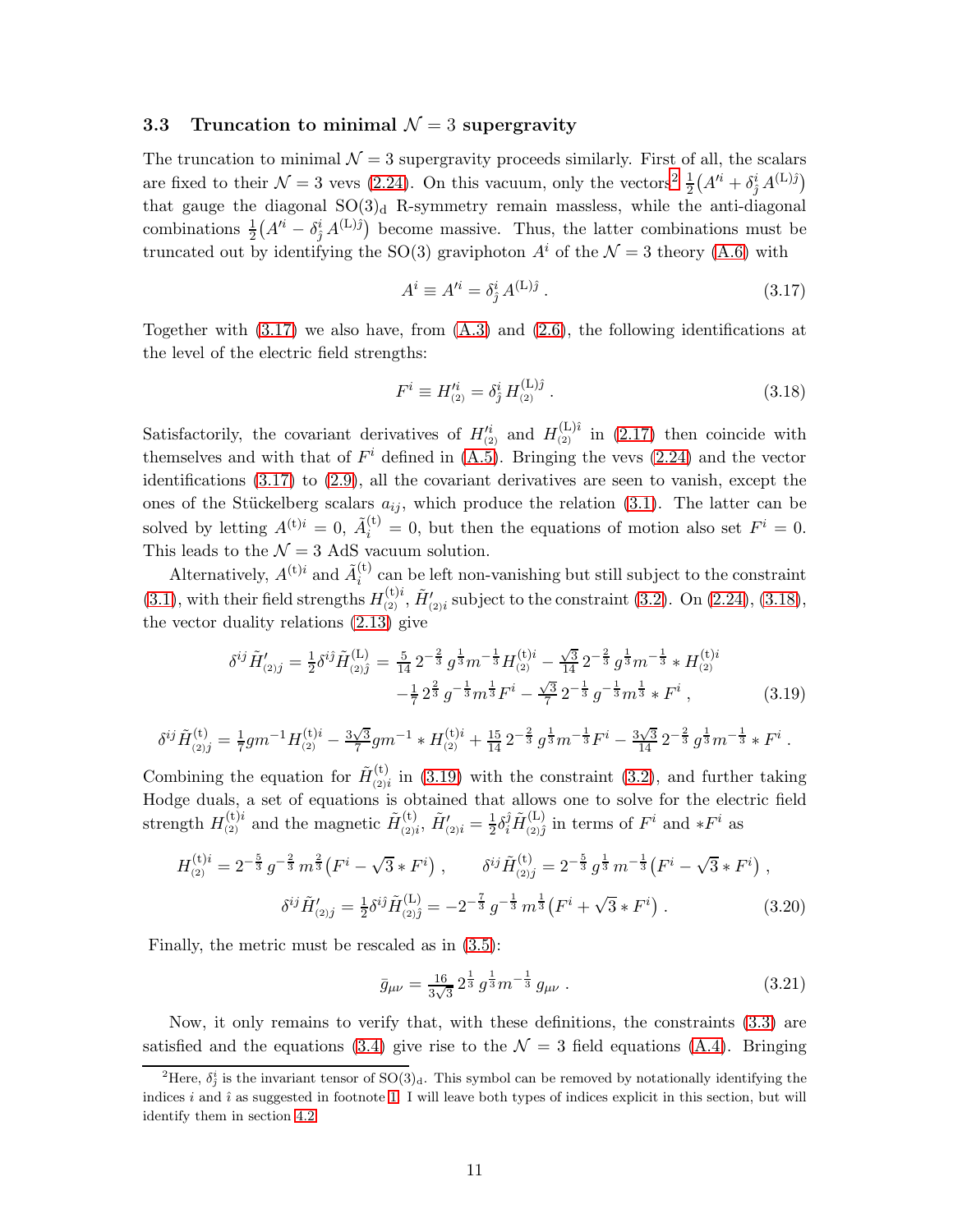[\(3.18\)](#page-11-3) and  $H_{(2)}^{(t)i}$  given in [\(3.20\)](#page-11-5) to [\(3.3\)](#page-8-2), some calculation shows that these constraints indeed check out identically for arbitrary  $F^i$ . The Bianchi identities and equations of motion for  $H_{(2)}^{\prime i}$  and  $H_{(2)}^{(L)i}$  immediately reduce to their  $\mathcal{N}=3$  counterparts in [\(A.4\)](#page-20-5), while those for  $H_{(2)}^{(t)i}$  give

<span id="page-12-1"></span>
$$
DF^{i} - \sqrt{3} D * F^{i} = 0 , \qquad DF^{i} + \sqrt{3} D * F^{i} = 0 , \qquad (3.22)
$$

with the covariant derivatives defined as in  $(A.5)$ . Equations  $(3.22)$  are equivalent to the  $\mathcal{N} = 3$  Bianchi identity and Maxwell equation in [\(A.4\)](#page-20-5). Finally, the  $\mathcal{N} = 4$  Einstein equation in [\(3.4\)](#page-8-3) becomes, after some calculation,

<span id="page-12-2"></span>
$$
\bar{R}_{\mu\nu} = -3g^2 \bar{g}_{\mu\nu} + 2(F_{\mu\sigma}^i F_i{}_{\nu}{}^{\sigma} - \frac{1}{4}\bar{g}_{\mu\nu} F_{\rho\sigma}^i F_i^{\rho\sigma}) \n+ \frac{512}{63\sqrt{3}} 2^{\frac{2}{3}} \left(\frac{g}{m}\right)^{\frac{2}{3}} \left(F_{\lambda(\mu}^i \epsilon_{\nu)}{}^{\lambda\sigma\tau} F_i{}_{\sigma\tau} + \frac{1}{4} \bar{g}_{\mu\nu} \epsilon_{\lambda\rho\sigma\tau} F^{i\lambda\rho} F_i^{\sigma\tau}\right).
$$
\n(3.23)

The last parenthesis is identically zero, as can be easily checked in tangent space by giving concrete values to the indices, and [\(3.23\)](#page-12-2) reduces to the  $\mathcal{N} = 3$  Einstein equation in [\(A.4\)](#page-20-5).

In summary, I have shown, at the level of the bosonic field equations, that [\(2.24\)](#page-7-3), [\(3.17\)](#page-11-2),  $(3.18), (3.20), (3.21)$  $(3.18), (3.20), (3.21)$  $(3.18), (3.20), (3.21)$  $(3.18), (3.20), (3.21)$  $(3.18), (3.20), (3.21)$  define a consistent truncation of the  $D = 4 \mathcal{N} = 4$  subsector [\[53\]](#page-33-10) of  $\mathcal{N} = 8$  ISO(7) supergravity reviewed in section [2,](#page-3-0) to minimal  $D = 4$   $\mathcal{N} = 3$  gauged supergravity [\(A.6\)](#page-20-2). In turn, minimal  $D = 4 \mathcal{N} = 3$  supergravity (A.6) can be further truncated consistently to the  $\mathcal{N} = 2$  minimal theory [\(A.2\)](#page-20-1). This is achieved by turning off two of the SO(3) Yang-Mills fields and by selecting the  $\mathcal{N}=2$  graviphoton to lie in the U(1) Cartan subgroup of SO(3), as in  $(A.7)$ . As discussed in appendix [A.2,](#page-21-1) this U(1) Cartan subgroup is different from the U(1) gauge group of the  $\mathcal{N}=2$  model of section [3.2.](#page-9-0) Thus, this further truncation provides an alternative embedding of minimal  $D = 4$  $\mathcal{N}=2$  gauged supergravity [\(A.2\)](#page-20-1) into  $D=4 \mathcal{N}=8$  ISO(7) supergravity (via the  $\mathcal{N}=4$  $SO(3)<sub>R</sub>$ –invariant subsector of the latter), which is different from the embedding discussed in section [3.2.](#page-9-0)

#### <span id="page-12-0"></span>3.4 Embedding into  $\mathcal{N}=8$  supergravity

The minimal  $\mathcal{N} = 2$  and  $\mathcal{N} = 3$  supergravities can be finally embedded into the full  $\mathcal{N} = 8$ ISO(7) theory by combining their embeddings, given in sections [3.2](#page-9-0) and [3.3](#page-11-0) above, into the intermediate  $\mathcal{N} = 4$  model, with the embedding [\[53\]](#page-33-10) of the latter into the parent  $\mathcal{N} = 8$ theory. With the metric rescaled as in [\(3.5\)](#page-9-5), the two-form potentials in the restricted tensor hierarchy set to zero, and simply keeping an eye on the auxiliary three-form potential that will eventually give rise to the Freund-Rubin term upon uplift to IIA, the problem reduces to keeping track of the gauge fields. The electric vectors [\(2.5\)](#page-4-3) of the  $\mathcal{N}=4$  model are embedded into their  $\mathcal{N} = 8$  counterparts [\[51\]](#page-33-8)  $\mathcal{A}^{IJ}$ ,  $\mathcal{A}^{I}$ ,  $I = 1, ..., 7$ , as [\[53\]](#page-33-10)

<span id="page-12-3"></span>
$$
\mathcal{A}^{ij} = \epsilon^{ij}{}_k \, A'^k \ , \quad \mathcal{A}^{ia} = 0 \ , \quad \mathcal{A}^{ab} = -\frac{1}{2} (J_{\hat{i}-})^{ab} \, A^{(L)\hat{i}} \ , \quad \mathcal{A}^i = A^{(t)i} \ , \quad \mathcal{A}^a = 0 \ , \quad (3.24)
$$

and their magnetic duals into the  $\mathcal{N} = 8$  magnetic duals as [\[53\]](#page-33-10)

<span id="page-12-4"></span>
$$
\tilde{\mathcal{A}}_{ij} = \epsilon_{ij}{}^{k} \tilde{A}'_{k} , \quad \tilde{\mathcal{A}}_{ia} = 0 , \quad \tilde{\mathcal{A}}_{ab} = -(\tilde{J}_{-})_{ab} \tilde{A}_{i}^{(L)} , \quad \tilde{\mathcal{A}}_{i} = \tilde{A}_{i}^{(t)} , \quad \tilde{\mathcal{A}}_{a} = 0 .
$$
 (3.25)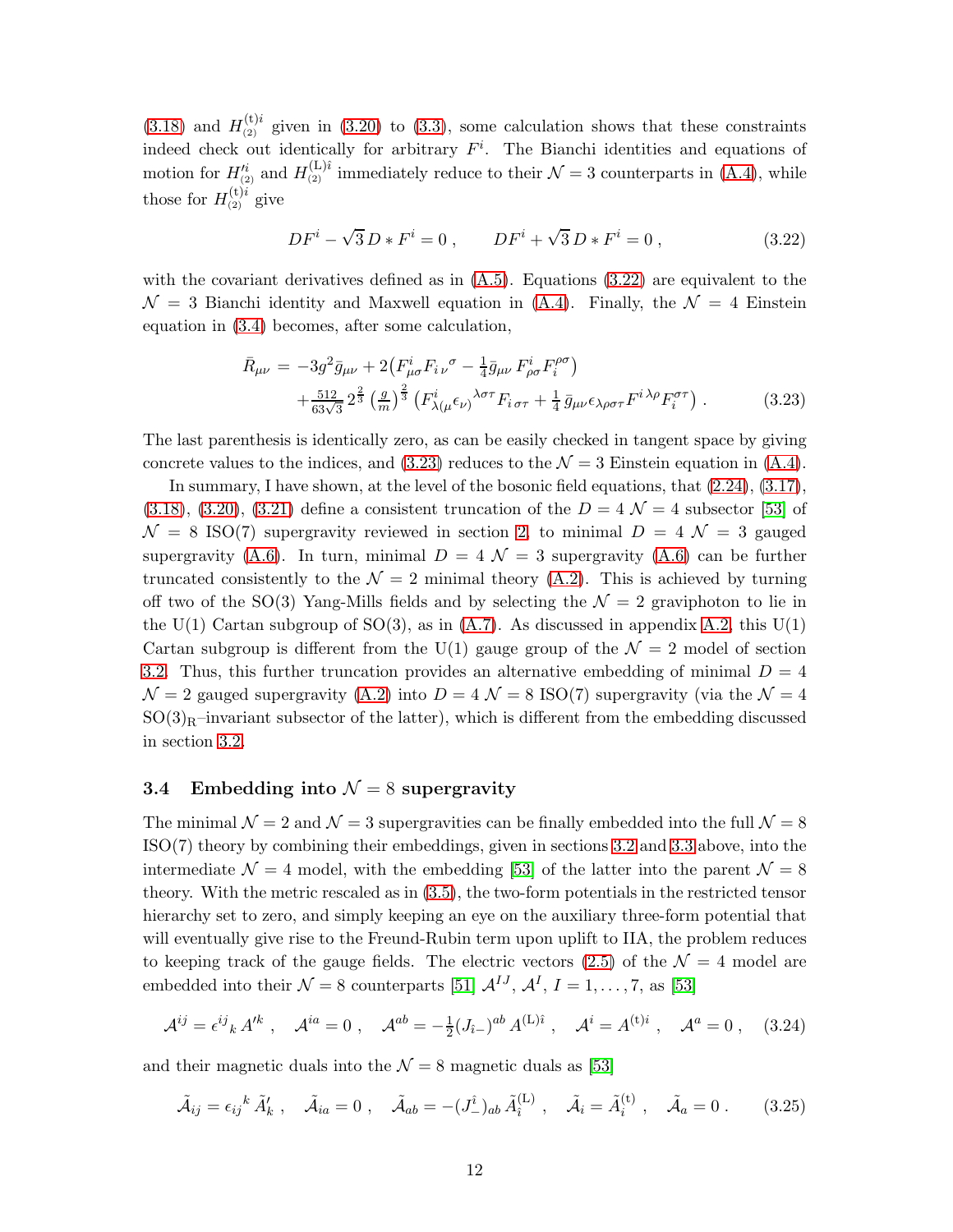The indices here have been split as  $I = (i, a)$ , where  $i = 1, 2, 3$  and  $a = 0, 1, 2, 3$  with the index conventions of footnote [1.](#page-3-1) The antisymmetric, anti-selfdual, quaternionic matrices  $(J_{-})_{ab}$  are defined in appendix A of [\[53\]](#page-33-10).

The field strengths [\(2.6\)](#page-4-1), [\(2.7\)](#page-4-2) are similarly embedded into the  $\mathcal{N}=8$  ones,  $\mathcal{H}_{(2)}^{IJ}, \mathcal{H}_{(2)}^I$ ,  $\tilde{\mathcal{H}}_{(2)IJ}$ ,  $\tilde{\mathcal{H}}_{(2)I}$ . Bringing [\(3.8\)](#page-9-4) and [\(3.13\)](#page-10-2) to the field strengths version of [\(3.24\)](#page-12-3), [\(3.25\)](#page-12-4), the  $\mathcal{N}=2$  graviphoton is finally embedded into the  $\mathcal{N}=8$  vector field strengths. Note that this embedding involves both the minimal  $\mathcal{N} = 2$  graviphoton field strength F and its Hodge dual  $*F$ . Similarly, bringing  $(3.18)$ ,  $(3.20)$  to  $(3.24)$ ,  $(3.25)$  written for the field strengths, the  $\mathcal{N}=3$  graviphoton field strength  $F^i$  and its Hodge dual  $*F^i$  are embedded into the  $\mathcal{N} = 8$  vector field strengths. Equations [\(3.24\)](#page-12-3), [\(3.25\)](#page-12-4) and their analogues for the field strengths are useful to work out the ten-dimensional uplift of the minimal theories, to which I now turn.

# <span id="page-13-0"></span>4 Minimal  $D = 4$  truncations of massive IIA supergravity

Having obtained the consistent embedding of the minimal  $\mathcal{N}=2$  and  $\mathcal{N}=3$  theories into  $\mathcal{N} = 8$  ISO(7) supergravity through the intermediate  $\mathcal{N} = 4$  SO(3)<sub>R</sub>–invariant sector, these theories can now be uplifted to  $D = 10$ . This is done by particularising the general truncation formulae for massive IIA on  $S^6$  [\[21,](#page-31-4)[44\]](#page-33-3) to the cases at hand through the  $\mathcal{N} = 8$ expressions outlined in section [3.4.](#page-12-0) The consistency of the truncation from IIA to  $D =$  $4 \mathcal{N} = 8$ , together with the consistency of the  $D = 4$  subtruncations, guarantee the consistency of the truncation from IIA to the minimal  $D = 4 \mathcal{N} = 2$  and  $\mathcal{N} = 3$  gauged supergravities. In any case, for further reassurance, the consistency of these minimal truncations is manifestly checked in appendix [B](#page-21-0) at the level of the Bianchi identities and equations of motion of the type IIA supergravity forms. All the type IIA expressions below are written in the Einstein frame conventions of appendix A of [\[44\]](#page-33-3).

#### <span id="page-13-1"></span>4.1 Truncation to minimal  $\mathcal{N}=2$  supergravity

Particularising the  $\mathcal{N} = 8$  consistent truncation formulae of [\[21,](#page-31-4)44] to the relevant  $\mathcal{N} = 4$ subsector and on to the minimal  $\mathcal{N} = 2$  theory as discussed in sections [3.2](#page-9-0) and [3.4,](#page-12-0) a consistent truncation of massive IIA supergravity to  $D = 4 \mathcal{N} = 2$  minimal gauged supergravity is obtained. For this purpose, the  $SU(3)$ –invariant truncation formulae of [\[55\]](#page-34-1) also come in handy, along with the generic formulae of [\[21,](#page-31-4)[44\]](#page-33-3). This is because the minimal  $\mathcal{N} = 2$  theory discussed here is also a subsector of the SU(3)–invariant sector of ISO(7) supergravity. The minimal truncation can be expressed in terms of the same geometric structures on the internal  $S^6$  discussed in [\[55\]](#page-34-1). The resulting truncation formulae are formally identical to those found in [\[12\]](#page-31-5) for the IIA uplift of a particular  $D = 4$  black hole. The  $D = 4$  metric and graviphoton here are generic, though: they are only required to obey the  $D = 4 \mathcal{N} = 2$  field equations [\(A.1\)](#page-20-4).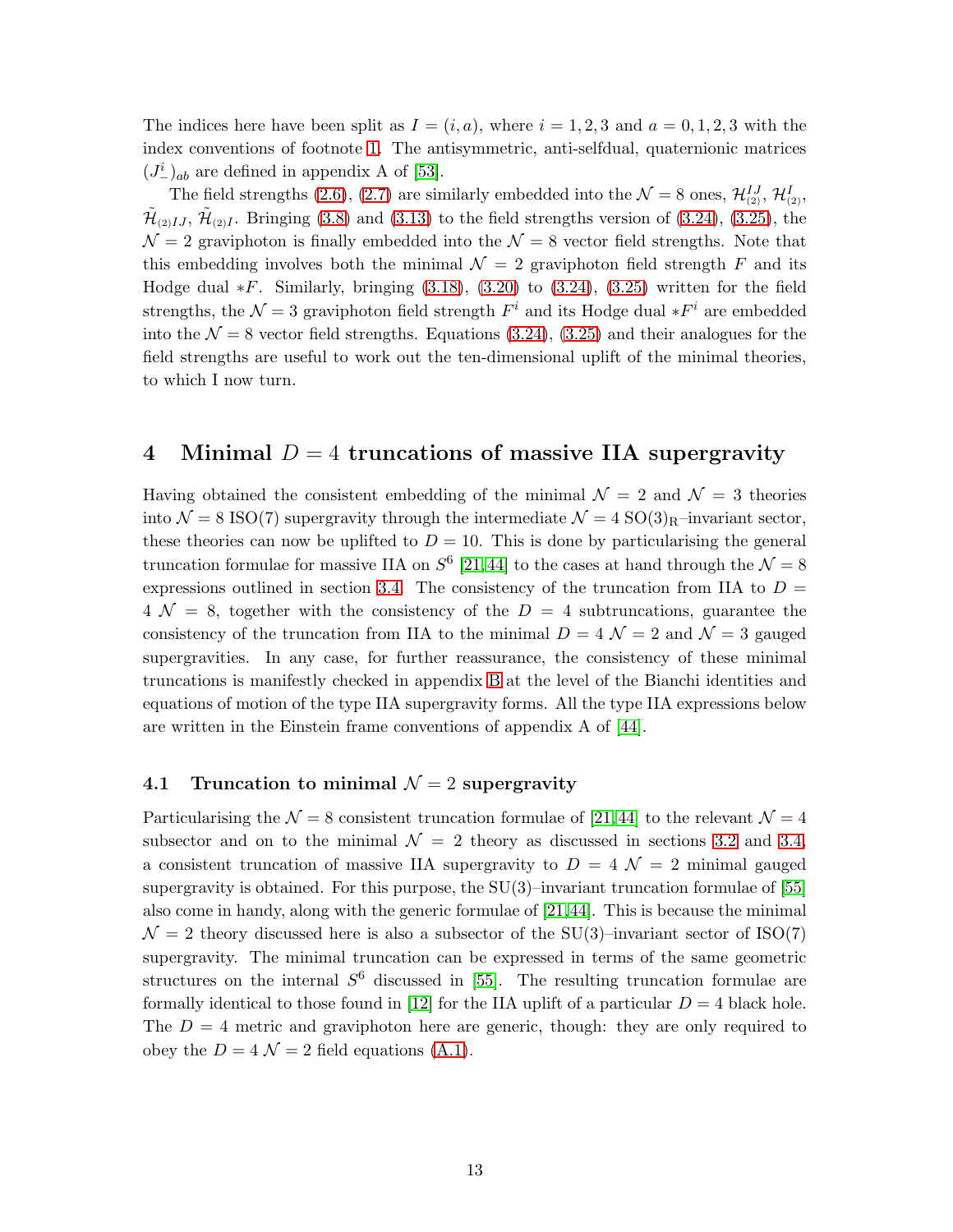Proceeding along these lines, some calculation gives the following formulae for the consistent truncation of massive IIA supergravity to minimal  $D = 4 \mathcal{N} = 2$  gauged supergravity [\(A.2\)](#page-20-1):

<span id="page-14-1"></span>
$$
d\hat{s}_{10}^{2} = 2^{-\frac{5}{8}} 3^{-1} g^{-\frac{1}{12}} m^{\frac{1}{12}} (3 + \cos 2\alpha)^{1/2} (5 + \cos 2\alpha)^{1/8} d\bar{s}_{4}^{2} + ds_{6}^{2},
$$
  
\n
$$
\hat{H}_{(3)} = \hat{H}_{(3)}^{0} + \frac{1}{2\sqrt{3}} g^{-\frac{2}{3}} m^{-\frac{1}{3}} \sin \alpha \, d\alpha \wedge *F,
$$
  
\n
$$
\hat{F}_{(4)} = \hat{F}_{(4)}^{0} + \frac{1}{\sqrt{3}} g^{\frac{2}{3}} m^{\frac{1}{3}} \overline{\text{vol}}_{4}
$$
  
\n
$$
-\frac{1}{4} g^{-\frac{7}{3}} m^{\frac{1}{3}} \sin \alpha \cos \alpha \left[ \frac{4 \sin \alpha \cos \alpha}{3 + \cos 2\alpha} \mathbf{J} + d\alpha \wedge \hat{\eta} \right] \wedge F
$$
  
\n
$$
-\frac{1}{2\sqrt{3}} g^{-\frac{7}{3}} m^{\frac{1}{3}} \sin \alpha \left[ \frac{2 \sin \alpha}{3 + \cos 2\alpha} \mathbf{J} + \frac{3 \cos \alpha}{5 + \cos 2\alpha} d\alpha \wedge \hat{\eta} \right] \wedge *F.
$$
  
\n
$$
\hat{F}_{(2)} = \hat{F}_{(2)}^{0} + g^{-\frac{2}{3}} m^{\frac{2}{3}} \frac{\cos \alpha}{5 + \cos 2\alpha} F - \frac{1}{2\sqrt{3}} g^{-\frac{2}{3}} m^{\frac{2}{3}} \cos \alpha *F.
$$
 (4.1)

Here,  $d\bar{s}_4^2$  and F are the metric and field strength of the  $D = 4 \mathcal{N} = 2$  theory [\(A.2\)](#page-20-1), and  $*F$  is the Hodge dual with respect to the former. The S<sup>6</sup> angle α ranges as  $0 \leq \alpha \leq \pi$ , while J is the Kähler form on the complex projective plane; the one-form  $\hat{\eta}$  is defined as

<span id="page-14-0"></span>
$$
\hat{\eta} \equiv \eta + \frac{1}{3}gA \equiv d\psi + \sigma + \frac{1}{3}gA , \qquad (4.2)
$$

in terms of the  $S^6$  angle  $\psi$ , with  $0 \le \psi \le 2\pi$ , a one-form  $\sigma$  such that  $d\sigma = 2J$ , and the  $D = 4 \mathcal{N} = 2$  gauge field A affected by the coupling constant g. Finally, the metric  $ds_6^2$ and the forms  $\hat{F}_{(4)}^0$ ,  $\hat{H}_{(3)}^0$  and  $\hat{F}_{(2)}^0$  correspond to the background values of the  $\mathcal{N}=2$  AdS<sub>4</sub> solution of [\[21\]](#page-31-4), shifted with the  $D = 4$  gauge potential A through  $\hat{\eta}$  in [\(4.2\)](#page-14-0), namely,

<span id="page-14-2"></span>
$$
ds_{6}^{2} = L^{2}(3 + \cos 2\alpha)^{1/2}(5 + \cos 2\alpha)^{1/8}\left[\frac{3}{2}d\alpha^{2} + \frac{6\sin^{2}\alpha}{3 + \cos 2\alpha}ds^{2}(\mathbb{CP}^{2}) + \frac{9\sin^{2}\alpha}{5 + \cos 2\alpha}\hat{\eta}^{2}\right],
$$
  
\n
$$
e^{\hat{\phi}} = e^{\phi_{0}}\frac{(5 + \cos 2\alpha)^{3/4}}{3 + \cos 2\alpha},
$$
  
\n
$$
L^{-2}e^{-\frac{1}{2}\phi_{0}}\hat{H}_{(3)}^{0} = 24\sqrt{2}\frac{\sin^{3}\alpha}{(3 + \cos 2\alpha)^{2}} J \wedge d\alpha,
$$
  
\n
$$
L^{-3}e^{\frac{1}{4}\phi_{0}}\hat{F}_{(4)}^{0} = 12\sqrt{3}\frac{7 + 3\cos 2\alpha}{(3 + \cos 2\alpha)^{2}}\sin^{4}\alpha \text{ vol}(\mathbb{CP}^{2}) + 18\sqrt{3}\frac{(9 + \cos 2\alpha)\sin^{3}\alpha\cos\alpha}{(3 + \cos 2\alpha)(5 + \cos 2\alpha)} J \wedge d\alpha \wedge \hat{\eta},
$$
  
\n
$$
L^{-1}e^{\frac{3}{4}\phi_{0}}\hat{F}_{(2)}^{0} = -4\sqrt{6}\frac{\sin^{2}\alpha\cos\alpha}{(3 + \cos 2\alpha)(5 + \cos 2\alpha)} J - 3\sqrt{6}\frac{(3 - \cos 2\alpha)}{(5 + \cos 2\alpha)^{2}}\sin\alpha \ d\alpha \wedge \hat{\eta},
$$

$$
Le^{\frac{5}{4}\phi_0}\hat{F}_{(0)} = 3^{-\frac{1}{2}}.
$$
\n(4.3)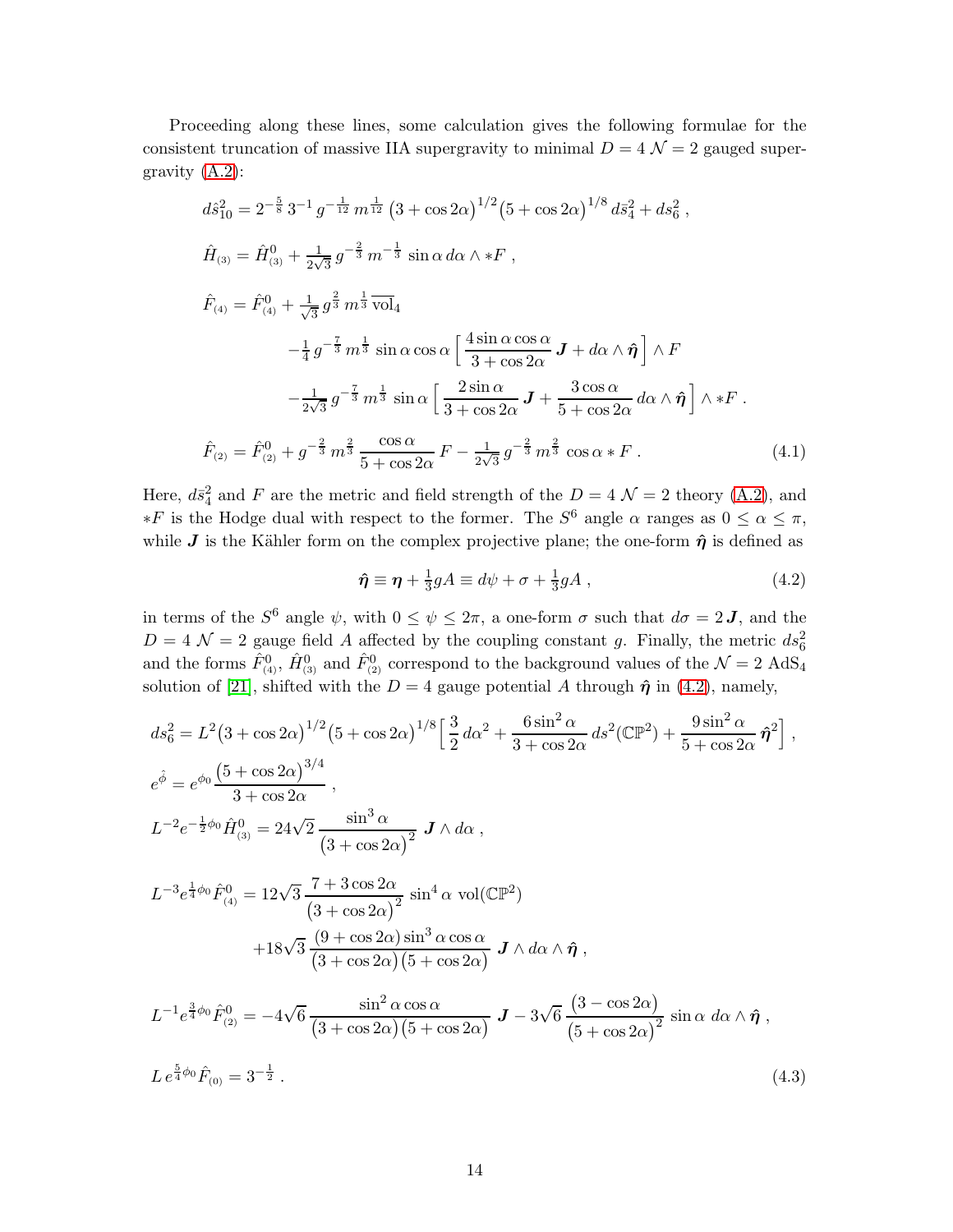In these expressions,  $ds^2(\mathbb{CP}^2)$  and vol $(\mathbb{CP}^2)$  are the Fubini-Study metric, normalised so that its Ricci tensor equals 6 times the metric, and the corresponding volume form. In this minimal  $\mathcal{N}=2$  truncation, the dilaton  $e^{\hat{\phi}}$  and the Romans mass  $\hat{F}_{(0)}$  take on their exact background values [\[21\]](#page-31-4). Although the expressions [\(4.1\)](#page-14-1) were given in terms of the  $\mathcal{N} = 8$  couplings q and m, these should be traded for the classical parameters L and  $e^{\frac{5}{4}\phi_0}$  that characterise the background geometry, via [\[21\]](#page-31-4)  $L^2 \equiv 2^{-\frac{5}{8}}3^{-1}g^{-\frac{25}{12}}m^{\frac{1}{12}}$  and  $e^{\phi_0} \equiv 2^{\frac{1}{4}} g^{\frac{5}{6}} m^{-\frac{5}{6}}$ . These parameters are quantised in the full string theory [\[55,](#page-34-1)58].

The general formalism of [\[21,](#page-31-4)[44,](#page-33-3)[55\]](#page-34-1) ensures the consistency of the truncation formulae [\(4.1\)](#page-14-1)–[\(4.3\)](#page-14-2). I have nevertheless verified, up to an explicit check of the Einstein equation, that consistency does indeed hold:  $(4.1)$ – $(4.3)$  solve the field equations of massive type IIA supergravity provided the Bianchi identity and the equations of motion [\(A.1\)](#page-20-4) of minimal  $D = 4 \mathcal{N} = 2$  gauged supergravity are imposed. See appendix [B.1](#page-21-2) for the details.

### <span id="page-15-0"></span>4.2 Truncation to minimal  $\mathcal{N}=3$  supergravity

The uplift of the minimal  $\mathcal{N}=3$  theory to massive type IIA proceeds similarly. Together with the general uplifting formulae of  $[21,44]$  $[21,44]$ , the SO(4)–invariant uplifting formulae of  $[23]$ are useful for this purpose, even though the  $\mathcal{N}=3$  minimal theory is not a subsector of the SO(4)–invariant sector of the full  $\mathcal{N} = 8$  supergravity. In any case, the general embedding formulae of [\[21,](#page-31-4) [44\]](#page-33-3) provide the contributions of the  $SO(3)<sub>d</sub>$  Yang-Mills gauged fields on top of the  $\mathcal{N} = 3$  background solution as constructed in [\[23\]](#page-32-1). I will drop the hat on the  $SO(3)<sub>L</sub>$  index i in order to label  $SO(3)<sub>d</sub>$  triplets as  $i = 1, 2, 3$  (see footnote [1\)](#page-3-1), and will follow the conventions of [\[23\]](#page-32-1) for the quantities that pertain to the background geometry.

In order to express the result, it is convenient to introduce the  $S^6$  angle  $\alpha$  (different from the angle  $\alpha$  of section [4.1\)](#page-13-1), with range  $0 \leq \alpha \leq \frac{\pi}{2}$ . It is also useful to introduce constrained coordinates  $\tilde{\mu}^i$ ,  $i = 1, 2, 3$ , on an  $S^2$ ,

<span id="page-15-3"></span>
$$
\delta_{ij}\,\tilde{\mu}^i\tilde{\mu}^j = 1\,,\tag{4.4}
$$

and right-invariant one-forms  $\rho^i$  on an  $S^3$ , subject the Maurer-Cartan equations

$$
d\rho^i = -\frac{1}{2}\epsilon^i{}_{jk}\,\rho^j\wedge\rho^k\,. \tag{4.5}
$$

In all the expressions below, the right-invariant forms and the covariant derivatives of the  $\tilde{\mu}^i$  appear shifted with the gauge field  $A^i$  of  $D = 4 \mathcal{N} = 3$  supergravity as

<span id="page-15-1"></span>
$$
\hat{\rho}^i \equiv \rho^i - gA^i \,,\tag{4.6}
$$

and

<span id="page-15-2"></span>
$$
\hat{D}\tilde{\mu}^i \equiv d\tilde{\mu}^i + g \,\epsilon^i{}_{jk} A^j \tilde{\mu}^k + \epsilon^i{}_{jk} \hat{A}^j \tilde{\mu}^k \,, \qquad \text{with} \qquad \hat{A}^i = \frac{\sin^2 \alpha}{3 + \cos 2\alpha} \,\hat{\rho}^i \,. \tag{4.7}
$$

These definitions allow one to express the massive IIA uplift of minimal  $D = 4 \mathcal{N} = 3$ gauged supergravity [\(A.6\)](#page-20-2). A long calculation yields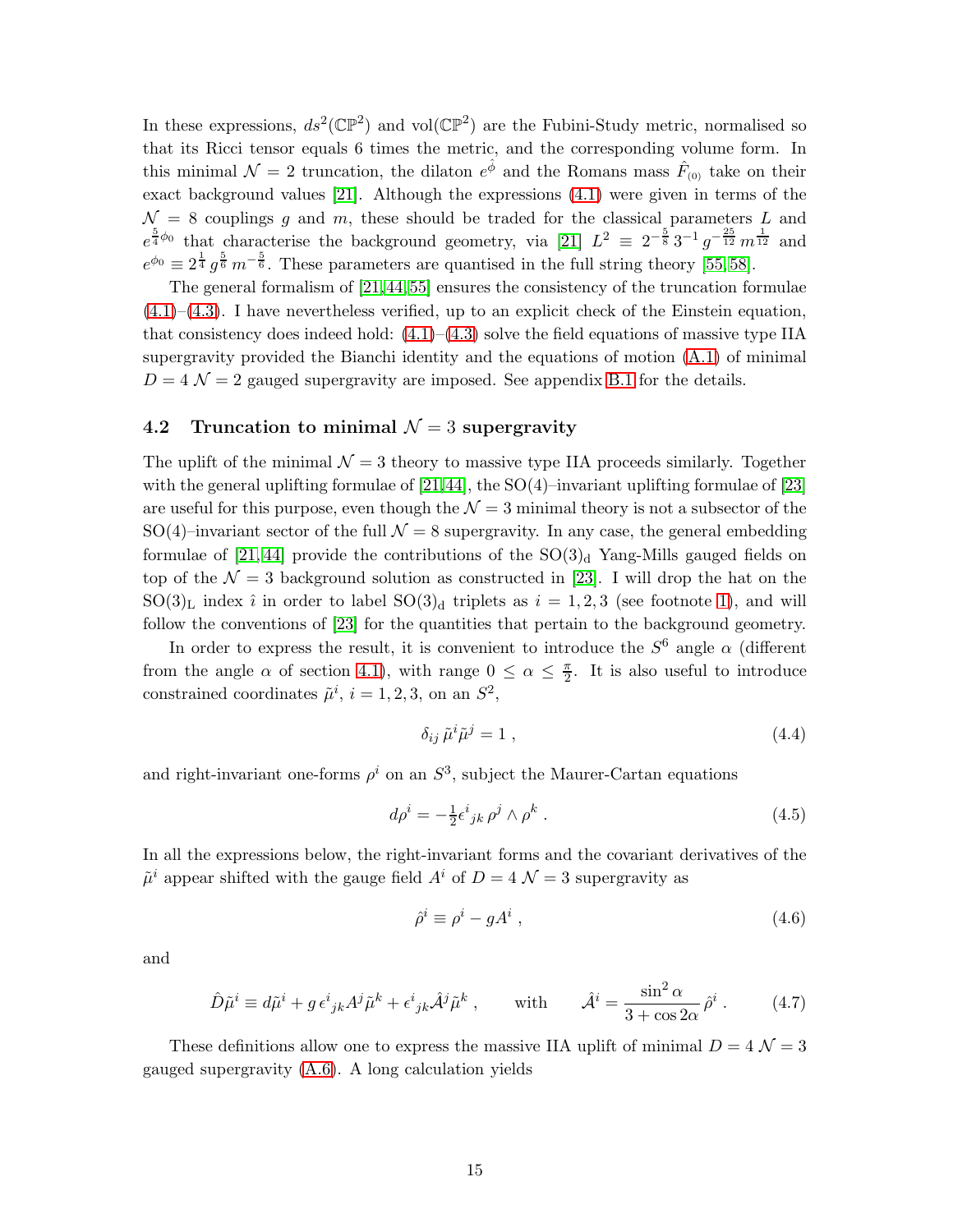<span id="page-16-0"></span>
$$
d\hat{s}_{10}^{2} = 2^{-\frac{31}{12}} \cdot 3^{\frac{3}{8}} g^{-\frac{1}{12}} m^{\frac{1}{12}} (3 + \cos 2\alpha)^{1/8} \left( 3 \cos^{4} \alpha + 3 \cos^{2} \alpha + 2 \right)^{1/4} d\bar{s}_{4}^{2} + ds_{6}^{2} ,
$$
  

$$
\hat{H}_{(3)} = \hat{H}_{(3)}^{0} - 3 \cdot 2^{-\frac{5}{3}} g^{-\frac{2}{3}} m^{-\frac{1}{3}} \frac{\sin^{2} \alpha \cos^{3} \alpha}{3 \cos^{4} \alpha + 3 \cos^{2} \alpha + 2} \hat{D} \tilde{\mu}_{i} \wedge F^{i}
$$

$$
+ 3 \cdot 2^{-\frac{5}{3}} g^{-\frac{2}{3}} m^{-\frac{1}{3}} \frac{\sin^{2} \alpha \cos \alpha}{3 + \cos 2\alpha} \epsilon_{ijk} \tilde{\mu}^{i} \hat{\rho}^{j} \wedge F^{k} - 2^{-\frac{5}{3}} \cdot 3^{\frac{1}{2}} g^{-\frac{2}{3}} m^{-\frac{1}{3}} \sin \alpha \, d\alpha \wedge \tilde{\mu}_{i} * F^{i}
$$

$$
+ 2^{-\frac{5}{3}} \cdot 3^{\frac{1}{2}} g^{-\frac{2}{3}} m^{-\frac{1}{3}} \cos \alpha \hat{D} \tilde{\mu}_{i} \wedge * F^{i} + 2^{-\frac{5}{3}} \cdot 3^{\frac{1}{2}} g^{-\frac{2}{3}} m^{-\frac{1}{3}} \frac{\sin^{2} \alpha \cos \alpha}{3 + \cos 2\alpha} \epsilon_{ijk} \tilde{\mu}^{i} \hat{\rho}^{j} \wedge * F^{k} ,
$$

$$
\hat{F}_{(4)} = \hat{F}_{(4)}^{0} + 2^{-\frac{10}{3}} \cdot 3^{\frac{3}{2}} g^{\frac{2}{3}} m^{\frac{1}{3}} \overline{\text{vol}}_4 + 3 \cdot 2^{-\frac{10}{3}} g^{-\frac{7}{3}} m^{\frac{1}{3}} \sin \alpha \cos \alpha \, d\alpha \wedge \bar{\mu}_i \bar{\mu}_j \, \hat{\rho}^i \wedge F^j
$$
  
\n
$$
-3 \cdot 2^{-\frac{10}{3}} g^{-\frac{7}{3}} m^{\frac{1}{3}} \frac{(3 + \cos 2\alpha) \cos^4 \alpha}{3 \cos^4 \alpha + 3 \cos^2 \alpha + 2} \epsilon_{ijk} \hat{D} \bar{\mu}^i \wedge \hat{D} \bar{\mu}^j \wedge F^k
$$
  
\n
$$
-3 \cdot 2^{-\frac{7}{3}} g^{-\frac{7}{3}} m^{\frac{1}{3}} \frac{\sin^2 \alpha \cos^2 \alpha}{3 + \cos 2\alpha} \tilde{\mu}_i \hat{D} \tilde{\mu}_j \wedge \hat{\rho}^i \wedge F^j
$$
  
\n
$$
+3 \cdot 2^{-\frac{10}{3}} g^{-\frac{7}{3}} m^{\frac{1}{3}} \frac{\sin^4 \alpha \cos^2 \alpha}{(3 + \cos 2\alpha)^2} \epsilon_{ijk} \hat{\rho}^i \wedge \hat{\rho}^j \wedge F^k
$$
  
\n
$$
-3 \cdot 2^{-\frac{13}{3}} g^{-\frac{7}{3}} m^{\frac{1}{3}} \frac{7 + \cos 2\alpha}{(3 + \cos 2\alpha)^2} \sin^2 \alpha \cos^2 \alpha \epsilon_{ijk} \tilde{\mu}^i \hat{\rho}^j \wedge \hat{\rho}^k \wedge \tilde{\mu}_h F^h
$$
  
\n
$$
+2^{-\frac{13}{3}} \cdot 3^{\frac{1}{2}} g^{-\frac{7}{3}} m^{\frac{1}{3}} \frac{7 + \cos 2\alpha}{3 + \cos 2\alpha} \cos \alpha \, d\alpha \wedge \hat{\mu}_i \tilde{\mu}_j \hat{\rho}^i \wedge \ast F^i
$$
  
\n
$$
-2^{-\frac{10}{3}} \cdot 3^{\frac{1}{2}} g^{-\frac{7}{3}} m^{\frac
$$

Here,  $F^i$  is the  $D = 4 \mathcal{N} = 3$  field strength  $(A.3)$  and  $*F^i$  its Hodge dual with respect to the four-dimensional metric  $d\bar{s}_4^2$ . The forms  $\hat{F}_{(4)}^0$ ,  $\hat{H}_{(3)}^0$  and  $\hat{F}_{(2)}^0$  correspond to the background values of the  $\mathcal{N} = 3$  AdS<sub>4</sub> solution given in [\[23\]](#page-32-1), shifted by the  $D = 4$  gauge field  $A<sup>i</sup>$  as in [\(4.6\)](#page-15-1), [\(4.7\)](#page-15-2), namely,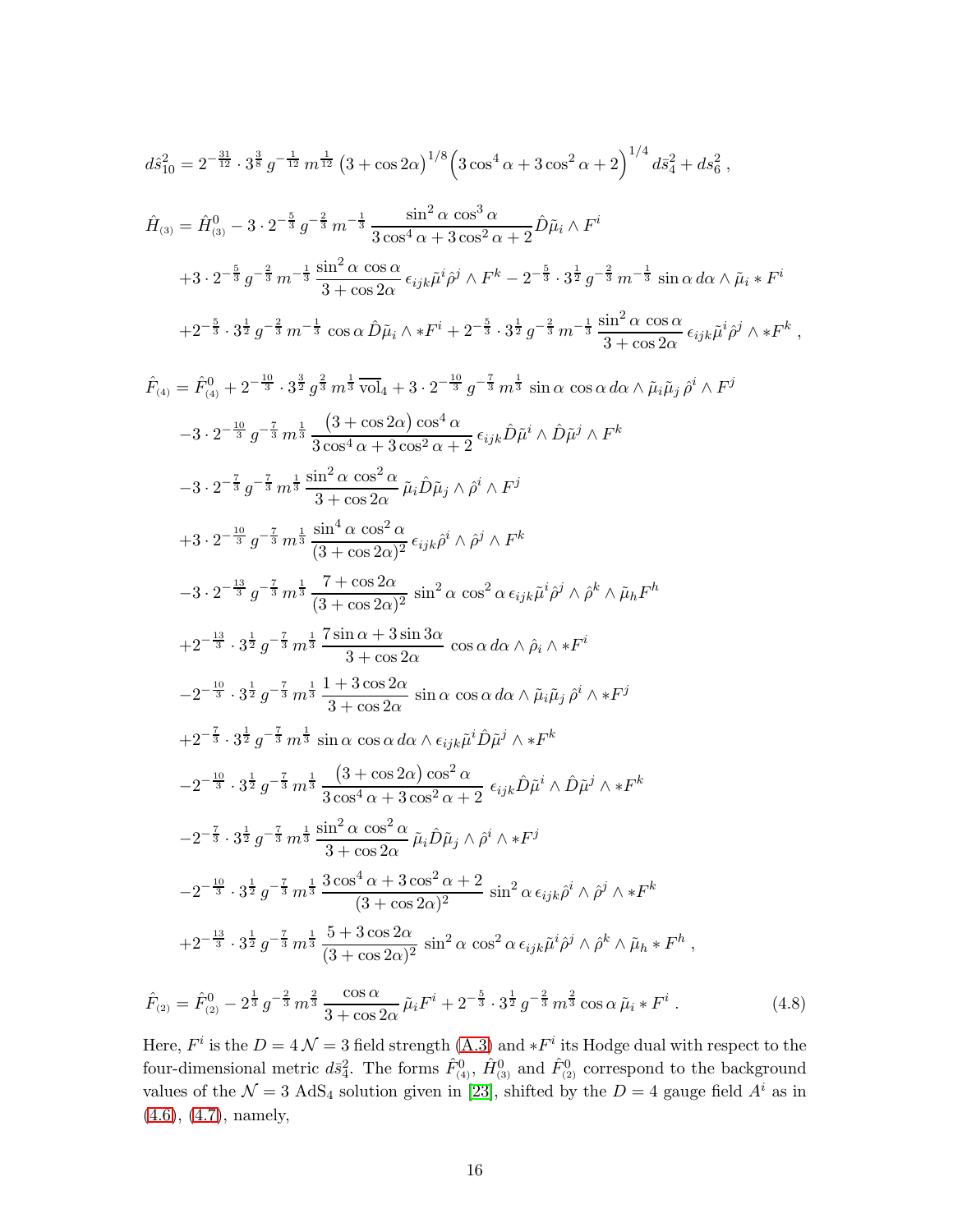<span id="page-17-0"></span>
$$
ds_6^2 = L^2 (3 + \cos 2\alpha)^{1/8} \left( 3 \cos^4 \alpha + 3 \cos^2 \alpha + 2 \right)^{1/4} \times
$$
  

$$
\left[ \frac{2(3 + \cos 2\alpha) \cos^2 \alpha}{3 \cos^4 \alpha + 3 \cos^2 \alpha + 2} \delta_{ij} \hat{D} \tilde{\mu}^i \hat{D} \tilde{\mu}^j + 2 d\alpha^2 + \frac{2 \sin^2 \alpha}{3 + \cos 2\alpha} \delta_{ij} \hat{\rho}^i \hat{\rho}^j \right],
$$
  

$$
e^{\hat{\phi}} = e^{\phi_0} \frac{(3 + \cos 2\alpha)^{3/4}}{(3 \cos^4 \alpha + 3 \cos^2 \alpha + 2)^{1/2}},
$$

$$
L^{-3}e^{\frac{1}{4}\phi_0} \hat{F}_{(4)}^0 = -\frac{4\sqrt{6} (2 \cos^4 \alpha + 3 \cos^2 \alpha + 3) \sin \alpha \cos^3 \alpha}{(3 + \cos 2\alpha)(3 \cos^4 \alpha + 3 \cos^2 \alpha + 2)} d\alpha \wedge \epsilon_{ijk} \hat{D}\tilde{\mu}^i \wedge \hat{D}\tilde{\mu}^j \wedge \hat{\rho}^k + \frac{\sqrt{6} (5 + 3 \cos 2\alpha) \sin^2 \alpha \cos^2 \alpha}{2 (3 \cos^4 \alpha + 3 \cos^2 \alpha + 2)} \hat{D}\tilde{\mu}_i \wedge \hat{D}\tilde{\mu}_j \wedge \hat{\rho}^i \wedge \hat{\rho}^j - \frac{4\sqrt{6} \sin^5 \alpha \cos \alpha}{(3 + \cos 2\alpha)^2} d\alpha \wedge \tilde{\mu}_i \hat{D}\tilde{\mu}_j \wedge \hat{\rho}^i \wedge \hat{\rho}^j - \frac{2\sqrt{2} (5 + 3 \cos 2\alpha) \sin^3 \alpha \cos \alpha}{\sqrt{3} (3 + \cos 2\alpha)^3} d\alpha \wedge \epsilon_{ijk} \hat{\rho}^i \wedge \hat{\rho}^j \wedge \hat{\rho}^k,
$$

$$
L^{-2}e^{-\frac{1}{2}\phi_0}\hat{H}_{(3)}^0 = -\frac{2\sqrt{3}\left(3\cos^6\alpha + 8\cos^4\alpha + 11\cos^2\alpha + 2\right)}{\left(3\cos^4\alpha + 3\cos^2\alpha + 2\right)^2}\sin\alpha\cos^2\alpha\,d\alpha \wedge \epsilon_{ijk}\tilde{\mu}^i\hat{D}\tilde{\mu}^j \wedge \hat{D}\tilde{\mu}^k
$$
  
+ 
$$
\frac{8\sqrt{3}\left(\cos^4\alpha + \cos^2\alpha + 2\right)\sin\alpha\cos^2\alpha}{\left(3+\cos 2\alpha\right)\left(3\cos^4\alpha + 3\cos^2\alpha + 2\right)}\,d\alpha \wedge \hat{D}\tilde{\mu}_i \wedge \hat{\rho}^i
$$
  
+ 
$$
\frac{\sqrt{3}\left(3+\cos 2\alpha\right)\sin^2\alpha\cos\alpha}{2\left(3\cos^4\alpha + 3\cos^2\alpha + 2\right)}\,\epsilon_{ijk}\hat{D}\tilde{\mu}^i \wedge \hat{\rho}^j \wedge \hat{\rho}^k
$$
  
- 
$$
\frac{2\sqrt{3}\sin^5\alpha}{\left(3+\cos 2\alpha\right)^2}\,d\alpha \wedge \epsilon_{ijk}\tilde{\mu}^i\hat{\rho}^j \wedge \hat{\rho}^k,
$$
  

$$
L^{-1}e^{\frac{3}{4}\phi_0}\,\hat{F}_{(2)}^0 = \frac{\sqrt{2}\left(5+3\cos 2\alpha\right)\cos^3\alpha}{4\left(3\cos^4\alpha + 3\cos^2\alpha + 2\right)}\,\epsilon_{ijk}\,\tilde{\mu}^i\hat{D}\tilde{\mu}^j \wedge \hat{D}\tilde{\mu}^k + \frac{2\sqrt{2}\sin^2\alpha\cos\alpha}{3+\cos 2\alpha}\,\hat{D}\tilde{\mu}_i \wedge \hat{\rho}^i
$$
  
- 
$$
\frac{4\sqrt{2}\sin^3\alpha}{\left(3+\cos 2\alpha\right)^2}\,d\alpha \wedge \tilde{\mu}_i\,\hat{\rho}^i + \frac{3\sin^4\alpha\cos\alpha}{\sqrt{2}\left(3+\cos 2\alpha\right)^2}\,\epsilon_{ijk}\,\tilde{\mu}^i\hat{\rho}^j \wedge \hat{\rho}^k,
$$

$$
L e^{\frac{5}{4}\phi_0} \hat{F}_{(0)} = \frac{\sqrt{3}}{2\sqrt{2}} \,. \tag{4.9}
$$

Again, the dilaton  $e^{\hat{\phi}}$  and the Romans mass  $\hat{F}_{(0)}$  in [\(4.9\)](#page-17-0) correspond to their exact back-ground values [\[23\]](#page-32-1). Like in the previous case, the constants g and m that appear in  $(4.8)$ should be replaced with the constants L and  $e^{\phi_0}$  that characterise the background geometry where, now,  $L^2 \equiv 2^{-\frac{31}{12}} 3^{\frac{3}{8}} g^{-\frac{25}{12}} m^{\frac{1}{12}}$  and  $e^{\phi_0} \equiv 2^{-\frac{1}{6}} 3^{\frac{1}{4}} g^{\frac{5}{6}} m^{-\frac{5}{6}}$  [\[23\]](#page-32-1).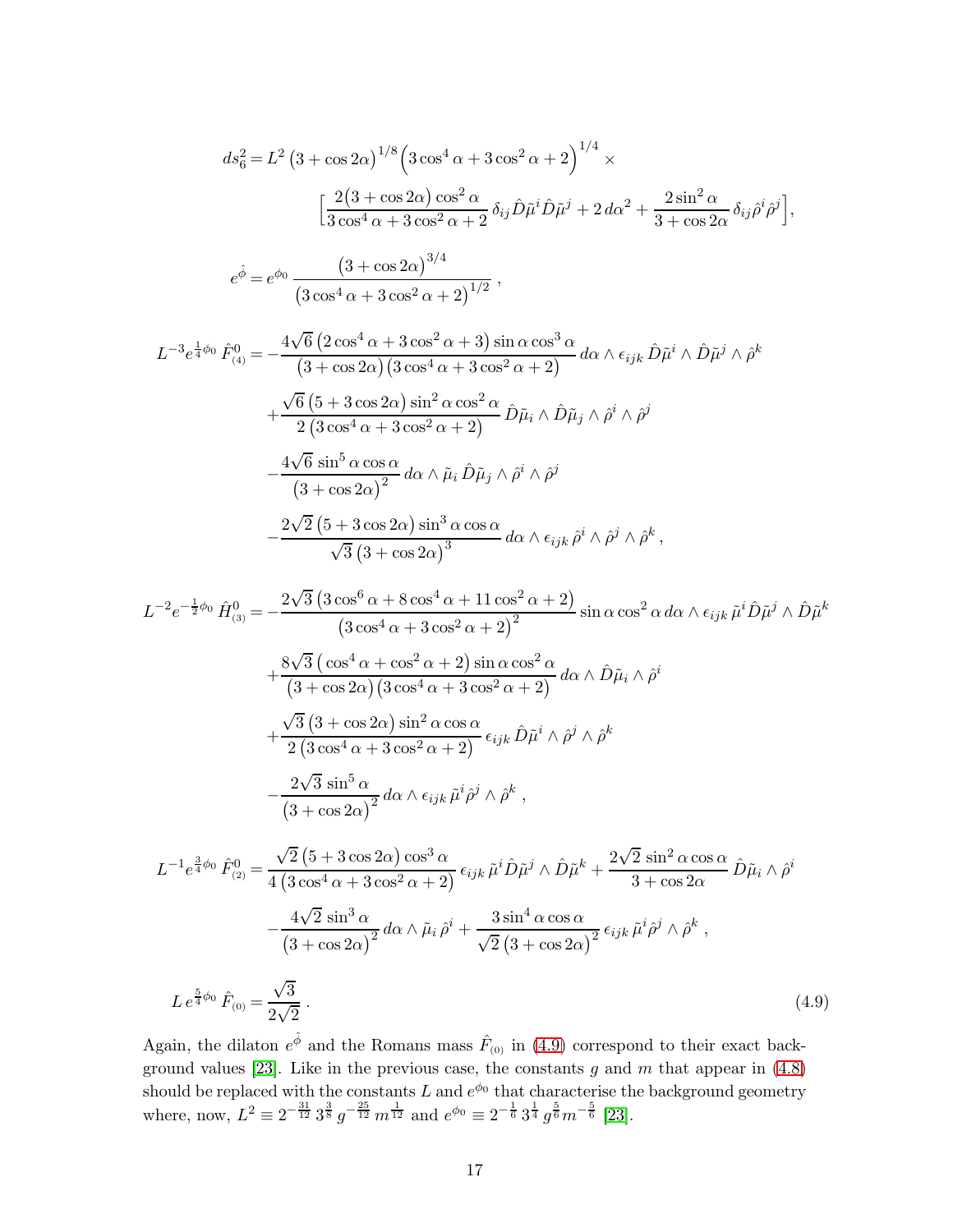By the consistency of the general  $\mathcal{N} = 8$  truncation of massive IIA on  $S^6$  [\[21,](#page-31-4)44], and the consistency of the further truncation within  $D = 4$  discussed in sections [3.3](#page-11-0) and [3.4,](#page-12-0) the particular subtruncation  $(4.8)$ ,  $(4.9)$  must also be consistent. As a further check, I have verified that this is indeed the case at the level of the IIA form field equations: the type IIA configuration [\(4.8\)](#page-16-0), [\(4.9\)](#page-17-0) solves the field equations of massive type IIA supergravity when those, [\(A.4\)](#page-20-5), of minimal  $D = 4 \mathcal{N} = 3$  gauged supergravity are imposed. See appendix [B.2](#page-23-0) for the details. Moreover, using the conditions [\(A.7\)](#page-20-8) under which the minimal  $\mathcal{N} = 3$ theory truncates into the  $\mathcal{N} = 2$  one, equations [\(4.8\)](#page-16-0), [\(4.9\)](#page-17-0) provide a second consistent truncation of massive IIA to minimal  $D = 4 \mathcal{N} = 2$  supergravity [\(A.2\)](#page-20-1). This  $\mathcal{N} = 2$ truncation is different from that defined by [\(4.1\)](#page-14-1), [\(4.3\)](#page-14-2).

### <span id="page-18-0"></span>5 Discussion

Consistent truncations have been presented to the pure  $\mathcal{N}=2$  and  $\mathcal{N}=3$  gauged supergravities in  $D = 4$ , both from a larger theory also in  $D = 4$ , and from ten-dimensional massive type IIA supergravity. Similar two-step truncations, from string/M-theory down to a matter-coupled (or even maximal) D-dimensional gauged supergravity, followed by a further truncation to a pure gauged supergravity have been constructed in [\[59](#page-34-5)[–68\]](#page-34-6). The strategy to strip off the matter couplings of a D-dimensional supergravity and truncate it to the gravity multiplet consists in fixing the scalars to their vevs at a suitable vacuum, and truncating out the massive gauge fields at that vacuum (possibly along with some massless gauge fields as well).

In this sense, the truncations constructed in this paper are in the same spirit than the minimal truncation constructed recently in section 3.3 of [\[68\]](#page-34-6). In that reference, minimal  $D = 4 \mathcal{N} = 2$  gauged supergravity was embedded into  $D = 4 \mathcal{N} = 8$  SO(8)– gauged supergravity [\[69\]](#page-35-0) around its  $\mathcal{N} = 2$  vacuum [\[70\]](#page-35-1), and then uplifted [\[71,](#page-35-2) [72\]](#page-35-3) to  $D = 11$  supergravity [\[73\]](#page-35-4) on the  $\mathcal{N} = 2$  solution of [\[74\]](#page-35-5). Unlike in [\[68\]](#page-34-6), in the present case some of the massive vector fields to be truncated out gauge dyonically shift symmetries of Stückelberg scalars. As shown in section [3,](#page-7-0) the procedure to switch those off is not simply to set them to zero. Instead, the vector duality relations [\(2.13\)](#page-5-2) must be employed to write these gauge fields in terms of the surviving R-symmetry gauge fields and their Hodge duals. Essentially the same process was performed in *e.g.* section 6.1 of [\[65\]](#page-34-7), in a symplectic frame where the Stückelberg scalars there appeared dualised into tensors.

These subtruncations of larger theories to pure supergravities do not follow from any obvious symmetry principles. Thus, their consistency must be checked at the level of the field equations. This has been done in section [3](#page-7-0) for the truncations presented in this paper. In contrast, the intermediate  $\mathcal{N} = 4$  subsector of the  $\mathcal{N} = 8$  ISO(7) theory, that was used for convenience, does arise from the latter as a singlet sector truncation. This  $\mathcal{N} = 4$ theory corresponds to the sector of the  $\mathcal{N} = 8$  supergravity that is invariant under the  $SU(2)$  or  $SO(3)_R$  in  $(2.1)$  or  $(2.2)$  [\[53\]](#page-33-10).

Using the general  $\mathcal{N} = 8$  consistent truncation formulae of [\[21,](#page-31-4) [44\]](#page-33-3), the minimal  $\mathcal{N} =$ 2 and  $\mathcal{N} = 3$  theories have been uplifted to ten dimensions. In this way, consistent truncations have been constructed of massive type IIA supergravity on the internal spaces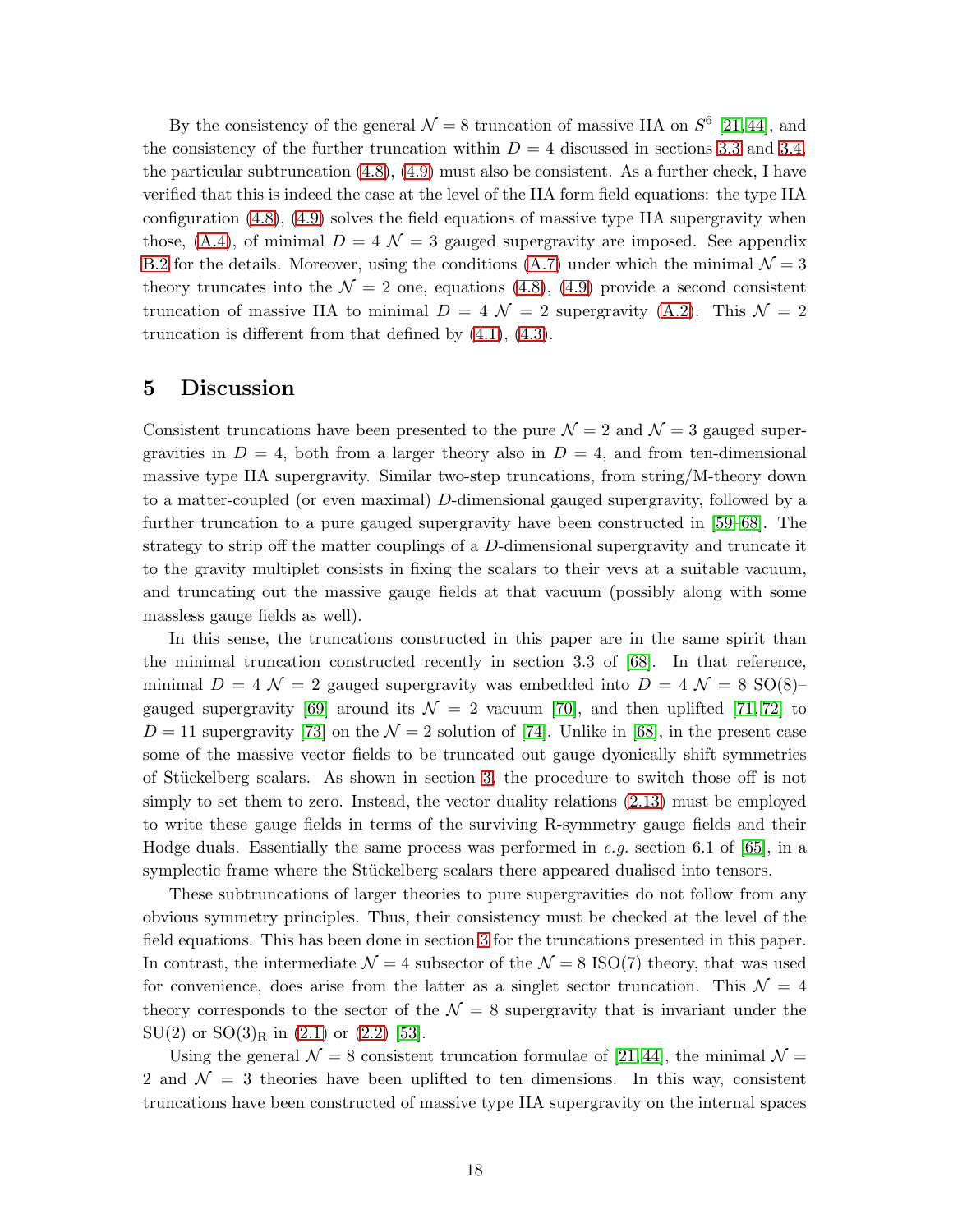of the  $\mathcal{N} = 2$  and  $\mathcal{N} = 3$  AdS<sub>4</sub> solutions of [\[21\]](#page-31-4) and [\[22,](#page-32-0) [23\]](#page-32-1), to the minimal  $D = 4$  $\mathcal{N}=2$  and  $\mathcal{N}=3$  gauged supergravities. The  $\mathcal{N}=2$  truncation formulae of section [4.1](#page-13-1) are straightforward extensions of the formulae given in [\[12\]](#page-31-5) for the IIA embedding of a particular  $D = 4$  black hole. In section [4.1,](#page-13-1) the only restriction on the  $D = 4 \mathcal{N} = 2$ fields is that they obey the minimal supergravity field equations [\(A.1\)](#page-20-4). Thus, not only the black hole considered in [\[12\]](#page-31-5) uplifts to  $D = 10$ , but in fact any other solution of minimal  $\mathcal{N}=2$  supergravity does through those consistent embedding formulae. For example, the  $SU(3)$ –invariant, supersymmetric Reissner-Nordström black hole with constant scalars discussed in [\[75,](#page-35-6) [76\]](#page-35-7) can be more economically regarded as a solution of minimal  $\mathcal{N}=2$ gauged supergravity. Also this black hole uplifts to IIA using the same formulae in [\[12\]](#page-31-5) and section [4.1](#page-13-1) here, as any other solution, supersymmetric or otherwise, of minimal  $D = 4 \mathcal{N} = 2$  supergravity does. Explicit calculations in related contexts and in [\[12\]](#page-31-5) for their specific black hole, make supersymmetry expected to be preserved in general by the uplifting process. Similar statements apply to the  $\mathcal{N} = 3$  uplift. The supersymmetric solutions to minimal  $D = 4 \mathcal{N} = 2$  gauged supergravity have been classified in [\[77\]](#page-35-8).

In addition to the IIA uplift of  $\mathcal{N} = 2$  supergravity given in section [4.1,](#page-13-1) an alternative uplift of this theory can be given. This follows from the results of section [4.2](#page-15-0) simply by bringing to that section the restrictions  $(A.7)$  for the further truncation of the  $D = 4$  $\mathcal{N} = 3$  theory to  $\mathcal{N} = 2$ . While various consistent truncations of string or M-theory are known to  $D = 4 \mathcal{N} = 2$  pure gauged supergravity [\[24,](#page-32-2) [29,](#page-32-7) [40,](#page-33-0) [68\]](#page-34-6), truncations to the pure  $\mathcal{N}=3$  gauged theory are less common. One such truncation has been constructed, from  $D = 11$ , in [\[30\]](#page-32-8) (see also [\[63\]](#page-34-8)).

The internal spaces corresponding to the IIA truncations of section [4](#page-13-0) correspond to smooth geometries on topological six-spheres. Some (singular) generalisations for the background geometries can be easily engineered [\[21,](#page-31-4) [23\]](#page-32-1) (see also [\[78\]](#page-35-9)), that are carried over to the corresponding minimal truncations. For example, the  $\mathcal{N}=2$  truncation of section [4.1](#page-13-1) is still valid if  $\mathbb{CP}^2$  is replaced, along with its related quantities  $J$  and  $\sigma$ , with any local Kähler-Einstein four-dimensional space of positive curvature. Similarly, the  $\mathcal{N}=3$  truncation of section [4.2](#page-15-0) still holds if the  $S^3$  on which the  $\rho^i$  take values is replaced with the lens space  $S^3/\mathbb{Z}_p$ , with the discrete identification acting on the Hopf fiber.

In any case, the results of this paper deliver the consistent truncations to minimal gauged supergravities envisaged in general in [\[24,](#page-32-2)[25\]](#page-32-3), corresponding to the supersymmetric AdS<sup>4</sup> solutions of massive type IIA supergravity constructed in [\[21\]](#page-31-4) and [\[22,](#page-32-0) [23\]](#page-32-1).

# Acknowledgements

Mirjam Cvetič, Adolfo Guarino, Gabriel Larios, Praxitelis Ntokos, Tomás Ortín, Chris Pope, María J. Rodríguez and Javier Tarrío are kindly thanked for discussions. This work is supported by the NSF grant PHY-1720364 and, partially, by grants SEV-2016-0597, FPA2015-65480-P and PGC2018-095976-B-C21 from MCIU/AEI/FEDER, UE.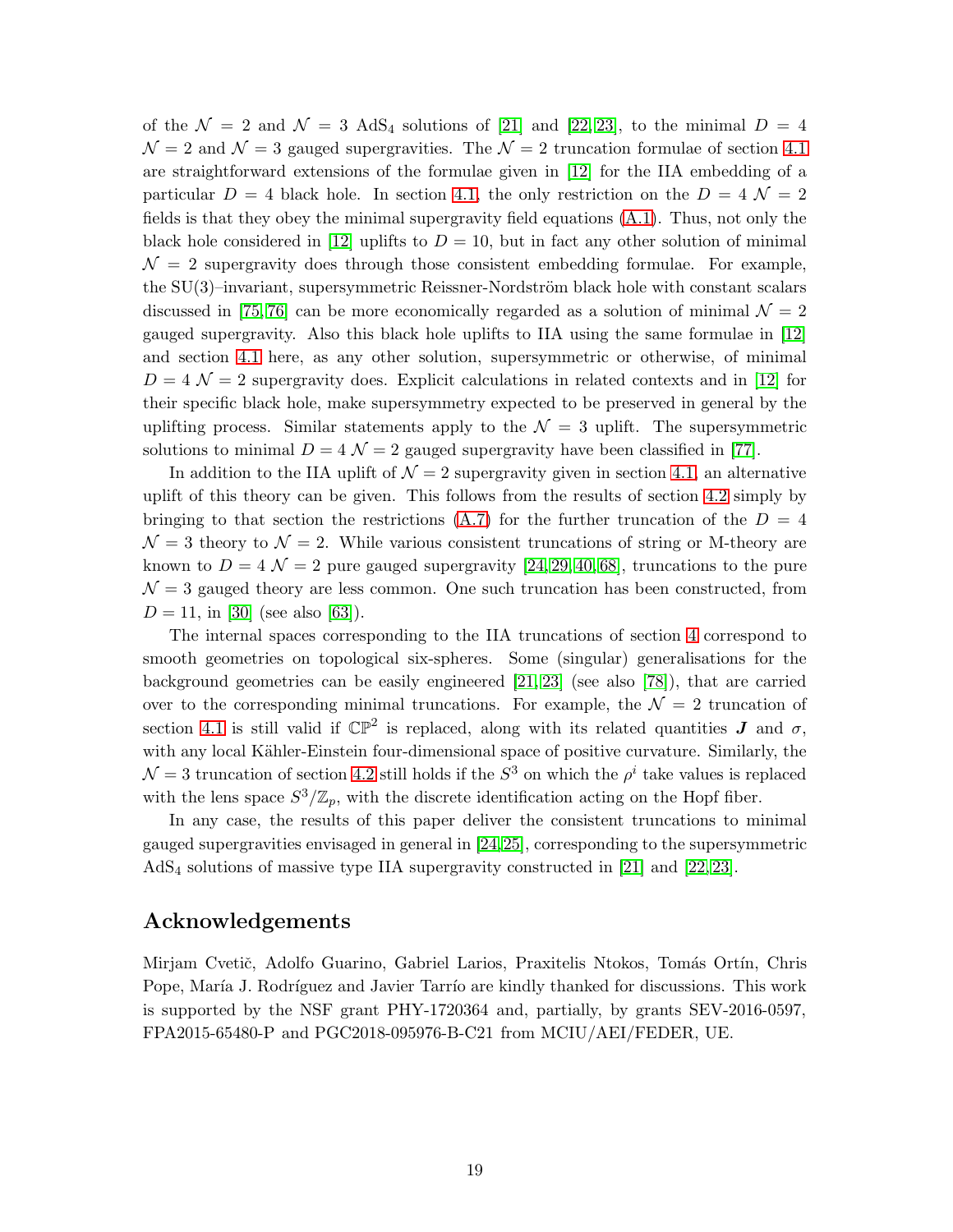# <span id="page-20-3"></span><span id="page-20-0"></span>A Minimal  $\mathcal{N} = 2$  and  $\mathcal{N} = 3$  gauged supergravities

#### A.1 Conventions

The bosonic sector of minimal  $D = 4 \mathcal{N} = 2$  gauged supergravity [\[19,](#page-31-2) [20\]](#page-31-3) includes the metric<sup>[3](#page-20-9)</sup>  $\bar{g}_{\mu\nu}$ , with line element  $d\bar{s}_4^2$ , and a gauge field A with field strength  $F = dA$ , subject to the field equations

<span id="page-20-4"></span>
$$
dF = 0, \t d * F = 0, \t \bar{R}_{\mu\nu} = -3g^2 \bar{g}_{\mu\nu} + \frac{1}{2} \left( F_{\mu\sigma} F_{\nu}{}^{\sigma} - \frac{1}{4} \bar{g}_{\mu\nu} F_{\rho\sigma} F^{\rho\sigma} \right). \t (A.1)
$$

The latter two derive from the Einstein-Maxwell Lagrangian with a negative cosmological  $constant -6g^2$ ,

<span id="page-20-1"></span>
$$
\mathcal{L} = \bar{R}\,\overline{\text{vol}}_4 - \frac{1}{2}\,F \wedge *F + 6g^2\,\overline{\text{vol}}_4\,. \tag{A.2}
$$

The AdS vacuum is attained for  $d\bar{s}_4^2 = g^{-2} ds^2(AdS_4)$ , with  $ds^2(AdS_4)$  the unit-radius anti-de Sitter metric, and  $A = 0$ .

The bosonic field content of minimal  $D = 4 \mathcal{N} = 3$  gauged supergravity [\[20\]](#page-31-3) contains the metric  $\bar{g}_{\mu\nu}$ , with line element  $d\bar{s}_4^2$ , and SO(3) gauge fields  $A^i$  with field strengths

<span id="page-20-6"></span>
$$
F^i = dA^i + \frac{1}{2} g \epsilon^i_{\ jk} A^j \wedge A^k \ . \tag{A.3}
$$

These fields obey the field equations

<span id="page-20-5"></span>
$$
DF^{i} = 0 , \qquad D * F^{i} = 0 , \qquad \bar{R}_{\mu\nu} = -3g^{2} \bar{g}_{\mu\nu} + 2(F^{i}_{\mu\sigma} F_{i\nu}{}^{\sigma} - \frac{1}{4} \bar{g}_{\mu\nu} F^{i}_{\rho\sigma} F_{i}^{\rho\sigma}), \quad (A.4)
$$

where the SO(3) indices  $i = 1, 2, 3$  are raised and lowered with  $\delta_{ij}$ , and the covariant derivatives are

<span id="page-20-7"></span>
$$
DF^{i} \equiv dF^{i} + g\epsilon^{i}{}_{jk}A^{j}\wedge F^{k} , \qquad D*F^{i} \equiv d*F^{i} + g\epsilon^{i}{}_{jk}A^{j}\wedge *F^{k} . \tag{A.5}
$$

The equations of motion (the latter two equations in  $(A.4)$ ) derive from the Einstein-Yang-Mills Lagrangian with a cosmological constant  $-6g^2$ ,

<span id="page-20-2"></span>
$$
\mathcal{L} = \bar{R} \,\overline{\text{vol}}_4 - 2 F^i \wedge *F_i + 6g^2 \,\overline{\text{vol}}_4 \,. \tag{A.6}
$$

The AdS vacuum is attained for  $d\bar{s}_4^2 = g^{-2} ds^2(AdS_4)$ , where  $ds^2(AdS_4)$  is again the unitradius anti-de Sitter metric, and  $A^i = 0$ . The  $\mathcal{N} = 3$  theory [\(A.6\)](#page-20-2) can be consistently truncated to the  $\mathcal{N} = 2$  theory [\(A.2\)](#page-20-1) through the identifications

<span id="page-20-8"></span>
$$
A^1 = A^2 = 0 , \t A \equiv 2A^3 . \t (A.7)
$$

<span id="page-20-9"></span><sup>&</sup>lt;sup>3</sup>The metrics  $\bar{g}_{\mu\nu}$  of the minimal  $\mathcal{N}=2$  and  $\mathcal{N}=3$  theories are denoted with bars, as they are related to the metric  $g_{\mu\nu}$  of the parent  $\mathcal{N} = 8$  theory (and the intermediate  $\mathcal{N} = 4$  theory of section [2\)](#page-3-0) by the constant rescaling [\(3.5\)](#page-9-5). Unlike in [\[68\]](#page-34-6), bars are omitted for simplicity in the  $\mathcal{N}=2$  graviphoton F and its Hodge dual \*F with respect to  $\bar{g}_{\mu\nu}$ , and similarly for  $F^i$  and \* $F^i$  in the  $\mathcal{N}=3$  case.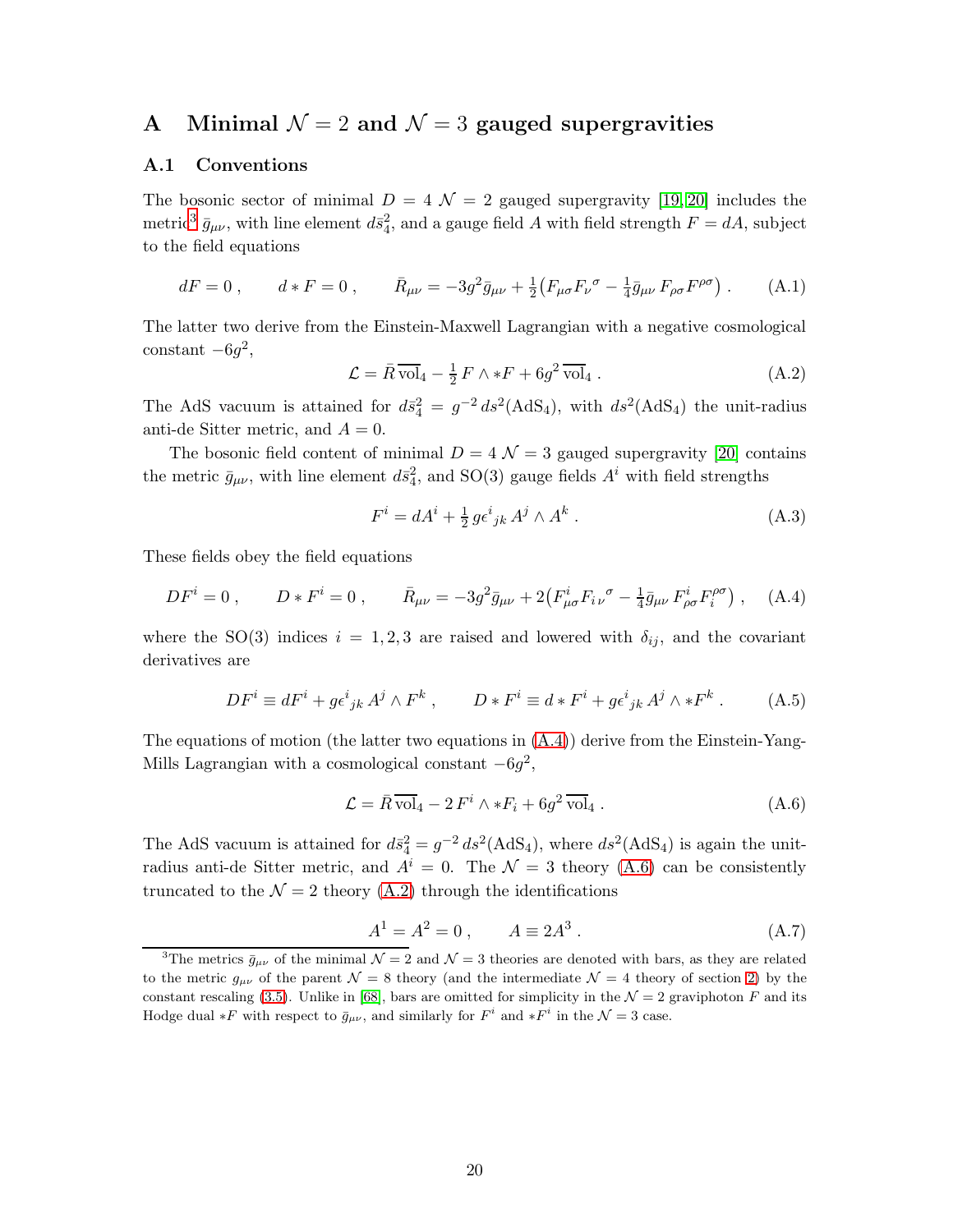#### <span id="page-21-1"></span>A.2 SO(7) embedding of the  $\mathcal{N}=2$  and  $\mathcal{N}=3$  gauge groups

It is interesting to determine the generators of SO(7), and ultimately of SL(8) ⊂  $E_{7(7)}$ , corresponding to the U(1) and SO(3)<sub>d</sub> subgroups that are gauged in the  $\mathcal{N} = 2$  and  $\mathcal{N} = 3$ minimal models. This  $U(1)$  is the commutant of the SU(3) of [\(2.1\)](#page-3-2) inside SO(7). The group  $SO(3)<sub>d</sub>$  is the one that appears in  $(2.2)$ , and its generators have already been given in  $(A.5)$  of  $[53]$ . In any case, the relevant generators can be found by bringing  $(3.24)$ , to the general expression for the ISO(7) gauge fields coupled to  $SL(8)$  generators [\[51\]](#page-33-8). If  $t_A{}^B$ ,  $A = 1, \ldots, 8$ , are the generators of the SL(8) subalgebra of  $E_{7(7)}$ , then SO(7) is generated by  $T_{IJ} \equiv 2 t_{[I}{}^K \delta_{J]K}$ , with  $A = (I, 8)$ ,  $I = 1, ..., 7$ . The U(1) and SO(3)<sub>d</sub> R-symmetry groups of the minimal  $\mathcal{N} = 2$  and  $\mathcal{N} = 3$  supergravities turn out to be generated by the generators T and  $T_k$ ,  $k = 1, 2, 3$ , of SO(7) given by:

$$
U(1): T \equiv \epsilon_3^{ij} T_{ij} + (J_{\hat{3}-})^{ab} T_{ab} , \qquad SO(3)_d: T_k \equiv \epsilon_k^{ij} T_{ij} - \frac{1}{2} \delta_k^{\hat{i}} (J_{\hat{i}-})^{ab} T_{ab} , (A.8)
$$

with the index  $I = (i, a)$  split as below [\(3.25\)](#page-12-4) (see also footnone [1\)](#page-3-1), and the antisymmetric, anti-selfdual matrices  $(J_{i-})^{ab}$  as defined in appendix A of [\[53\]](#page-33-10). In particular this U(1) is different from the U(1) Cartan subgroup of  $SO(3)<sub>d</sub>$ , since  $T \neq T_3$ .

### <span id="page-21-0"></span>B Consistency proof for the IIA truncations

The truncations of massive type IIA down to minimal  $\mathcal{N}=2$  and  $\mathcal{N}=3$  gauged supergravities given in the main text are consistent by construction. First of all, the truncation within  $D = 4$  from  $\mathcal{N} = 8$  to  $\mathcal{N} = 2$  and  $\mathcal{N} = 3$  was checked to be consistent at the level of the  $D = 4$  bosonic equations of motion, including Einstein, in section [3.](#page-7-0) Then, the minimal subsectors were uplifted using the general consistent truncation formulae of [\[21,](#page-31-4) [44,](#page-33-3) [55\]](#page-34-1) in section [4.](#page-13-0) Nevertheless, it does not hurt to check explicitly the consistency of the  $D = 10$ to  $D = 4$  truncations of section [4.](#page-13-0) Here I present a lengthy, but worthwhile, explicit consistency proof at the level of the bosonic field equations of the type IIA supergravity forms. Short of explicitly checking the Einstein equation, these results confirm the consistency of the minimal  $D = 4$  truncations of type IIA presented in the main text.

#### <span id="page-21-2"></span>B.1 Truncation to minimal  $\mathcal{N}=2$  supergravity

The massive type IIA configuration  $(4.1)$ ,  $(4.3)$  has the local form

<span id="page-21-3"></span>
$$
d\hat{s}_{10}^{2} = e^{2X(\alpha)} d\bar{s}_{4}^{2} + e^{2A(\alpha)} d\alpha^{2} + e^{2B(\alpha)} ds^{2} (\mathbb{CP}_{2}) + e^{2C(\alpha)} \hat{\eta}^{2} , \qquad \hat{\phi} = \phi(\alpha) ,
$$
  

$$
\hat{F}_{(4)} = \mu_{0} \overline{\text{vol}}_{4} + A_{4}(\alpha) \text{ vol}(\mathbb{CP}_{2}) + B_{4}(\alpha) \mathbf{J} \wedge d\alpha \wedge \hat{\eta} + (P(\alpha) \mathbf{J} + Q(\alpha) d\alpha \wedge \hat{\eta}) \wedge F + (S(\alpha) \mathbf{J} + T(\alpha) d\alpha \wedge \hat{\eta}) \wedge *F ,
$$
  

$$
\hat{H}_{(3)} = B_{3}(\alpha) \mathbf{J} \wedge d\alpha + N_{3}(\alpha) * F \wedge d\alpha ,
$$
  

$$
\hat{F}_{(2)} = A_{2}(\alpha) \mathbf{J} + B_{2}(\alpha) d\alpha \wedge \hat{\eta} + M_{2}(\alpha) F + N_{2}(\alpha) * F , \qquad (B.1)
$$

with  $\hat{\eta} = \eta + \frac{1}{3}gA = d\psi + \sigma + \frac{1}{3}gA$ . In these expressions,  $d\bar{s}_4^2$  and  $F = dA$  are the fields of minimal  $\mathcal{N} = 2$  gauged supergravity [\(A.2\)](#page-20-1),  $\mu_0$  is a constant,  $X(\alpha)$ , etc., are functions of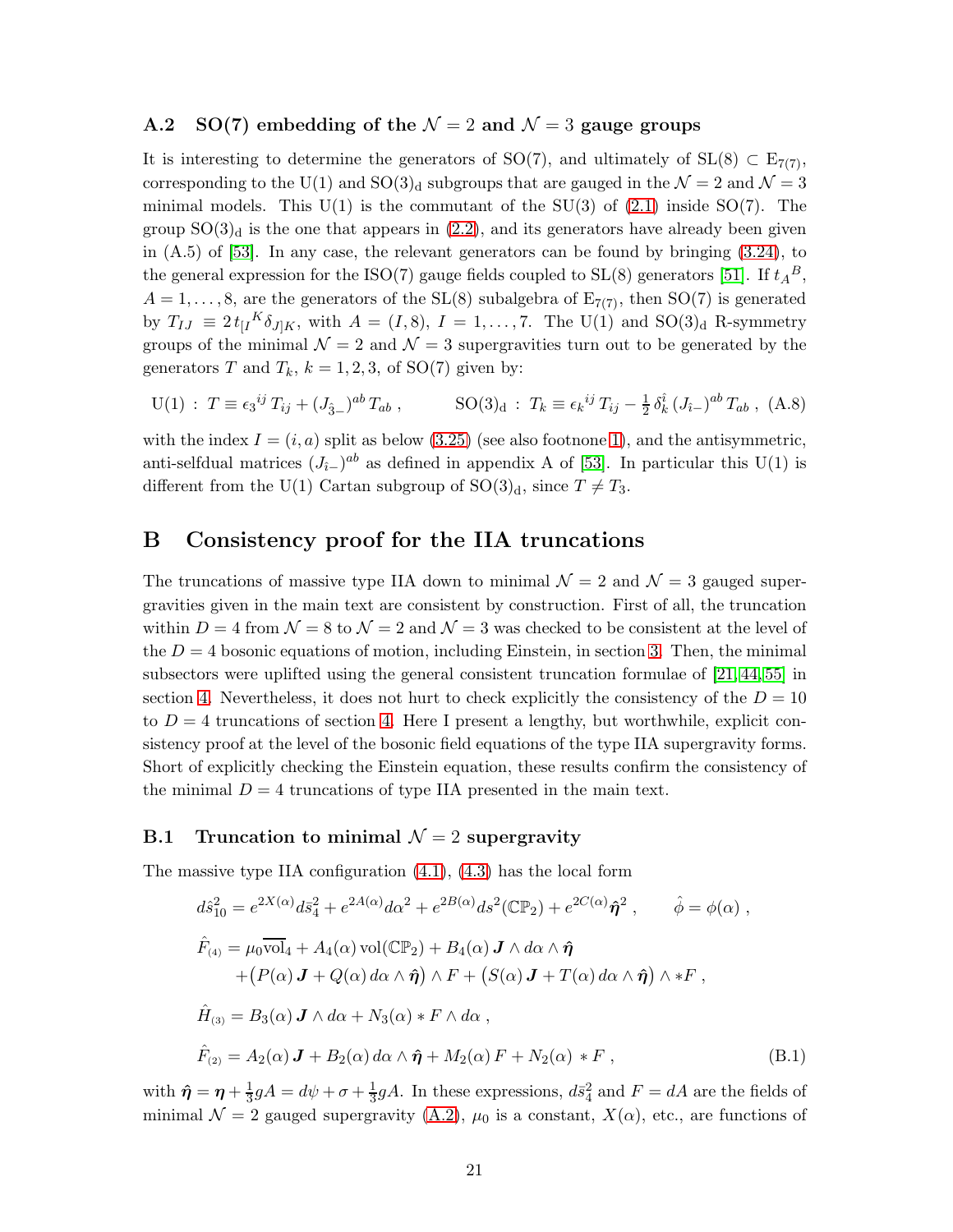the angle  $\alpha$  that can be read off from [\(4.1\)](#page-14-1), [\(4.3\)](#page-14-2), and  $J = \frac{1}{2}d\sigma$  is the Kähler form on  $\mathbb{CP}_2$ . This configuration, with the explicit functions  $X(\alpha)$ , etc. that can be read off from [\(4.1\)](#page-14-1), [\(4.3\)](#page-14-2) of the main text, was obtained in section [4.1](#page-13-1) by consistent uplift using the formulae of [\[21,](#page-31-4) [44,](#page-33-3) [55\]](#page-34-1). Here, I will explicitly verify at the level of the field equations of the tendimensional form fields that these expressions do indeed define a consistent truncation of massive IIA supergravity down to minimal  $\mathcal{N} = 2$  gauged supergravity in four dimensions.

Imposing the Bianchi identities of massive type IIA, (A.4) of [\[44\]](#page-33-3) in our conventions, on the configuration [\(B.1\)](#page-21-3), and using the Bianchi identity,  $dF = 0$ , and Maxwell equation,  $d * F = 0$ , of the  $D = 4$  graviphoton, the relations (B.4) of [\[55\]](#page-34-1) (with  $C_4 = D_4 = C_3 =$  $D_3 = E_3 = F_3 = C_2 = D_2 = 0$  there) are recovered, together with

<span id="page-22-0"></span>
$$
P' - gB_4 - M_2B_3 - 2Q = 0,
$$
  
\n
$$
S' - A_2N_3 - B_3N_2 - 2T = 0,
$$
  
\n
$$
gQ - N_2N_3 = 0,
$$
  
\n
$$
gT + M_2N_3 = 0,
$$
  
\n
$$
M'_2 - gB_2 = 0,
$$
  
\n
$$
N'_2 - mN_3 = 0.
$$
\n(B.2)

Here and subsequently, a prime denotes derivative with respect to  $\alpha$ , and the explicit  $\alpha$  dependence is suppressed from the functions. These and the following relations are obtained by assuming that  $F, *F, F \wedge F$  and  $F \wedge *F$  are non-vanishing and independent.

Next, I turn to check the equations of motion of the type IIA form fields, collected in  $(A.5)$  of [\[44\]](#page-33-3). The  $\hat{F}_{(4)}$  equation of motion gives (B.5) of [\[55\]](#page-34-1) along with

$$
(e^{\frac{1}{2}\phi - A + 4B - C}Q)' - 4e^{\frac{1}{2}\phi + A + C}P + 2B_3S + N_3A_4 = 0,
$$
  
\n
$$
(e^{\frac{1}{2}\phi - A + 4B - C}T)' - 4e^{\frac{1}{2}\phi + A + C}S - 2PB_3 - g\mu_0e^{\frac{1}{2}\phi - 4X + A + 4B + C} = 0,
$$
  
\n
$$
N_3 = g e^{\frac{1}{2}\phi + A + C};
$$
\n(B.3)

the  $\hat{H}_{(3)}$  equation of motion gives (B.6) of [\[55\]](#page-34-1) and

$$
(e^{-\phi - A + 4B + C} N_3)' - e^{\frac{1}{2}\phi - A + 4B - C} B_2 T - 2e^{\frac{1}{2}\phi + A + C} SA_2 + 2PB_4 + A_4Q
$$
  
\n
$$
-m e^{\frac{3}{2}\phi + A + 4B + C} N_2 - \mu_0 e^{\frac{1}{2}\phi - 4X + A + 4B + C} M_2 = 0,
$$
  
\n
$$
e^{\frac{1}{2}\phi - A + 4B - C} B_2 Q + 2e^{\frac{1}{2}\phi + A + C} P A_2 + 2SB_4 + A_4 T
$$
  
\n
$$
+ m e^{\frac{3}{2}\phi + A + 4B + C} M_2 - \mu_0 e^{\frac{1}{2}\phi - 4X + A + 4B + C} N_2 = 0,
$$
  
\n
$$
g e^{-\phi - A + 4B + C} N_3 - e^{\frac{1}{2}\phi - A + 4B - C} (M_2 T + N_2 Q) + P^2 - S^2 = 0,
$$
  
\n
$$
e^{\frac{1}{2}\phi + A + C} (M_2 S + N_2 P) - PQ + ST = 0,
$$
  
\n
$$
e^{\frac{1}{2}\phi - A + 4B - C} (M_2 Q - N_2 T) + 2PS = 0,
$$
  
\n
$$
e^{\frac{1}{2}\phi + A + C} (M_2 P - N_2 S) + PT + SQ = 0;
$$
  
\n(B.4)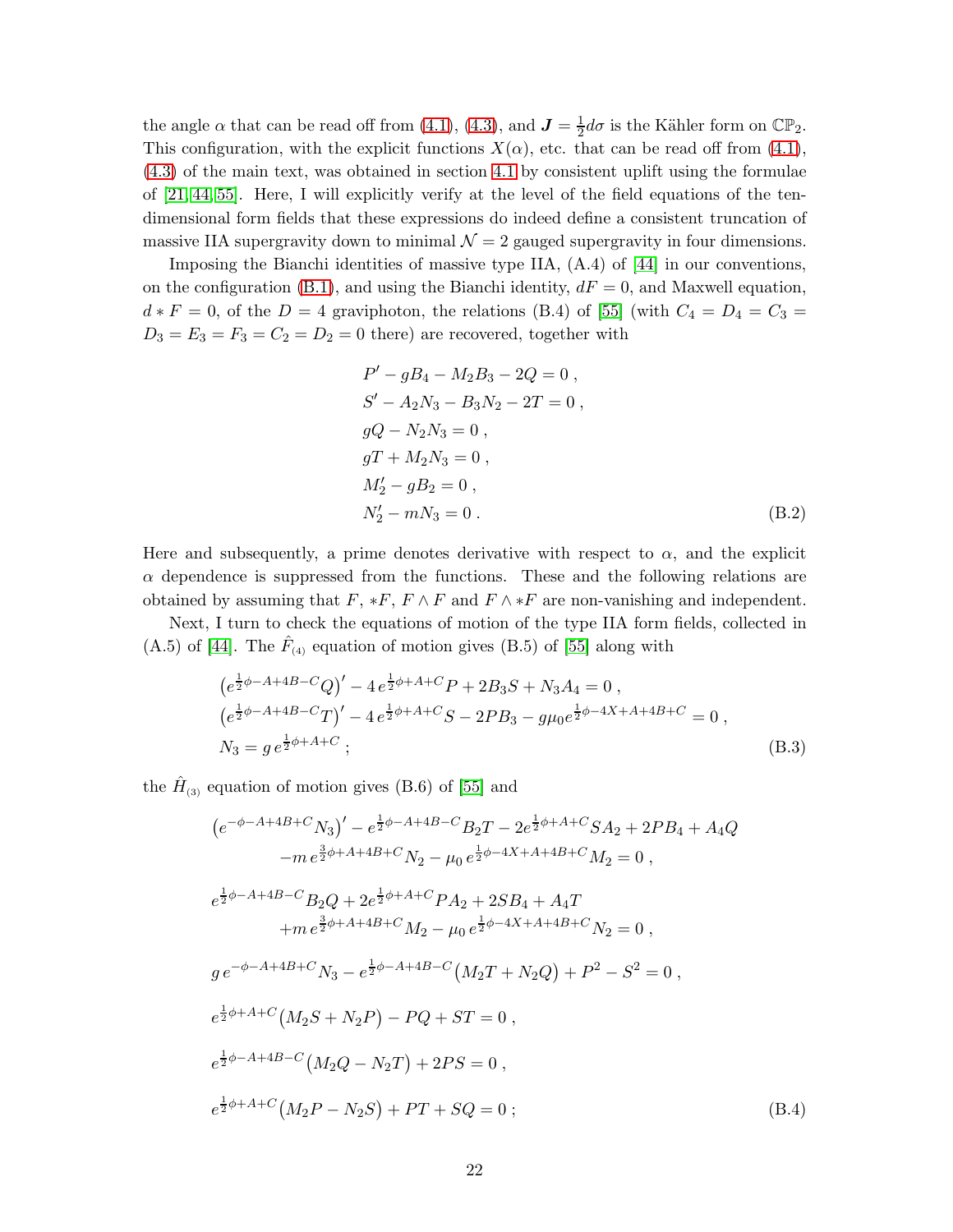the  $\hat{F}_{(2)}$  equation of motion gives (B.7) of [\[55\]](#page-34-1) together with

$$
g e^{\frac{3}{2}\phi + A + C} M_2 + e^{\frac{1}{2}\phi - A - C} N_3 T = 0 ,
$$
  
\n
$$
g e^{\frac{3}{2}\phi + A + C} N_2 - e^{\frac{1}{2}\phi - A - C} N_3 Q = 0 ;
$$
 (B.5)

and the dilaton equation of motion gives (B.8) of [\[55\]](#page-34-1) along with

<span id="page-23-1"></span>
$$
\frac{3}{2}e^{\frac{3}{2}\phi + A + 4B + C} \left(M_2^2 - N_2^2\right) + e^{-\phi - A + 4B + C} N_3^2 + e^{\frac{1}{2}\phi + A + C} \left(P^2 - S^2\right) \n+ \frac{1}{2}e^{\frac{1}{2}\phi - A + 4B - C} \left(Q^2 - T^2\right) = 0 ,
$$
\n
$$
\frac{3}{2}e^{\frac{3}{2}\phi + A + 4B + C} M_2 N_2 + e^{\frac{1}{2}\phi + A + C} PS + \frac{1}{2}e^{\frac{1}{2}\phi - A + 4B - C} QT = 0 .
$$
\n(B.6)

Equations  $(B.2)$ – $(B.6)$  can be shown to be identically satisfied with the functions that can be read off from [\(4.8\)](#page-16-0), [\(4.9\)](#page-17-0) of the main text. This shows that the massive IIA field equations are satisfied on the field equations of  $D = 4 \mathcal{N} = 2$  minimal gauged supergravity [\(A.2\)](#page-20-1). Up to a check of the  $D = 10$  Einstein equation, the truncation is thus consistent.

### <span id="page-23-0"></span>B.2 Truncation to minimal  $\mathcal{N}=3$  supergravity

The massive type IIA configuration [\(4.8\)](#page-16-0), [\(4.9\)](#page-17-0) is of the (also massive) local form

<span id="page-23-2"></span>
$$
d\hat{s}_{10}^{2} = e^{2X(\alpha)} d\bar{s}_{4}^{2} + e^{2B(\alpha)} \delta_{ij} \hat{D} \tilde{\mu}^{i} \hat{D} \tilde{\mu}^{j} + e^{2A(\alpha)} d\alpha^{2} + \frac{1}{4} e^{2C(\alpha)} \delta_{ij} \hat{\rho}^{i} \hat{\rho}^{j} , \qquad \hat{\phi} = \phi(\alpha) ,
$$
  
\n
$$
\hat{F}_{(4)} = \mu_{0} \overline{\text{vol}}_{4} + C_{1}(\alpha) d\alpha \wedge \epsilon_{ijk} \hat{D} \tilde{\mu}^{i} \wedge \hat{D} \tilde{\mu}^{j} \wedge \hat{\rho}^{k} + C_{2}(\alpha) \hat{D} \tilde{\mu}_{i} \wedge \hat{D} \tilde{\mu}_{j} \wedge \hat{\rho}^{i} \wedge \hat{\rho}^{j}
$$
  
\n
$$
+ C_{3}(\alpha) d\alpha \wedge \tilde{\mu}_{i} \hat{D} \tilde{\mu}_{j} \wedge \hat{\rho}^{i} \wedge \hat{\rho}^{j} + C_{4}(\alpha) d\alpha \wedge \epsilon_{ijk} \hat{\rho}^{i} \wedge \hat{\rho}^{j} \wedge \hat{\rho}^{k}
$$
  
\n
$$
+ M_{4}(\alpha) d\alpha \wedge \hat{\rho}_{i} \wedge F^{i} + N_{4}(\alpha) d\alpha \wedge \tilde{\mu}_{i} \tilde{\mu}_{j} \hat{\rho}^{i} \wedge F^{j} + P_{4}(\alpha) d\alpha \wedge \epsilon_{ijk} \tilde{\mu}^{i} \hat{D} \tilde{\mu}^{j} \wedge F^{k}
$$
  
\n
$$
+ Q_{4}(\alpha) \epsilon_{ijk} \hat{D} \tilde{\mu}^{i} \wedge \hat{D} \tilde{\mu}^{j} \wedge F^{k} + R_{4}(\alpha) \tilde{\mu}_{i} \hat{D} \tilde{\mu}_{j} \wedge \hat{\rho}^{i} \wedge F^{j}
$$
  
\n
$$
+ T_{4}(\alpha) \epsilon_{ijk} \hat{\rho}^{i} \wedge \hat{\rho}^{j} \wedge F^{k} + U_{4}(\alpha) \epsilon_{ijk} \tilde{\mu}^{i} \hat{\rho}^{j} \wedge \hat{\rho}^{k} \wedge \tilde{\mu}_{h} F^{h}
$$
<

$$
\hat{H}_{(3)} = B_1(\alpha) d\alpha \wedge \epsilon_{ijk} \tilde{\mu}^i \hat{D} \tilde{\mu}^j \wedge \hat{D} \tilde{\mu}^k + B_2(\alpha) d\alpha \wedge \hat{D} \tilde{\mu}_i \wedge \hat{\rho}^i + B_3(\alpha) \epsilon_{ijk} \hat{D} \tilde{\mu}^i \wedge \hat{\rho}^j \wedge \hat{\rho}^k \n+ B_4(\alpha) d\alpha \wedge \epsilon_{ijk} \tilde{\mu}^i \hat{\rho}^j \wedge \hat{\rho}^k \n+ M_3(\alpha) d\alpha \wedge \tilde{\mu}_i F^i + P_3(\alpha) \hat{D} \tilde{\mu}_i \wedge F^i + R_3(\alpha) \epsilon_{ijk} \tilde{\mu}^i \hat{\rho}^j \wedge F^k \n+ \overline{M}_3(\alpha) d\alpha \wedge \tilde{\mu}_i * F^i + \overline{P}_3(\alpha) \hat{D} \tilde{\mu}_i \wedge * F^i + \overline{R}_3(\alpha) \epsilon_{ijk} \tilde{\mu}^i \hat{\rho}^j \wedge * F^k ,
$$

$$
\hat{F}_{(2)} = A_1(\alpha) \epsilon_{ijk} \tilde{\mu}^i \hat{D} \tilde{\mu}^j \wedge \hat{D} \tilde{\mu}^k + A_2(\alpha) \hat{D} \tilde{\mu}_i \wedge \hat{\rho}^i + A_3(\alpha) d\alpha \wedge \tilde{\mu}_i \hat{\rho}^i + A_4(\alpha) \epsilon_{ijk} \tilde{\mu}^i \hat{\rho}^j \wedge \hat{\rho}^k + M_2(\alpha) \tilde{\mu}_i F^i + \overline{M}_2(\alpha) \tilde{\mu}_i * F^i ,
$$
\n(B.7)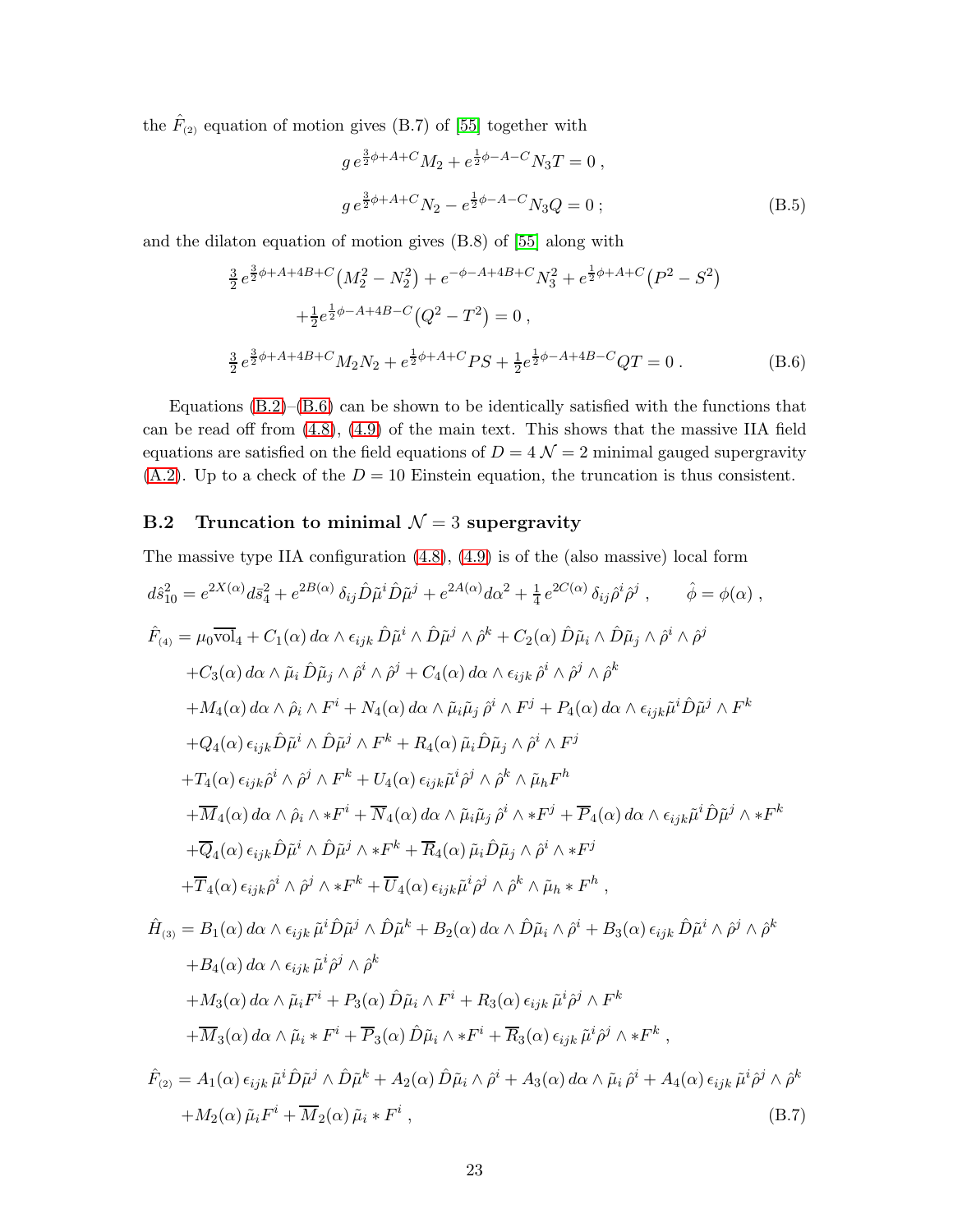where  $d\bar{s}_4^2$  and  $F^i$  are the fields of  $D = 4 \mathcal{N} = 3$  gauged supergravity [\(A.6\)](#page-20-2),  $\mu_0$  is a constant,  $X(\alpha)$ , etc., are all real functions of the angle  $\alpha$ , the  $\tilde{\mu}^i$ ,  $i = 1, 2, 3$ , are constrained coordinates that define a unit radius  $S^2$  through [\(4.4\)](#page-15-3), and  $\hat{\rho}^i$  correspond to the rightinvariant Maurer-Cartan forms on  $S^3$ , shifted by the  $D = 4 \mathcal{N} = 3$  SO(3) gauge field  $A^i$ , as in [\(4.6\)](#page-15-1). In this appendix, I will denote the covariant derivative of  $\tilde{\mu}^i$  for convenience as

<span id="page-24-0"></span>
$$
\hat{D}\tilde{\mu}^i = d\tilde{\mu}^i + g\epsilon^i{}_{jk}A^j\tilde{\mu}^k + \epsilon^i{}_{jk}\hat{A}^j\tilde{\mu}^k , \qquad \text{with} \qquad \hat{\mathcal{A}}^i = A_0(\alpha)\,\hat{\rho}^i . \tag{B.8}
$$

The function  $A_0(\alpha)$ , as well as all other functions of  $\alpha$  in [\(B.7\)](#page-23-2), can be read off from the concrete expressions given section [4.2](#page-15-0) of the main text. It is worth emphasising that all of the above functions are real. Bars have been used as a mere notational device, in order to neutralise the real threat of running out of symbols. For example,  $M_2(\alpha)$  and  $\overline{M}_2(\alpha)$ , etc., are real and unrelated.

Let us now find the equations that these functions must obey for the configuration  $(B.7)$ ,  $(B.8)$  to solve the massive type IIA field equations, assuming that the  $D = 4$  Yang-Mills field strength  $F^i$  is covariantly closed and co-closed as dictated by its Bianchi identity and equation of motion, [\(A.4\)](#page-20-5). For that purpose, one needs to use the identities recorded in equation (A.10) of [\[23\]](#page-32-1) as well as the following ones involving the  $D = 4$  gauge field strength:

$$
\tilde{\mu}_{h}\hat{\rho}^{h}\wedge\epsilon_{ijk}\tilde{\mu}^{i}\hat{\rho}^{j}\wedge F^{k} = \frac{1}{2}\epsilon_{ijk}\hat{\rho}^{i}\wedge\hat{\rho}^{j}\wedge F^{k} - \frac{1}{2}\epsilon_{ijk}\tilde{\mu}^{i}\hat{\rho}^{j}\wedge\hat{\rho}^{k}\wedge\tilde{\mu}_{h}F^{h},
$$
\n
$$
\epsilon_{ijk}\tilde{\mu}^{i}\hat{D}\tilde{\mu}^{j}\wedge\hat{D}\tilde{\mu}^{k}\wedge\tilde{\mu}_{h}F^{h} = \epsilon_{ijk}\hat{D}\tilde{\mu}^{i}\wedge\hat{D}\tilde{\mu}^{j}\wedge F^{k},
$$
\n
$$
\hat{D}\tilde{\mu}_{h}\wedge\hat{\rho}^{h}\wedge\epsilon_{ijk}\tilde{\mu}^{i}\hat{\rho}^{j}\wedge F^{k} = -\frac{1}{2}\epsilon_{ijk}\tilde{\mu}^{i}\hat{\rho}^{j}\wedge\hat{\rho}^{k}\wedge\hat{D}\tilde{\mu}_{h}\wedge F^{h},
$$
\n
$$
\tilde{\mu}_{h}\hat{\rho}^{h}\wedge\epsilon_{ijk}\hat{D}\tilde{\mu}^{i}\wedge\hat{\rho}^{j}\wedge F^{k} = \frac{1}{2}\epsilon_{ijk}\hat{D}\tilde{\mu}^{i}\wedge\hat{\rho}^{j}\wedge\hat{\rho}^{k}\wedge\tilde{\mu}_{h}F^{h},
$$
\n
$$
\epsilon_{ijk}\tilde{\mu}^{i}\hat{D}\tilde{\mu}^{j}\wedge\hat{D}\tilde{\mu}^{k}\wedge\epsilon_{hlm}\tilde{\mu}^{h}\hat{\rho}^{j}\wedge F^{m} = 2\hat{D}\tilde{\mu}_{i}\wedge\hat{D}\tilde{\mu}_{j}\wedge\hat{\rho}^{i}\wedge F^{j},
$$
\n
$$
\hat{\rho}_{h}\wedge\epsilon_{ijk}\tilde{\mu}^{i}\hat{\rho}^{j}\wedge F^{k}\wedge F^{h} = \frac{1}{2}\epsilon_{ijk}\hat{\rho}^{i}\wedge\hat{\rho}^{j}\wedge F^{k}\wedge F^{h}\tilde{\mu}_{h} - \frac{1}{2}\epsilon_{ijk}\tilde{\mu}^{i}\hat{\rho}^{j}\wedge\hat{\rho}^{k}\wedge F^{h}\wedge F^{h},
$$
\n
$$
\tilde{\mu}_{m}\tilde{\rho}^{m}\
$$

Equipped with these identities, and requiring that  $F^i$ ,  $*F^i \wedge F_i$ ,  $\tilde{\mu}_i \tilde{\mu}_j F^i \wedge F^j$ ,  $F^i \wedge *F_i$  and  $\tilde{\mu}_i \tilde{\mu}_j F^i \wedge *F^j$  be independent quantities, a very lengthy calculation allows one to obtain the set of algebraic and differential relations that the functions of  $\alpha$  in [\(B.7\)](#page-23-2) must obey for that configuration to solve the type IIA field equations. The  $\hat{F}_{(4)}$  Bianchi identity gives the first equation in (C.7) of [\[23\]](#page-32-1) and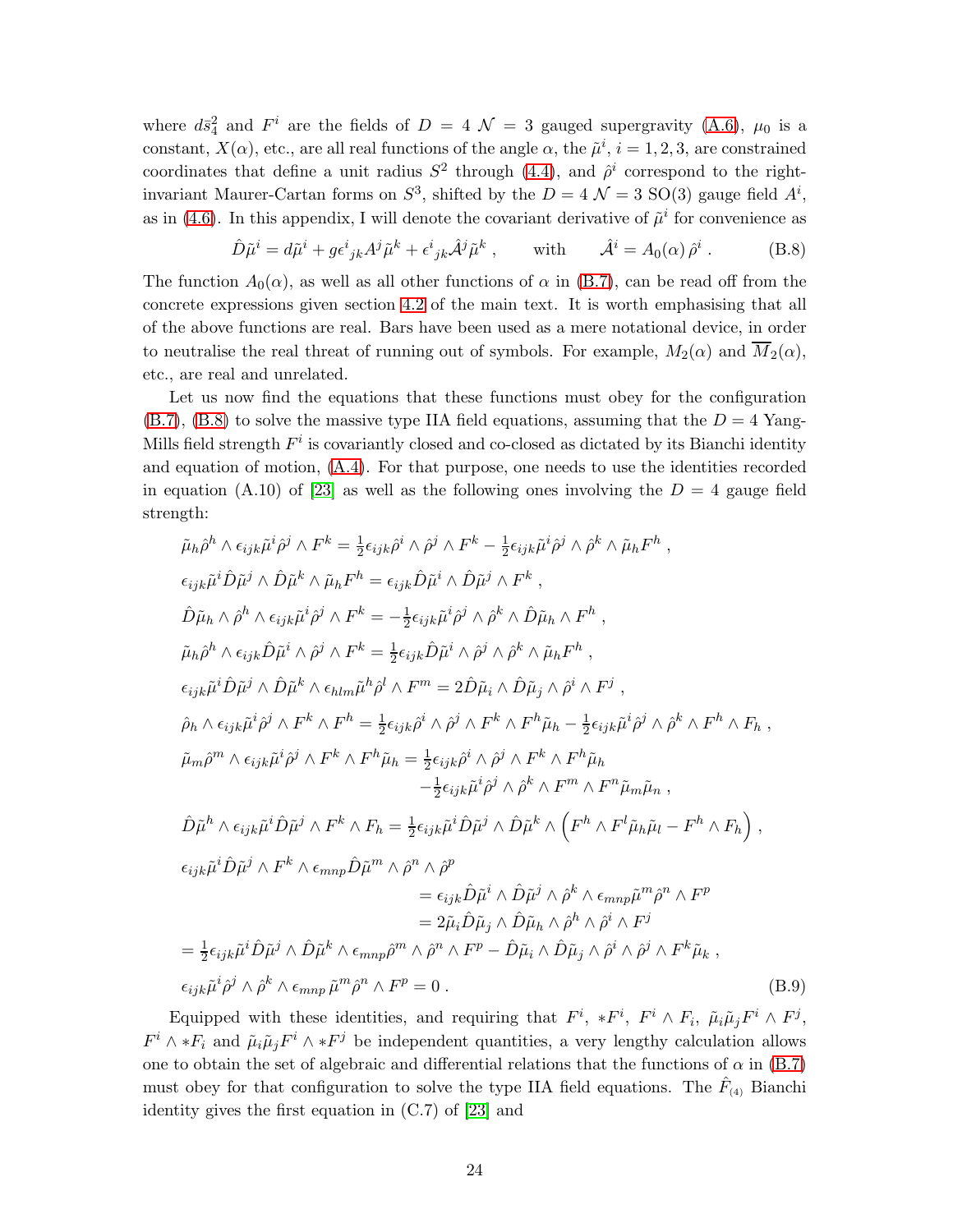<span id="page-25-0"></span>
$$
Q'_4 - P_4 + gC_1 - A_1M_3 - B_1M_2 = 0,
$$
  
\n
$$
R'_4 - N_4 + A_0P_4 + gC_3 - 2g(1 - A_0)C_1 + A_3P_3 = 0,
$$
  
\n
$$
N_4 + A_0P_4 + gC_3 + 2Q_4A'_0 + A_2M_3 + B_2M_2 = 0,
$$
  
\n
$$
U'_4 + \frac{1}{2}N_4 - \frac{3}{2}N_4A_0 - \frac{1}{2}A_0(1 - A_0)P_4 + \frac{1}{2}gC_3(1 - A_0) - \frac{1}{2}R_4A'_0 + \frac{1}{2}A_3R_3 - A_4M_3 - B_4M_2 = 0,
$$
  
\n
$$
T'_4 + \frac{1}{2}M_4 + \frac{1}{2}N_4A_0 + \frac{1}{2}A_0(1 - A_0)P_4 - \frac{1}{2}gC_3(1 - A_0) + 3gC_4 + \frac{1}{2}R_4A'_0 - \frac{1}{2}A_3R_3 = 0,
$$
  
\n
$$
R_4 + 2A_0Q_4 + 2gC_2 - 2A_1R_3 + A_2P_3 = 0,
$$
  
\n
$$
(1 - 2A_0)R_4 + 2g(1 - A_0)Q_4 - 2U_4 + 2B_3M_2 = 0,
$$
  
\n
$$
A_0R_4 + 2A_0(1 - A_0) = 0,
$$
  
\n
$$
gN_4 + gP_4(1 - A_0) = 0,
$$
  
\n
$$
gN_4 + gP_4(1 - A_0) = M_2M_3 + \overline{M_2}N_3 = 0,
$$
  
\n
$$
2g(1 - A_0)Q_4 + gR_4 - M_2P_3 + \overline{M_2}P_3 = 0,
$$
  
\n
$$
\overline{Q}'_4 - \overline{P}_4 - A_1\overline{M}_3 - B_1\overline{M}_2 = 0,
$$
  
\n
$$
\overline{Q}'_4 - \overline{P}_4 - A_1\overline{M}_3 - B_1\overline{M}_2 = 0,
$$

the  $\hat{H}_{(3)}$  Bianchi identity gives the second equation in (C.7) of [\[23\]](#page-32-1), together with

$$
P'_3 - M_3 - 2gB_1(1 - A_0) - gB_2 = 0,
$$
  
\n
$$
R'_3 - A'_0P_3 - A_0M_3 - gB_2(1 - A_0) - 2gB_4 = 0,
$$
  
\n
$$
R_3 - A_0P_3 - 2gB_3 = 0,
$$
  
\n
$$
\overline{P'_3} - \overline{M_3} = 0,
$$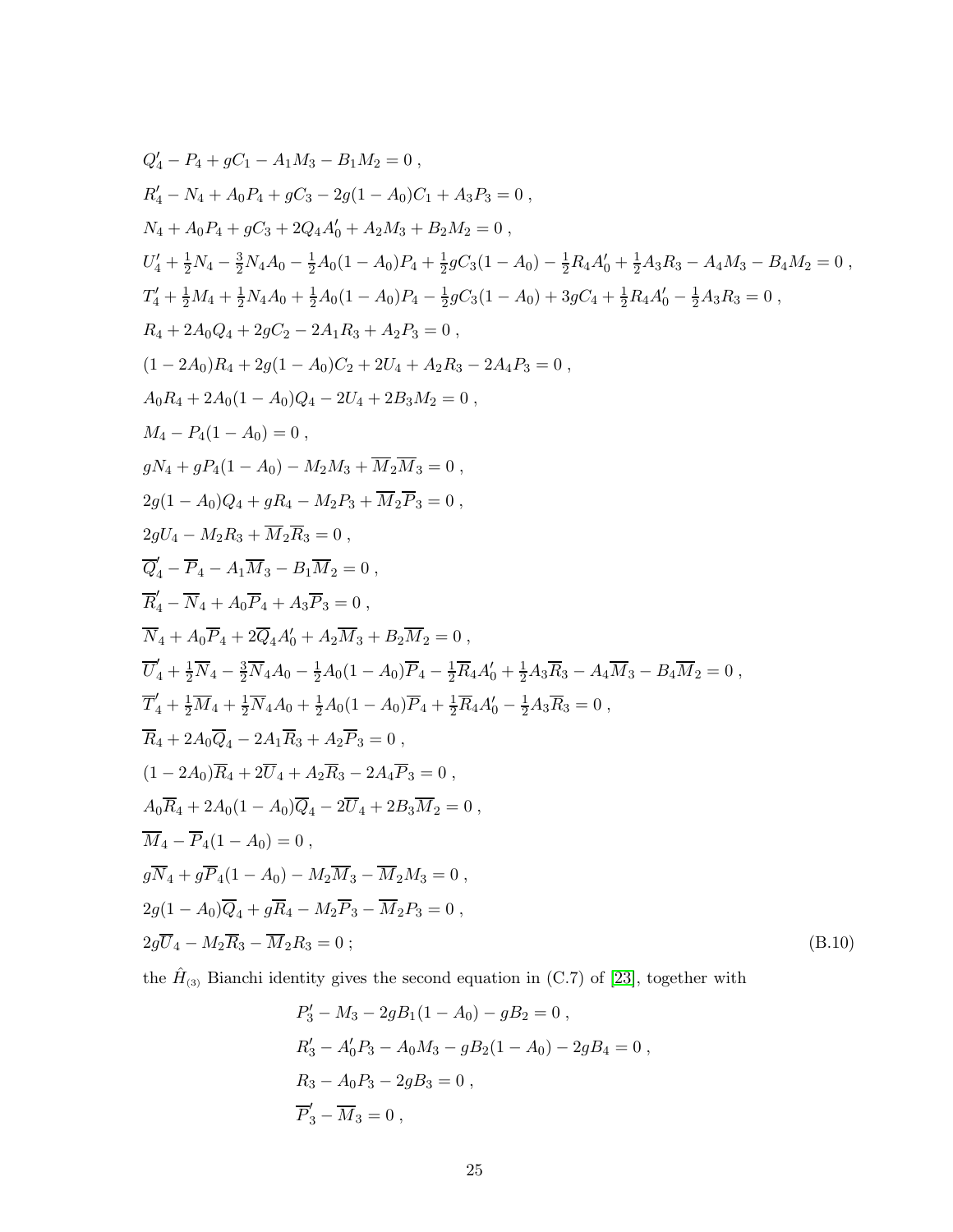$$
\overline{R}'_3 - A'_0 \overline{P}_3 - A_0 \overline{M}_3 = 0 ,
$$
\n
$$
\overline{R}_3 - A_0 \overline{P}_3 = 0 ;
$$
\n(B.11)

and the  $\hat{F}_{(2)}$  Bianchi identity gives the third through sixth equations in (C.7) of [\[23\]](#page-32-1) and

$$
M'_{2} - mM_{3} + gA_{3} = 0,
$$
  
\n
$$
M_{2} - mP_{3} + gA_{2} + 2g(1 - A_{0})A_{1} = 0,
$$
  
\n
$$
M_{2}A_{0} - mR_{3} + 2gA_{4} + g(1 - A_{0})A_{2} = 0,
$$
  
\n
$$
\overline{M}'_{2} - m\overline{M}_{3} = 0,
$$
  
\n
$$
\overline{M}_{2} - m\overline{P}_{3} = 0,
$$
  
\n
$$
\overline{M}_{2}A_{0} - m\overline{R}_{3} = 0.
$$
\n(B.12)

In these expressions, I have dropped the explicit  $\alpha$  dependence and have denoted with a prime the derivative with respect to it.

Turning now to the equations of motion, the  $\hat{F}_{(4)}$  equation of motion gives (C.8) of [\[23\]](#page-32-1) together with

$$
(e^{\frac{1}{2}\phi-A+3C}P_{4})' - 4e^{\frac{1}{2}\phi-A+2B+C}M_{4}A'_{0} - 2e^{\frac{1}{2}\phi+A-2B+3C}Q_{4} + 4e^{\frac{1}{2}\phi+A+C}R_{4}A_{0}
$$
  
\n
$$
+32e^{\frac{1}{2}\phi+A+2B-C}T_{4}A_{0}(1-A_{0}) + 16B_{2}\overline{T}_{4} - 16B_{3}\overline{M}_{4} + 16B_{4}\overline{R}_{4}
$$
  
\n
$$
-48C_{4}\overline{P}_{3} - 8C_{3}\overline{R}_{3} = 0,
$$
  
\n
$$
(e^{\frac{1}{2}\phi-A+2B+C}M_{4})' + e^{\frac{1}{2}\phi+A+C}R_{4} + 8e^{\frac{1}{2}\phi+A+2B-C}(T_{4} + U_{4}A_{0})
$$
  
\n
$$
+8B_{1}\overline{T}_{4} + 2B_{2}\overline{R}_{4} + 4B_{3}\overline{P}_{4} + 2C_{3}\overline{P}_{3} + 4C_{1}\overline{R}_{3} = 0,
$$
  
\n
$$
(e^{\frac{1}{2}\phi-A+2B+C}N_{4})' - 3e^{\frac{1}{2}\phi+A+C}R_{4} + 8e^{\frac{1}{2}\phi+A+2B-C}(1-3A_{0})U_{4}
$$
  
\n
$$
+8B_{1}\overline{U}_{4} - 2B_{2}\overline{R}_{4} - 4B_{3}\overline{P}_{4} + 8B_{4}\overline{Q}_{4} + 4C_{2}\overline{M}_{3} - 2C_{3}\overline{P}_{3} - 4C_{1}\overline{R}_{3} = 0,
$$
  
\n
$$
4g e^{\frac{1}{2}\phi+A+2B-C}T_{4} + P_{3}\overline{P}_{4} + \overline{P}_{3}P_{4} = 0,
$$
  
\n
$$
4g e^{\frac{1}{2}\phi+A+2B-C}U_{4} + 2(M_{3}\overline{Q}_{4} + \overline{M}_{3}Q_{4}) - (P_{3}\overline{P}_{4} + \overline{P}_{3}P_{4}) = 0,
$$
  
\n
$$
g e^{\frac{1}{2
$$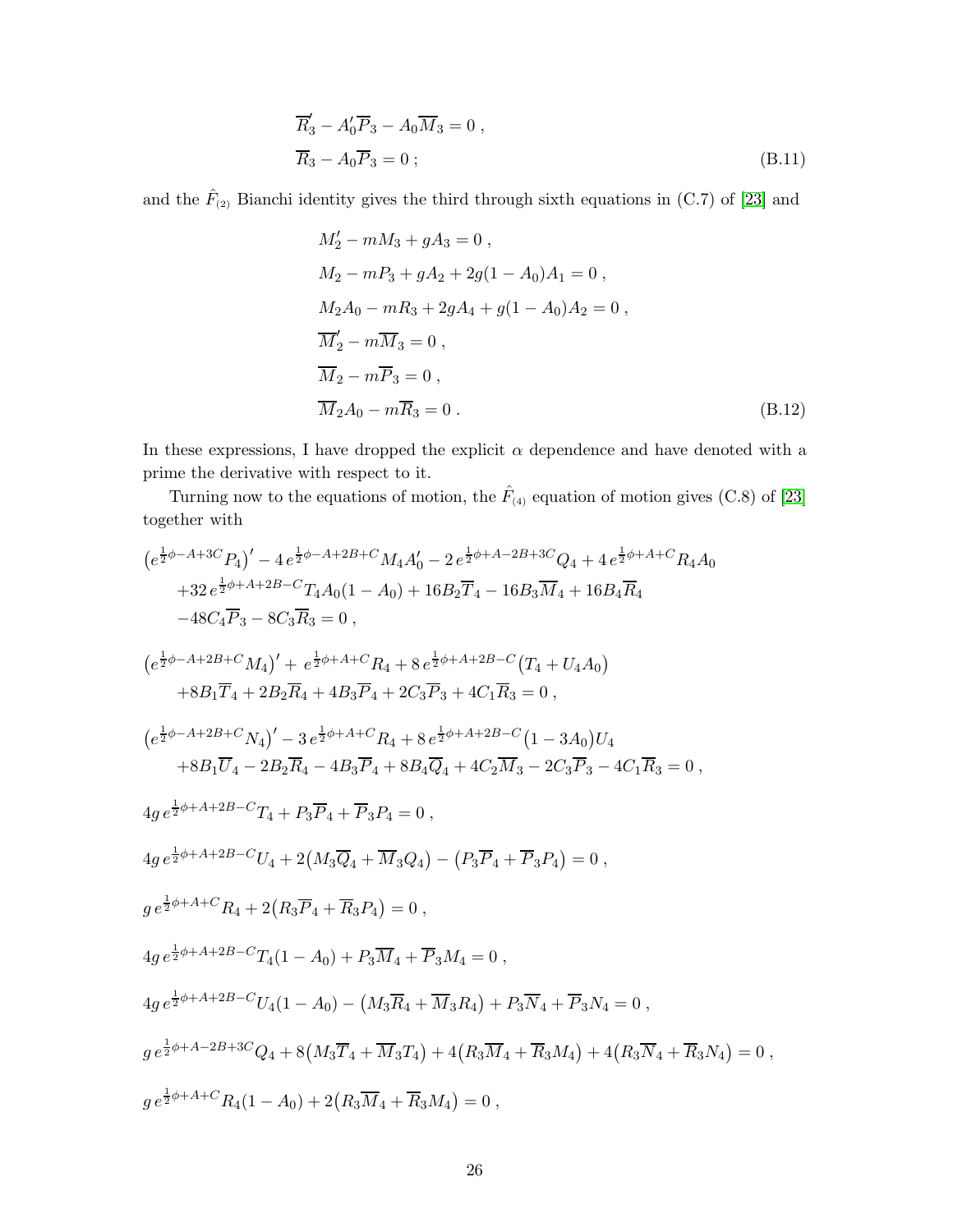$$
g e^{\frac{1}{2}\phi + A + C} R_{4}(1 - A_{0}) + 4(M_{3}\overline{U}_{4} + \overline{M}_{3}U_{4}) - 2(R_{3}\overline{N}_{4} + \overline{R}_{3}N_{4}) = 0 ,
$$
  
\n
$$
g e^{\frac{1}{2}\phi - A + 2B + C} N_{4} + 4(R_{3}\overline{Q}_{4} + \overline{R}_{3}Q_{4}) = 0 ,
$$
  
\n
$$
4g e^{\frac{1}{2}\phi - A + 2B + C} N_{4}(1 - A_{0}) + g e^{\frac{1}{2}\phi - A + 3C} P_{4} + 16(P_{3}\overline{T}_{4} + \overline{P}_{3}T_{4}) + 8(R_{3}\overline{R}_{4} + \overline{R}_{3}R_{4}) = 0 ,
$$
  
\n
$$
e^{\frac{1}{2}\phi - A + 2B + C} N_{4}(1 - A_{0}) + 4(P_{3}\overline{U}_{4} + \overline{P}_{3}U_{4}) - 2(R_{3}\overline{R}_{4} + \overline{R}_{3}R_{4}) = 0 ,
$$
  
\n
$$
(e^{\frac{1}{2}\phi - A + 3C}\overline{P}_{4})' - 4e^{\frac{1}{2}\phi - A + 2B + C}\overline{M}_{4}A'_{0} - 2e^{\frac{1}{2}\phi + A - 2B + 3C}\overline{Q}_{4} + 4e^{\frac{1}{2}\phi + A + C}\overline{R}_{4}A_{0}
$$
  
\n
$$
+ 32e^{\frac{1}{2}\phi + A + 2B - C}\overline{T}_{4}A_{0}(1 - A_{0}) - 16D_{2}T_{4} + 16B_{3}M_{4} - 16D_{4}R_{4} + 48C_{4}P_{3} + 8C_{3}R_{3}
$$
  
\n
$$
-g\mu_{0}e^{\frac{1}{2}\phi + A + 2B + C}\overline{M}_{4}\Big) + e^{\frac{1}{2}\phi + A + C}\overline{R}_{4} + 8e^{\frac{1}{2}\phi + A + 2B - C}\overline{T}_{4} + \overline{U}_{4}A_{0}\Big) + \frac{1}{4}g\mu_{0}e^{\frac{1}{2}\phi - 4X + A + 2
$$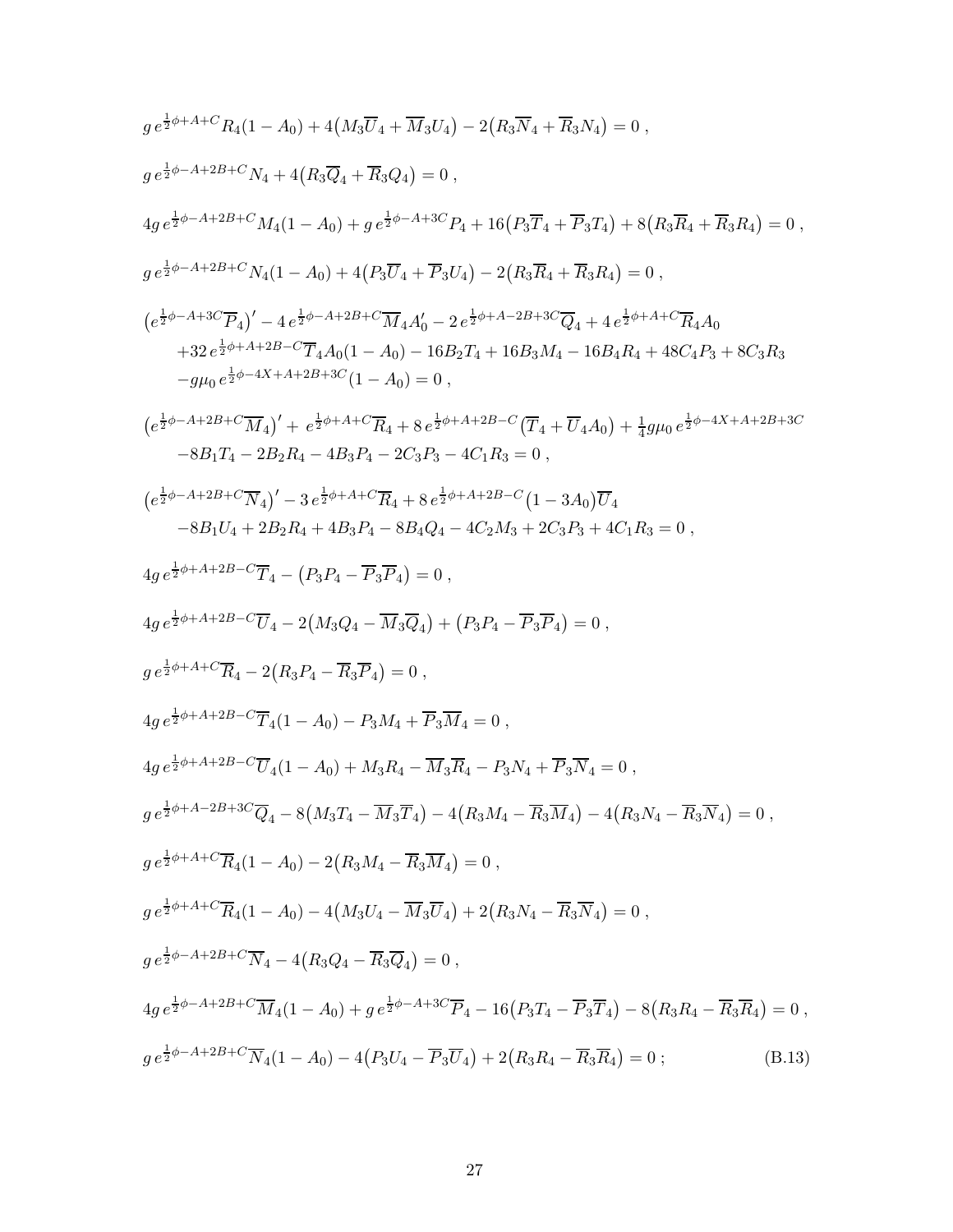the  $\hat{H}_{(3)}$  equation of motion gives (C.9) of [\[23\]](#page-32-1), along with

$$
\begin{split} & (e^{-\phi-A+2B+3C}M_3)'-2e^{-\phi+A+3C}P_3-8e^{-\phi+A+2B+C}A_0R_3\\ & -32C_1\overline{T}_4-32C_1\overline{U}_4-16C_2\overline{M}_4-16C_2\overline{N}_4-96C_4\overline{Q}_4-m\,e^{\frac{1}{2}\phi+A+2B+3C}M_2\\ & -4e^{\frac{1}{2}\phi+A+2B+3C}A_1Q_4-4e^{\frac{1}{2}\phi-A+2B+C}A_3M_4-4e^{\frac{1}{2}\phi-A+2B+C}A_3M_4\\ & -64e^{\frac{1}{2}\phi+A+2B-C}A_4T_4-64e^{\frac{1}{2}\phi-A+2B+C}A_4U_4+\mu_0\overline{M}_2\,e^{\frac{1}{2}\phi-A+A+2B+3C}=0\;,\\ & g\,e^{-\phi+A+2B+1C}R_3+2\left(P_4\overline{R}_4+\overline{P}_4R_4\right)=0\;,\\ & g\,e^{-\phi+A+2B+C}R_3-4\left(M_4\overline{Q}_4+\overline{M}_4Q_4\right)-8e^{\frac{1}{2}\phi+A+2B-C}\left(M_2T_4-\overline{M}_2\overline{T}_4\right)=0\;,\\ & g\,e^{-\phi+A+2B+C}R_3+16\left(P_4\overline{T}_4+\overline{P}_4R_4\right)+2e^{\frac{1}{2}\phi+A+2B-C}\left(M_2U_4-\overline{M}_2\overline{T}_4\right)=0\;,\\ & g\,e^{-\phi+A+3C}P_3+16\left(P_4\overline{T}_4+\overline{P}_4T_4\right)=0\;,\\ & g\,e^{-\phi+A+3C}P_3\left(1-A_0\right)+2\left(M_4\overline{R}_4+\overline{M}_4R_4\right)=0\;,\\ & g\,e^{-\phi+A+3C}P_3\left(1-A_0\right)+16\left(M_4\overline{T}_4+\overline{M}_4T_4\right)=0\;,\\ & g\,e^{-\phi+A+3C}P_3\left(1-A_0\right)-16\left(M_4\overline{T}_4+\overline{M}_4T_4\right)=0\;,\\ & g\,e^{-\phi
$$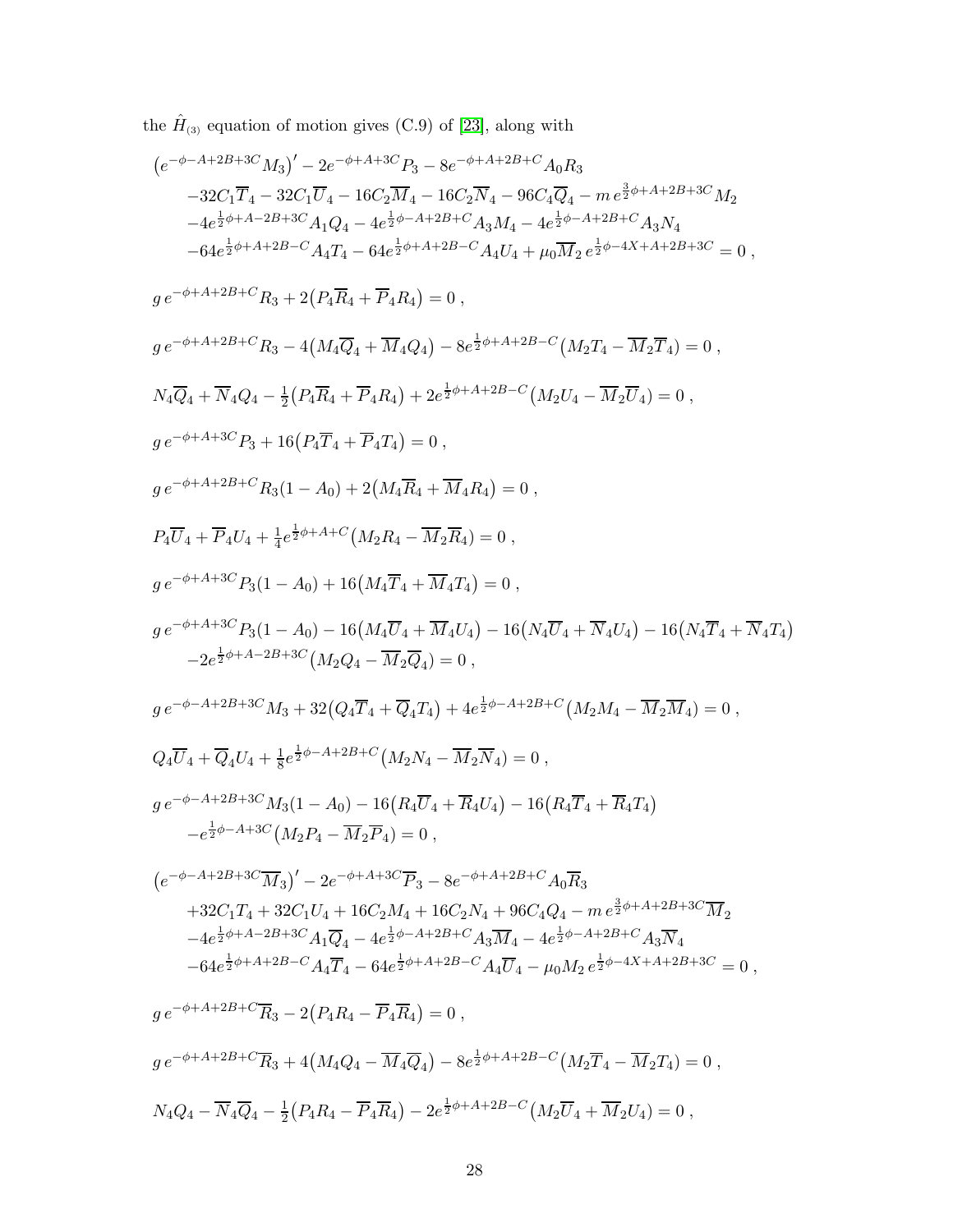$$
g e^{-\phi + A + 3C} \overline{P}_3 - 16(P_4 T_4 - \overline{P}_4 \overline{T}_4) = 0,
$$
  
\n
$$
g e^{-\phi + A + 2B + C} \overline{R}_3 (1 - A_0) - 2(M_4 R_4 - \overline{M}_4 \overline{R}_4) = 0,
$$
  
\n
$$
P_4 U_4 - \overline{P}_4 \overline{U}_4 - \frac{1}{4} e^{\frac{1}{2}\phi + A + C} (M_2 \overline{R}_4 + \overline{M}_2 R_4) = 0,
$$
  
\n
$$
g e^{-\phi + A + 3C} \overline{P}_3 (1 - A_0) - 16(M_4 T_4 - \overline{M}_4 \overline{T}_4) = 0,
$$
  
\n
$$
g e^{-\phi + A + 3C} \overline{P}_3 (1 - A_0) + 16(M_4 U_4 - \overline{M}_4 \overline{U}_4) + 16(N_4 U_4 - \overline{N}_4 \overline{U}_4) + 16(N_4 T_4 - \overline{N}_4 \overline{T}_4)
$$
  
\n
$$
-2e^{\frac{1}{2}\phi + A - 2B + 3C} (M_2 \overline{Q}_4 + \overline{M}_2 Q_4) = 0,
$$
  
\n
$$
g e^{-\phi - A + 2B + 3C} \overline{M}_3 - 32(Q_4 T_4 - \overline{Q}_4 \overline{T}_4) + 4e^{\frac{1}{2}\phi - A + 2B + C} (M_2 \overline{M}_4 + \overline{M}_2 M_4) = 0,
$$
  
\n
$$
Q_4 U_4 + \overline{Q}_4 \overline{U}_4 - \frac{1}{8} e^{\frac{1}{2}\phi - A + 2B + C} (M_2 \overline{N}_4 + \overline{M}_2 N_4) = 0,
$$
  
\n
$$
g e^{-\phi - A + 2B + 3C} \overline{M}_3 (1 - A_0) + 16(R_4 U_4 - \overline{R}_4 \overline{U}_4) + 16(R_4 T_4 - \overline{R}_4 \overline{T}_4)
$$
  
\n
$$
-e^{\frac{1}{2}\phi - A + 3C} (M_2 \
$$

the 
$$
\hat{F}_{(2)}
$$
 equation of motion gives (C.10) of [23] as well as  
\n $g e^{\frac{3}{2}\phi + A + 2B + 3C} M_2 (1 - A_0) - e^{\frac{1}{2}\phi - A + 3C} (M_3 P_4 - \overline{M}_3 \overline{P}_4)$   
\n $+ 2 e^{\frac{1}{2}\phi + A - 2B + 3C} (P_3 Q_4 - \overline{P}_3 \overline{Q}_4) = 0$ ,

$$
g e^{\frac{3}{2}\phi + A + 2B + 3C} M_2 + 4e^{\frac{1}{2}\phi - A + 2B + C} (M_3 M_4 - \overline{M}_3 \overline{M}_4) + 32 e^{\frac{1}{2}\phi + A + 2B - C} (R_3 T_4 - \overline{R}_3 \overline{T}_4)
$$
  
+32  $e^{\frac{1}{2}\phi + A + 2B - C} (R_3 U_4 - \overline{R}_3 \overline{U}_4) = 0$ ,

$$
e^{\frac{1}{2}\phi - A + 2B + C} \left( M_3 N_4 - \overline{M}_3 \overline{N}_4 \right) - e^{\frac{1}{2}\phi + A + C} \left( P_3 R_4 - \overline{P}_3 \overline{R}_4 \right) - 8e^{\frac{1}{2}\phi + A + 2B - C} \left( R_3 U_4 - \overline{R}_3 \overline{U}_4 \right) = 0,
$$

$$
e^{\frac{1}{2}\phi + A + C} \left( P_3 R_4 - \overline{P}_3 \overline{R}_4 \right) - 8 e^{\frac{1}{2}\phi + A + 2B - C} \left( R_3 T_4 - \overline{R}_3 \overline{T}_4 \right) = 0 ,
$$

$$
g e^{\frac{3}{2}\phi + A + 2B + 3C} \overline{M}_2 (1 - A_0) - e^{\frac{1}{2}\phi - A + 3C} (M_3 \overline{P}_4 + \overline{M}_3 P_4)
$$
  
+ 
$$
2 e^{\frac{1}{2}\phi + A - 2B + 3C} (P_3 \overline{Q}_4 + \overline{P}_3 Q_4) = 0,
$$

$$
g e^{\frac{3}{2}\phi + A + 2B + 3C} \overline{M}_2 + 4e^{\frac{1}{2}\phi - A + 2B + C} (M_3 \overline{M}_4 + \overline{M}_3 M_4) + 32 e^{\frac{1}{2}\phi + A + 2B - C} (R_3 \overline{T}_4 + \overline{R}_3 T_4)
$$
  
+32  $e^{\frac{1}{2}\phi + A + 2B - C} (R_3 \overline{U}_4 + \overline{R}_3 U_4) = 0$ ,

$$
e^{\frac{1}{2}\phi - A + 2B + C} \left( M_3 \overline{N}_4 + \overline{M}_3 N_4 \right) - e^{\frac{1}{2}\phi + A + C} \left( P_3 \overline{R}_4 + \overline{P}_3 R_4 \right) - 8e^{\frac{1}{2}\phi + A + 2B - C} \left( R_3 \overline{U}_4 + \overline{R}_3 U_4 \right) = 0 ,
$$
  

$$
e^{\frac{1}{2}\phi + A + C} \left( P_3 \overline{R}_4 + \overline{P}_3 R_4 \right) - 8e^{\frac{1}{2}\phi + A + 2B - C} \left( R_3 \overline{T}_4 + \overline{R}_3 T_4 \right) = 0 ;
$$
 (B.15)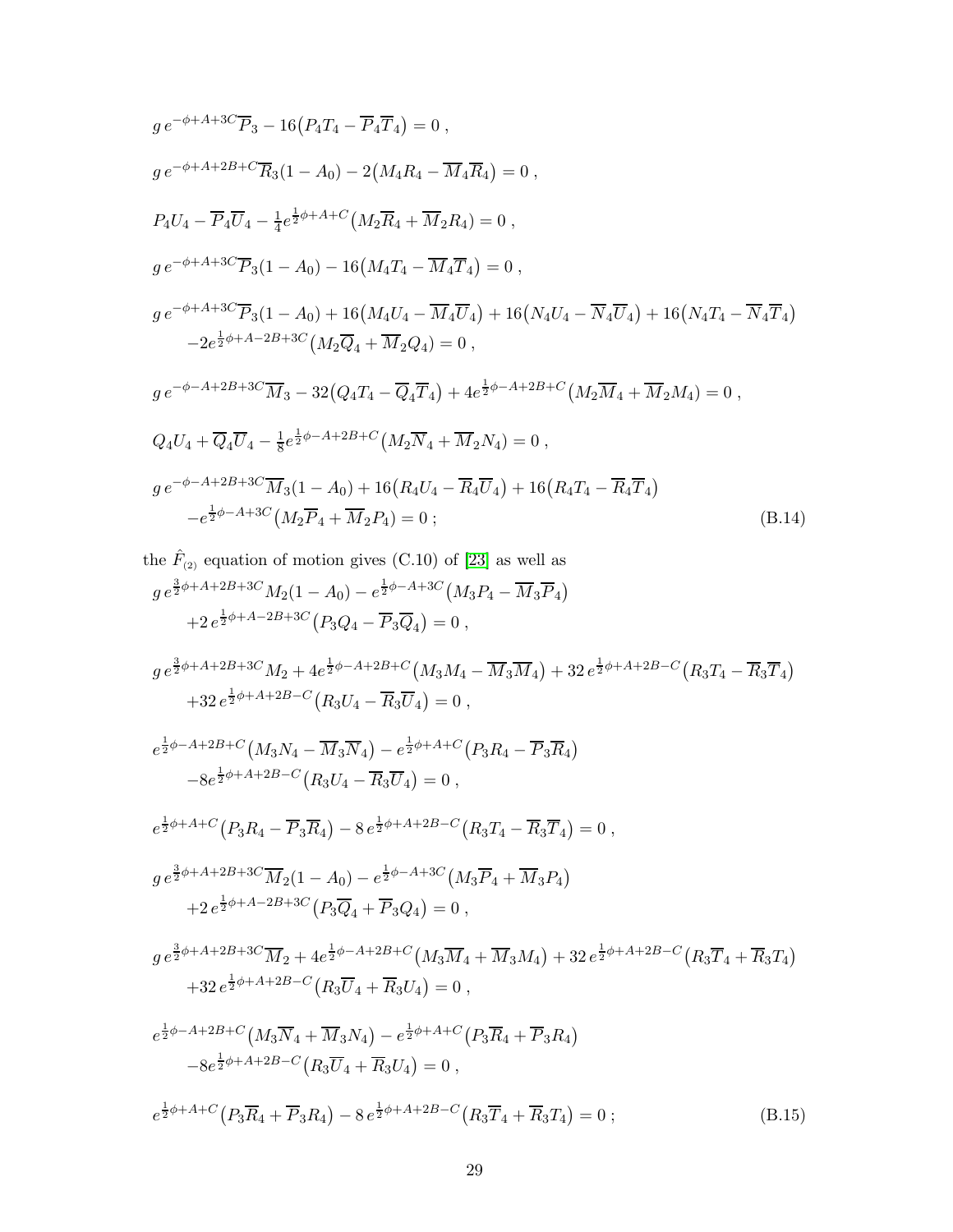and, finally, the dilaton equation of motion gives (C.11) of [\[23\]](#page-32-1) together with

<span id="page-30-1"></span>
$$
3e^{\frac{3}{2}\phi+A+2B+3C}M_2\overline{M}_2 - 2e^{-\phi-A+2B+3C}M_3\overline{M}_3 + 2e^{-\phi+A+3C}P_3\overline{P}_3 + 8e^{-\phi+A+2B+C}R_3\overline{R}_3
$$
  
\n
$$
+4e^{\frac{1}{2}\phi-A+2B+C}\left(N_4\overline{N}_4 + M_4\overline{N}_4 + N_4\overline{M}_4\right) - e^{\frac{1}{2}\phi-A+3C}P_4\overline{P}_4 + 4e^{\frac{1}{2}\phi+A-2B+3C}Q_4\overline{Q}_4
$$
  
\n
$$
-4e^{\frac{1}{2}\phi+A+C}R_4\overline{R}_4 + 64e^{\frac{1}{2}\phi+A+2B-C}\left(U_4\overline{U}_4 + T_4\overline{U}_4 + U_4\overline{T}_4\right) = 0,
$$
  
\n
$$
2e^{-\phi+A+3C}P_3\overline{P}_3 + 8e^{-\phi+A+2B+C}R_3\overline{R}_3 - 4e^{\frac{1}{2}\phi-A+2B+C}M_4\overline{M}_4 - e^{\frac{1}{2}\phi-A+3C}P_4\overline{P}_4
$$
  
\n
$$
-4e^{\frac{1}{2}\phi+A+C}R_4\overline{R}_4 - 64e^{\frac{1}{2}\phi+A+2B-C}T_4\overline{T}_4 = 0,
$$
  
\n
$$
3e^{\frac{3}{2}\phi+A+2B+3C}\left(M_2^2 - \overline{M}_2^2\right) - 2e^{-\phi-A+2B+3C}\left(M_3^2 - \overline{M}_3^2\right) + 2e^{-\phi+A+3C}\left(P_3^2 - \overline{P}_3^2\right)
$$
  
\n
$$
+8e^{-\phi+A+2B+C}\left(R_3^2 - \overline{R}_3^2\right) + 4e^{\frac{1}{2}\phi-A+2B+C}\left(N_4^2 - \overline{N}_4^2 + 2M_4N_4 - 2\overline{M}_4\overline{N}_4\right)
$$
  
\n
$$
-e^{\frac{1}{2}\phi-A+3C}\left(P_4^2 - \overline{P}_4^
$$

+64 
$$
e^{\frac{1}{2}\phi + A + 2B - C}
$$
  $(U_4^2 - \overline{U}_4^2 + 2T_4U_4 - 2\overline{T}_4\overline{U}_4) = 0$ , (B.16)

$$
2e^{-\phi+A+3C}(P_3^2-\overline{P}_3^2)+8e^{-\phi+A+2B+C}(R_3^2-\overline{R}_3^2)-4e^{\frac{1}{2}\phi-A+2B+C}(M_4^2-\overline{M}_4^2)
$$
  

$$
-e^{\frac{1}{2}\phi-A+3C}(P_4^2-\overline{P}_4^2)-4e^{\frac{1}{2}\phi+A+C}(R_4^2-\overline{R}_4^2)-64e^{\frac{1}{2}\phi+A+2B-C}(T_4^2-\overline{T}_4^2)=0.
$$

I have explicitly checked that equations  $(B.10)$ – $(B.16)$  are identically satisfied for the functions that can be read off from  $(4.7)$ – $(4.9)$ . In other words, the bosonic field equations of massive IIA supergravity are fulfilled on the field equations of  $D = 4 \mathcal{N} = 3$  minimal gauged supergravity  $(A.6)$ . This shows the consistency of the truncation, up to a check of the  $D = 10$  Einstein equation.

### <span id="page-30-0"></span>References

- [1] H. Liu, J. McGreevy, and D. Vegh, *Non-Fermi liquids from holography*, *Phys. Rev.* D83 (2011) 065029, [[arXiv:0903.2477](http://arxiv.org/abs/0903.2477)].
- [2] E. D'Hoker and P. Kraus, *Magnetic Brane Solutions in AdS*, *JHEP* 10 (2009) 088, [[arXiv:0908.3875](http://arxiv.org/abs/0908.3875)].
- [3] J. P. Gauntlett, J. Sonner, and D. Waldram, *Universal fermionic spectral functions from string theory*, *Phys. Rev. Lett.* 107 (2011) 241601, [[arXiv:1106.4694](http://arxiv.org/abs/1106.4694)].
- [4] D. Martelli, A. Passias, and J. Sparks, *The supersymmetric NUTs and bolts of holography*, *Nucl. Phys.* B876 (2013) 810–870, [[arXiv:1212.4618](http://arxiv.org/abs/1212.4618)].
- [5] R. A. Davison and A. Parnachev, *Hydrodynamics of cold holographic matter*, *JHEP* 06 (2013) 100, [[arXiv:1303.6334](http://arxiv.org/abs/1303.6334)].
- [6] D. Martelli and A. Passias, *The gravity dual of supersymmetric gauge theories on a two-parameter deformed three-sphere*, *Nucl. Phys.* B877 (2013) 51–72, [[arXiv:1306.3893](http://arxiv.org/abs/1306.3893)].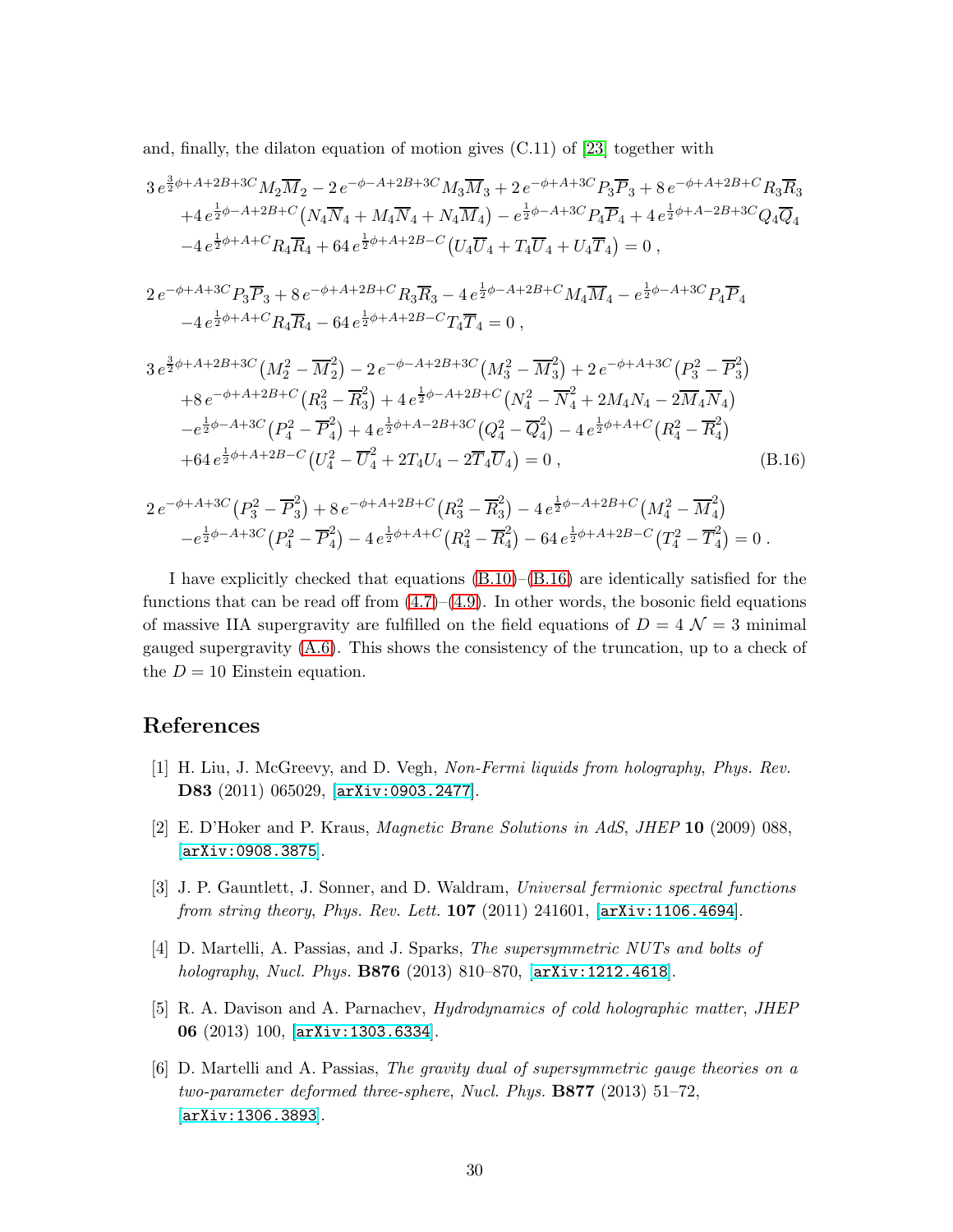- [7] D. Cassani and D. Martelli, *The gravity dual of supersymmetric gauge theories on a squashed S*<sup>1</sup> *x S*<sup>3</sup> , *JHEP* 08 (2014) 044, [[arXiv:1402.2278](http://arxiv.org/abs/1402.2278)].
- [8] F. Benini, N. Bobev, and P. M. Crichigno, *Two-dimensional SCFTs from D3-branes*, *JHEP* 07 (2016) 020, [[arXiv:1511.09462](http://arxiv.org/abs/1511.09462)].
- [9] P. Benetti Genolini, D. Cassani, D. Martelli, and J. Sparks, *Holographic renormalization and supersymmetry*, *JHEP* 02 (2017) 132, [[arXiv:1612.06761](http://arxiv.org/abs/1612.06761)].
- [10] M. Ammon, M. Kaminski, R. Koirala, J. Leiber, and J. Wu, *Quasinormal modes of charged magnetic black branes & chiral magnetic transport*, *JHEP* 04 (2017) 067, [[arXiv:1701.05565](http://arxiv.org/abs/1701.05565)].
- [11] J. L. Blzquez-Salcedo, J. Kunz, F. Navarro-Lrida, and E. Radu, *AdS*<sup>5</sup> *magnetized solutions in minimal gauged supergravity*, *Phys. Lett.* B771 (2017) 52–58, [[arXiv:1703.04163](http://arxiv.org/abs/1703.04163)].
- <span id="page-31-5"></span>[12] F. Azzurli, N. Bobev, P. M. Crichigno, V. S. Min, and A. Zaffaroni, *A universal counting of black hole microstates in AdS*4, *JHEP* 02 (2018) 054, [[arXiv:1707.04257](http://arxiv.org/abs/1707.04257)].
- [13] N. Bobev and P. M. Crichigno, *Universal RG Flows Across Dimensions and Holography*, *JHEP* 12 (2017) 065, [[arXiv:1708.05052](http://arxiv.org/abs/1708.05052)].
- [14] J. L. Blzquez-Salcedo, J. Kunz, F. Navarro-Lrida, and E. Radu, *New black holes in* D = 5 *minimal gauged supergravity: Deformed boundaries and frozen horizons*, *Phys. Rev.* D97 (2018), no. 8 081502, [[arXiv:1711.08292](http://arxiv.org/abs/1711.08292)].
- [15] A. Cabo-Bizet, D. Cassani, D. Martelli, and S. Murthy, *Microscopic origin of the Bekenstein-Hawking entropy of supersymmetric AdS*<sup>5</sup> *black holes*, *JHEP* 10 (2019) 062, [[arXiv:1810.11442](http://arxiv.org/abs/1810.11442)].
- <span id="page-31-0"></span>[16] P. Benetti Genolini, J. M. Prez Ipia, and J. Sparks, *Localization of the action in AdS/CFT*, [arXiv:1906.11249](http://arxiv.org/abs/1906.11249).
- <span id="page-31-1"></span>[17] D. Gang, N. Kim, and L. A. Pando Zayas, *Precision Microstate Counting for the Entropy of Wrapped M5-branes*, [arXiv:1905.01559](http://arxiv.org/abs/1905.01559).
- <span id="page-31-2"></span>[18] L. Romans, *Massive N=2a Supergravity in Ten-Dimensions*, *Phys.Lett.* B169 (1986) 374.
- <span id="page-31-3"></span>[19] E. S. Fradkin and M. A. Vasiliev, *Model of Supergravity with Minimal Electromagnetic Interaction*, *LEBEDEV-76-197* (1976).
- <span id="page-31-4"></span>[20] D. Z. Freedman and A. K. Das, *Gauge Internal Symmetry in Extended Supergravity*, *Nucl. Phys.* B120 (1977) 221–230.
- [21] A. Guarino, D. L. Jafferis, and O. Varela, *The string origin of dyonic N=8 supergravity and its simple Chern-Simons duals*, *Phys. Rev. Lett.* 115 (2015), no. 9 091601, [[arXiv:1504.08009](http://arxiv.org/abs/1504.08009)].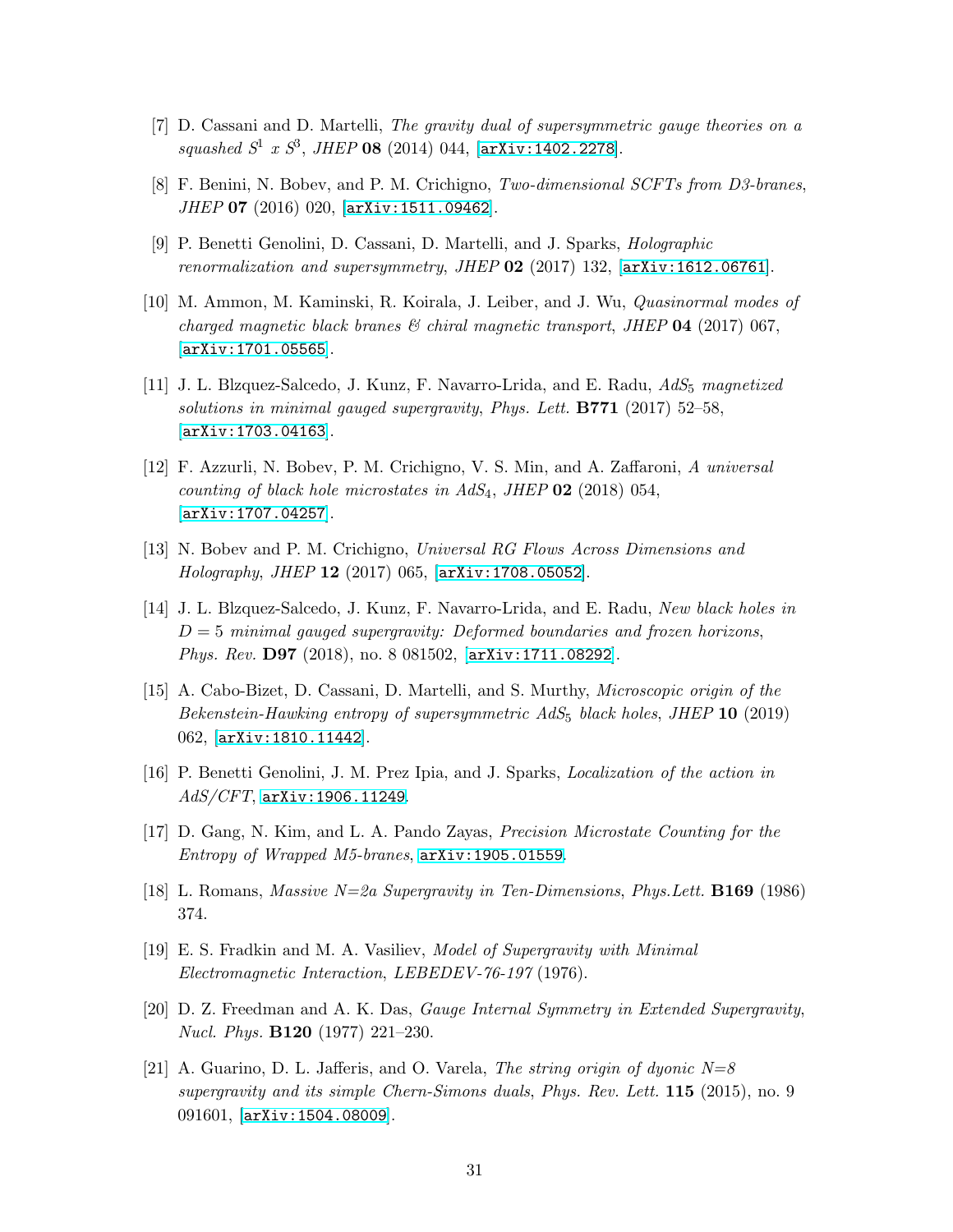- <span id="page-32-0"></span>[22] Y. Pang and J. Rong, *N=3 solution in dyonic ISO(7) gauged maximal supergravity and its uplift to massive type IIA supergravity*, *Phys. Rev.* D92 (2015), no. 8 085037, [[arXiv:1508.05376](http://arxiv.org/abs/1508.05376)].
- <span id="page-32-2"></span><span id="page-32-1"></span>[23] G. B. De Luca, G. L. Monaco, N. T. Macpherson, A. Tomasiello, and O. Varela, *The geometry of*  $\mathcal{N} = 3$  *AdS*<sub>4</sub> *in massive IIA*, *JHEP* **08** (2018) 133, [[arXiv:1805.04823](http://arxiv.org/abs/1805.04823)].
- <span id="page-32-3"></span>[24] J. P. Gauntlett and O. Varela, *Consistent Kaluza-Klein reductions for general supersymmetric AdS solutions*, *Phys.Rev.* D76 (2007) 126007, [[arXiv:0707.2315](http://arxiv.org/abs/0707.2315)].
- <span id="page-32-4"></span>[25] D. Cassani, G. Josse, M. Petrini, and D. Waldram, *Systematics of consistent truncations from generalised geometry*, [arXiv:1907.06730](http://arxiv.org/abs/1907.06730).
- <span id="page-32-5"></span>[26] M. J. Duff and C. N. Pope, *Consistent truncations in Kaluza-Klein theories*, *Nucl. Phys.* B255 (1985) 355–364.
- <span id="page-32-6"></span>[27] C. N. Pope and K. S. Stelle, *Zilch Currents, Supersymmetry and Kaluza-Klein Consistency*, *Phys. Lett.* B198 (1987) 151.
- <span id="page-32-7"></span>[28] J. P. Gauntlett, D. Martelli, S. Pakis, and D. Waldram, *G structures and wrapped NS5-branes*, *Commun. Math. Phys.* 247 (2004) 421–445, [[hep-th/0205050](http://arxiv.org/abs/hep-th/0205050)].
- <span id="page-32-8"></span>[29] C. N. Pope, *Consistency of truncations in Kaluza-Klein*, *Conf. Proc.* C841031 (1984) 429–431.
- [30] C. N. Pope, *The Embedding of the Einstein Yang-Mills Equations in* d = 11 *Supergravity*, *Class. Quant. Grav.* 2 (1985) L77.
- [31] T. T. Tsikas, *Consistent Truncations of Chiral* N = 2D = 10 *Supergravity on the Round Five Sphere*, *Class. Quant. Grav.* 3 (1986) 733.
- [32] A. Buchel and J. T. Liu, *Gauged supergravity from type IIB string theory on Y\*\*p,q manifolds*, *Nucl.Phys.* B771 (2007) 93–112, [[hep-th/0608002](http://arxiv.org/abs/hep-th/0608002)].
- [33] J. P. Gauntlett, E. O Colgain, and O. Varela, *Properties of some conformal field theories with M-theory duals*, *JHEP* 02 (2007) 049, [[hep-th/0611219](http://arxiv.org/abs/hep-th/0611219)].
- [34] J. P. Gauntlett and O. Varela, *D=5 SU(2) x U(1) Gauged Supergravity from D=11 Supergravity*, *JHEP* 02 (2008) 083, [[arXiv:0712.3560](http://arxiv.org/abs/0712.3560)].
- [35] A. Passias, A. Rota, and A. Tomasiello, *Universal consistent truncation for 6d/7d gauge/gravity duals*, *JHEP* 10 (2015) 187, [[arXiv:1506.05462](http://arxiv.org/abs/1506.05462)].
- [36] E. Malek, *Half-Maximal Supersymmetry from Exceptional Field Theory*, *Fortsch. Phys.* 65 (2017), no. 10-11 1700061, [[arXiv:1707.00714](http://arxiv.org/abs/1707.00714)].
- [37] J. Hong, J. T. Liu, and D. R. Mayerson, *Gauged Six-Dimensional Supergravity from Warped IIB Reductions*, *JHEP* 09 (2018) 140, [[arXiv:1808.04301](http://arxiv.org/abs/1808.04301)].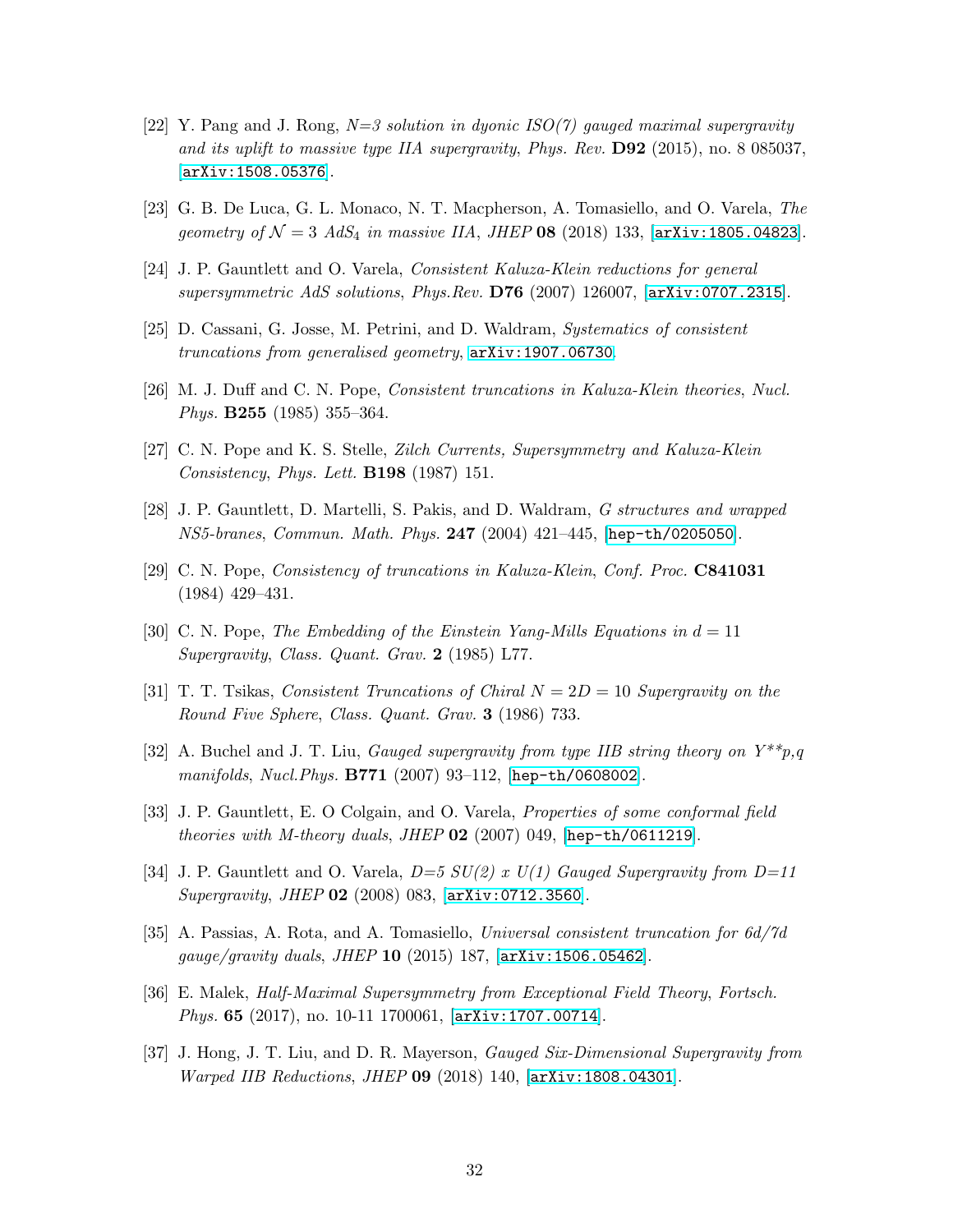- [38] E. Malek, H. Samtleben, and V. Vall Camell, *Supersymmetric AdS*<sup>7</sup> *and AdS*<sup>6</sup> *vacua and their minimal consistent truncations from exceptional field theory*, *Phys. Lett.* B786 (2018) 171–179, [[arXiv:1808.05597](http://arxiv.org/abs/1808.05597)].
- <span id="page-33-0"></span>[39] J. T. Liu and B. McPeak, *Gauged Supergravity from the Lunin-Maldacena background*, [arXiv:1905.06861](http://arxiv.org/abs/1905.06861).
- <span id="page-33-1"></span>[40] G. Larios and O. Varela, *Minimal*  $D = 4N=2$  supergravity from  $D = 11$ : an *M-theory free lunch*, *JHEP* 10 (2019) 251, [[arXiv:1907.11027](http://arxiv.org/abs/1907.11027)].
- [41] M. Petrini and A. Zaffaroni, *N=2 solutions of massive type IIA and their Chern-Simons duals*, *JHEP* 09 (2009) 107, [[arXiv:0904.4915](http://arxiv.org/abs/0904.4915)].
- <span id="page-33-2"></span>[42] D. Lust and D. Tsimpis, *New supersymmetric AdS(4) type II vacua*, *JHEP* 0909 (2009) 098, [[arXiv:0906.2561](http://arxiv.org/abs/0906.2561)].
- <span id="page-33-3"></span>[43] A. Passias, D. Prins, and A. Tomasiello, *A massive class of*  $\mathcal{N} = 2$  *AdS*<sub>4</sub> *IIA solutions*, *JHEP* 10 (2018) 071, [[arXiv:1805.03661](http://arxiv.org/abs/1805.03661)].
- <span id="page-33-4"></span>[44] A. Guarino and O. Varela, *Consistent*  $\mathcal{N} = 8$  *truncation of massive IIA on*  $S^6$ , *JHEP* 12 (2015) 020, [[arXiv:1509.02526](http://arxiv.org/abs/1509.02526)].
- [45] F. Ciceri, A. Guarino, and G. Inverso, *The exceptional story of massive IIA supergravity*, *JHEP* 08 (2016) 154, [[arXiv:1604.08602](http://arxiv.org/abs/1604.08602)].
- [46] D. Cassani, O. de Felice, M. Petrini, C. Strickland-Constable, and D. Waldram, *Exceptional generalised geometry for massive IIA and consistent reductions*, *JHEP* 08 (2016) 074, [[arXiv:1605.00563](http://arxiv.org/abs/1605.00563)].
- <span id="page-33-6"></span><span id="page-33-5"></span>[47] G. Inverso, H. Samtleben, and M. Trigiante, *Type II supergravity origin of dyonic gaugings*, *Phys. Rev.* D95 (2017), no. 6 066020, [[arXiv:1612.05123](http://arxiv.org/abs/1612.05123)].
- [48] G. Dall'Agata, G. Inverso, and M. Trigiante, *Evidence for a family of SO(8) gauged supergravity theories*, *Phys.Rev.Lett.* 109 (2012) 201301, [[arXiv:1209.0760](http://arxiv.org/abs/1209.0760)].
- <span id="page-33-7"></span>[49] G. Dall'Agata, G. Inverso, and A. Marrani, *Symplectic Deformations of Gauged Maximal Supergravity*, *JHEP* 1407 (2014) 133, [[arXiv:1405.2437](http://arxiv.org/abs/1405.2437)].
- <span id="page-33-8"></span>[50] G. Inverso, *Electric-magnetic deformations of D = 4 gauged supergravities*, *JHEP* 03 (2016) 138, [[arXiv:1512.04500](http://arxiv.org/abs/1512.04500)].
- <span id="page-33-9"></span>[51] A. Guarino and O. Varela, *Dyonic ISO(7) supergravity and the duality hierarchy*, *JHEP* 02 (2016) 079, [[arXiv:1508.04432](http://arxiv.org/abs/1508.04432)].
- <span id="page-33-10"></span>[52] A. Gallerati, H. Samtleben, and M. Trigiante, *The* N > 2 *supersymmetric AdS vacua in maximal supergravity*, *JHEP* 12 (2014) 174, [[arXiv:1410.0711](http://arxiv.org/abs/1410.0711)].
- [53] A. Guarino, J. Tarrio, and O. Varela, *Halving ISO(7) supergravity*, [arXiv:1907.11681](http://arxiv.org/abs/1907.11681).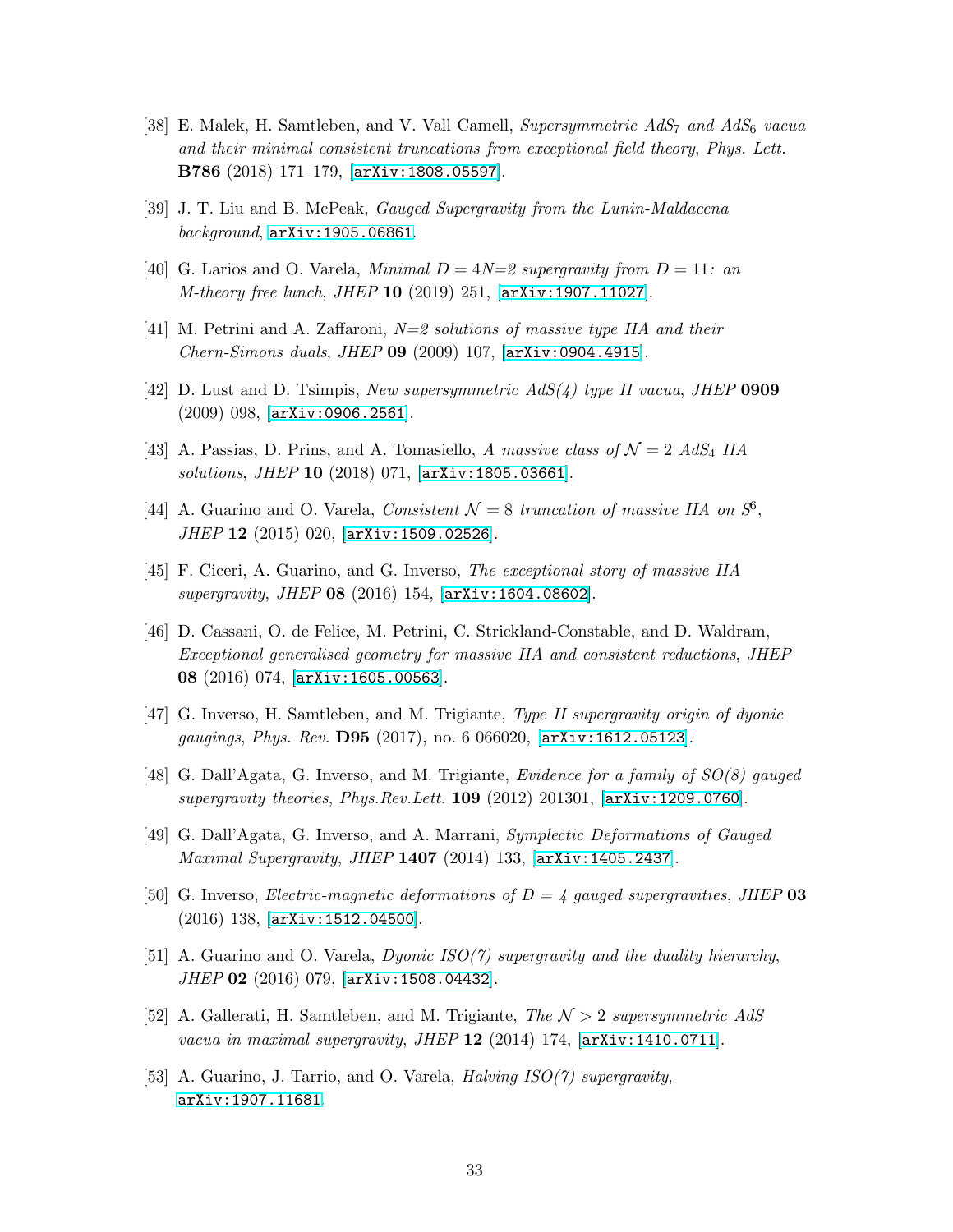- <span id="page-34-1"></span><span id="page-34-0"></span>[54] B. de Wit, H. Nicolai, and H. Samtleben, *Gauged Supergravities, Tensor Hierarchies, and M-Theory*, *JHEP* 02 (2008) 044, [[arXiv:0801.1294](http://arxiv.org/abs/0801.1294)].
- <span id="page-34-2"></span>[55] O. Varela, *AdS*<sup>4</sup> *solutions of massive IIA from dyonic ISO(7) supergravity*, *JHEP* 03 (2016) 071, [[arXiv:1509.07117](http://arxiv.org/abs/1509.07117)].
- [56] E. A. Bergshoeff, J. Hartong, O. Hohm, M. Huebscher, and T. Ortin, *Gauge Theories, Duality Relations and the Tensor Hierarchy*, *JHEP* 0904 (2009) 123, [[arXiv:0901.2054](http://arxiv.org/abs/0901.2054)].
- <span id="page-34-4"></span><span id="page-34-3"></span>[57] Y. Pang, J. Rong, and O. Varela, *Spectrum universality properties of holographic Chern-Simons theories*, *JHEP* 01 (2018) 061, [[arXiv:1711.07781](http://arxiv.org/abs/1711.07781)].
- <span id="page-34-5"></span>[58] A. Guarino, J. Tarrio, and O. Varela, *Romans-mass-driven flows on the D2-brane*, *JHEP* 08 (2016) 168, [[arXiv:1605.09254](http://arxiv.org/abs/1605.09254)].
- [59] J. P. Gauntlett, S. Kim, O. Varela, and D. Waldram, *Consistent supersymmetric Kaluza-Klein truncations with massive modes*, *JHEP* 0904 (2009) 102, [[arXiv:0901.0676](http://arxiv.org/abs/0901.0676)].
- [60] D. Cassani, G. Dall'Agata, and A. F. Faedo, *Type IIB supergravity on squashed Sasaki-Einstein manifolds*, *JHEP* 1005 (2010) 094, [[arXiv:1003.4283](http://arxiv.org/abs/1003.4283)].
- [61] J. P. Gauntlett and O. Varela, *Universal Kaluza-Klein reductions of type IIB to N=4 supergravity in five dimensions*, *JHEP* 1006 (2010) 081, [[arXiv:1003.5642](http://arxiv.org/abs/1003.5642)].
- [62] J. T. Liu, P. Szepietowski, and Z. Zhao, *Consistent massive truncations of IIB supergravity on Sasaki-Einstein manifolds*, *Phys. Rev.* D81 (2010) 124028, [[arXiv:1003.5374](http://arxiv.org/abs/1003.5374)].
- <span id="page-34-8"></span>[63] D. Cassani and P. Koerber, *Tri-Sasakian consistent reduction*, *JHEP* 1201 (2012) 086, [[arXiv:1110.5327](http://arxiv.org/abs/1110.5327)].
- <span id="page-34-7"></span>[64] D. Cassani, P. Koerber, and O. Varela, *All homogeneous N=2 M-theory truncations with supersymmetric AdS4 vacua*, *JHEP* 1211 (2012) 173, [[arXiv:1208.1262](http://arxiv.org/abs/1208.1262)].
- [65] A. Donos, J. P. Gauntlett, N. Kim, and O. Varela, *Wrapped M5-branes, consistent truncations and AdS/CMT*, *JHEP* 12 (2010) 003, [[arXiv:1009.3805](http://arxiv.org/abs/1009.3805)].
- [66] E. Malek, H. Samtleben, and V. Vall Camell, *Supersymmetric AdS*<sup>7</sup> *and AdS*<sup>6</sup> *vacua and their consistent truncations with vector multiplets*, *JHEP* 04 (2019) 088, [[arXiv:1901.11039](http://arxiv.org/abs/1901.11039)].
- [67] K. C. M. Cheung, J. P. Gauntlett, and C. Rosen, *Consistent KK truncations for M5-branes wrapped on Riemann surfaces*, *Class. Quant. Grav.* 36 (2019), no. 22 225003, [[arXiv:1906.08900](http://arxiv.org/abs/1906.08900)].
- <span id="page-34-6"></span>[68] G. Larios, P. Ntokos, and O. Varela, *Embedding the SU(3) sector of SO(8) supergravity in* D = 11, *Phys. Rev.* D100 (2019), no. 8 086021, [[arXiv:1907.02087](http://arxiv.org/abs/1907.02087)].